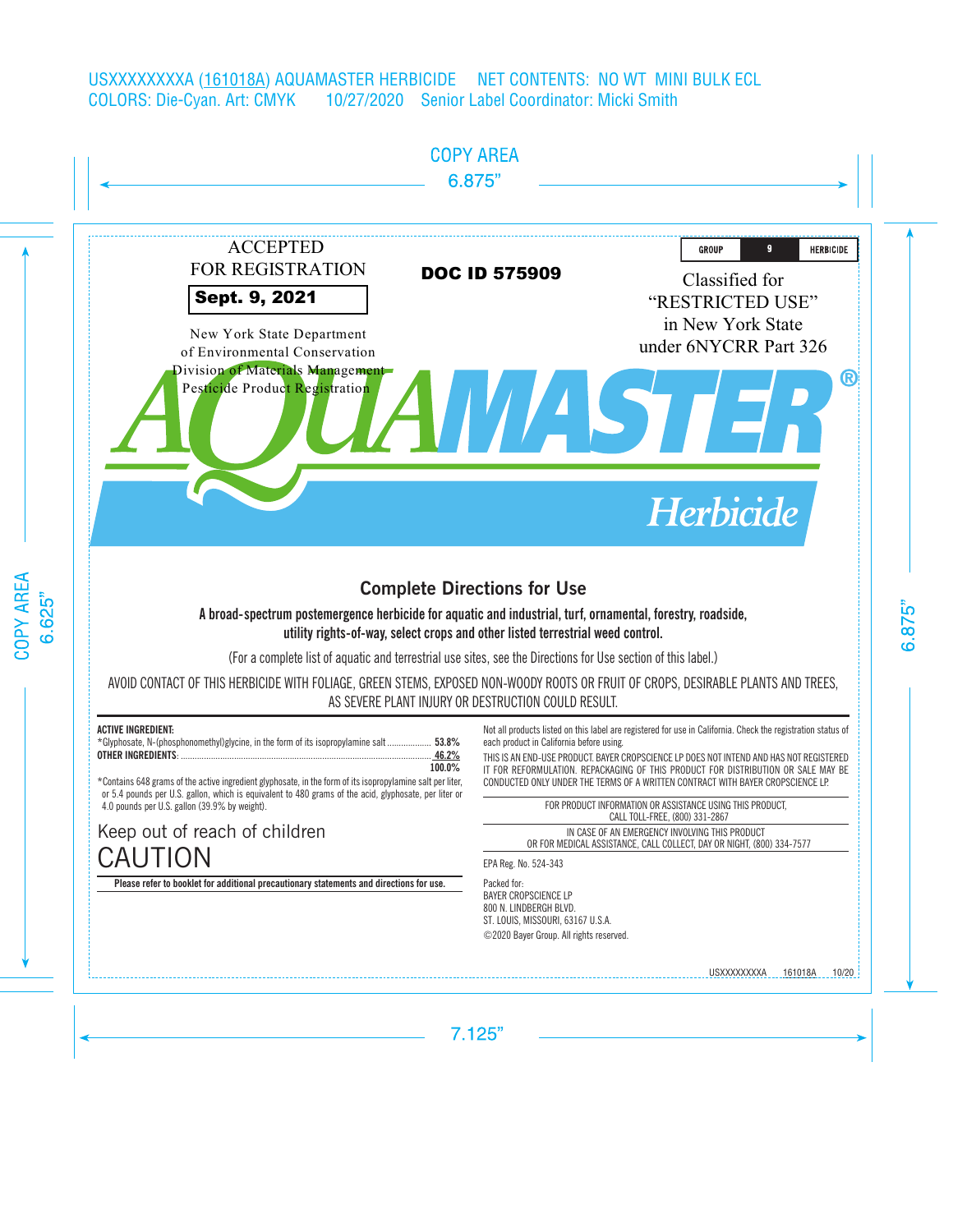#### Read the entire label before using this product.

#### Use only according to label directions.

Read the "LIMIT OF WARRANTY AND LIABILITY" statement at the end of this labeling before buying or using. If terms are not acceptable, return at once unopened.

## **CONTENTS**

|                         | UUNIENIS |                                                            |  |
|-------------------------|----------|------------------------------------------------------------|--|
| 1                       | 1.0      |                                                            |  |
| $\overline{\mathbf{2}}$ | 2.0      | IMPORTANT PHONE NUMBERS 1                                  |  |
| k                       | 30       | PRECAUTIONARY STATEMENTS 1                                 |  |
|                         | 3.1      | Hazards to Humans and Domestic Animals 1                   |  |
|                         | 3.2      |                                                            |  |
|                         | 3.3      |                                                            |  |
| 4                       | 4.0      |                                                            |  |
| 5                       | 5.0      |                                                            |  |
| ĥ                       | 6.0      | WEED RESISTANCE MANAGEMENT. 2                              |  |
|                         | 6.1      |                                                            |  |
|                         | 6.2      | Management of Glyphosate-Resistant Biotypes 2              |  |
| 7                       | 7.0      | MIXING                                                     |  |
|                         | 7.1      |                                                            |  |
|                         | 7.2      |                                                            |  |
|                         | 7.3      |                                                            |  |
|                         | 7.4      |                                                            |  |
|                         | 7.5      | Mixing Spray Solution Concentrations. 3                    |  |
|                         | 7.6      |                                                            |  |
|                         | 7.7      |                                                            |  |
| 8                       | 8.0      | APPLICATION EQUIPMENT AND TECHNIQUES 3                     |  |
|                         | 8.1      |                                                            |  |
|                         | 8.2      |                                                            |  |
|                         | 8.3      |                                                            |  |
|                         | 8.4      |                                                            |  |
|                         | 8.5      | Selective Application Equipment  5                         |  |
|                         | 8.6      |                                                            |  |
|                         | 8.7      | Controlled Droplet Applicator (CDA)  5                     |  |
| 9                       | 9.0      | AQUATIC AND TERRESTRIAL USE SITES. 5                       |  |
|                         | 9.1      |                                                            |  |
|                         | 92       |                                                            |  |
| 10                      | 10.0     | ADDITIONAL SITE MANAGEMENT INFORMATION 6                   |  |
|                         | 10.1     | Forestry, Hardwood and Christmas Tree Site Management. 6   |  |
|                         | 10.2     |                                                            |  |
|                         | 10.3     | Ornamental and Production Nursery Management 7             |  |
|                         | 10.4     | Commercial, Residential and Recreational Area Management 7 |  |
|                         | 10.5     |                                                            |  |
|                         | 10.6     |                                                            |  |
|                         | 10.7     |                                                            |  |
|                         | 10.8     |                                                            |  |
|                         | 10.9     |                                                            |  |
| 11                      | 11.0     |                                                            |  |
|                         | 111      |                                                            |  |
|                         |          | 11.1.1                                                     |  |
|                         | 11.2     |                                                            |  |
|                         |          | Sugarcane  10<br>11.2.1                                    |  |
|                         | 11.3     |                                                            |  |
| 12                      | 12.0     | <b>WEEDS CONTROLLED11</b>                                  |  |
|                         | 12.1     | Weed Control, Renovation and Chemical Mowing in Turf., 11  |  |
|                         | 12.2     |                                                            |  |
|                         | 12.3     |                                                            |  |
|                         | 12.4     | Woody Brush, Trees and Vines  14                           |  |
| 13                      | 13.0     | LIMIT OF WARRANTY AND LIABILITY 15                         |  |

## 1.0 INGREDIENTS

## **ACTIVE INGREDIENT:**

| *Glyphosate, N-(phosphonomethyl)glycine, |        |
|------------------------------------------|--------|
|                                          |        |
|                                          |        |
|                                          | 100 0% |

\*Contains 648 grams of the active ingredient glyphosate, in the form of its isopropylamine salt per liter, or 5.4 pounds per U.S. gallon, which is equivalent to 480 grams of the acid, glyphosate, per liter or 4.0 pounds per U.S. gallon (39.9% by weight).

## 2.0 IMPORTANT PHONE NUMBERS

| 3.0 | <b>PRECAUTIONARY STATEMENTS</b>                                                             |
|-----|---------------------------------------------------------------------------------------------|
|     | MEDICAL ASSISTANCE, CALL COLLECT, DAY OR NIGHT,<br>(800) 334-7577                           |
| 12  | IN CASE OF AN EMERGENCY INVOLVING THIS PRODUCT OR FOR                                       |
|     | FOR PRODUCT INFORMATION OR ASSISTANCE USING THIS PRODUCT,<br>CALL TOLL-FREE. (800) 331-2867 |

## 3.1 Hazards to Humans and Domestic Animals

# Keep out of reach of children CAUTION

DOMESTIC ANIMALS: This product is considered to be relatively nontoxic to dogs and other domestic animals; however, ingestion of this product or large amounts of freshly sprayed vegetation could result in temporary gastrointestinal irritation (vomiting, diarrhea, colic, etc.). If such symptoms are observed, provide the animal with plenty of fluids to prevent dehydration. Call a veterinarian if symptoms persist for more than 24 hours.

### Personal Protective Equipment (PPE)

Applicators and other handlers must wear: long-sleeved shirt and long pants, socks and shoes.

Follow manufacturer's instructions for cleaning/maintaining PPE (Personal Protective Equipment). If there are no instructions for washables, use detergent and hot water. Keep and wash PPE separately from other laundry.

#### **User Safety Recommendations:**

Users should:

• Wash hands before eating, drinking, chewing gum, using tobacco, or using the toilet.

• Remove clothing immediately if pesticide gets inside. Then wash thoroughly and put on clean clothing.

## 3.2 Environmental Hazards

Killing aquatic weeds can result in depletion or loss of oxygen in the water due to decomposition of dead plant material. This oxygen loss can cause fish suffocation. Consult with your State agency with primary responsibility for regulating pesticides before applying to public waters to determine if a permit is required. For terrestrial uses, do not apply directly to water, to areas where surface water is present or to intertidal areas below the mean high-water mark, except if applying aerially over the forest canopy. Do not contaminate water when cleaning equipment or disposing of equipment wash waters and rinsate.

## 3.3 Physical or Chemical Hazards

Spray solutions of this product may be mixed, stored and applied using stainless steel, fiberglass, plastic or plastic-lined steel containers.

1

DO NOT MIX, STORE OR APPLY THIS PRODUCT OR SPRAY SOLUTIONS OF THIS PRODUCT IN GALVANIZED STEEL OR UNLINED STEEL (EXCEPT STAINLESS STEEL) CONTAINERS OR SPRAY TANKS. This product or spray solutions of this product react with such containers and tanks to produce hydrogen gas, which can form a highly combustible gas mixture. This gas mixture could flash or explode if ignited by open flame, spark, welder's torch, lighted cigarette or other ignition source and cause serious personal injury.

## DIRECTIONS FOR USE

It is a violation of Federal law to use this product in any manner inconsistent with its labeling. This product may only be used in accordance with the Directions for Use on this label or on separately published supplemental labeling. Supplemental labeling for this product can be obtained from your Authorized Bayer Retailer or Bayer Cropscience LP Representative.

Do not apply this product in a way that will contact workers or other persons. either directly or through drift. Only protected handlers may be in the area<sup>i</sup> during application. For any requirements specific to your State or Tribe. consult the agency responsible for pesticide regulation.

#### Agricultural Use Requirements

Use this product only in accordance with its labeling and with the Worker Protection Standard, 40 CFR Part 170. This Standard contains requirements for the protection of agricultural workers on farms, forests, nurseries, and greenhouses, and handlers of agricultural pesticides. It contains requirements for training, decontamination, notification, and emergency assistance. It also contains specific instructions and exceptions pertaining to the statements on this label about personal protective equipment (PPE) and restricted entry interval. The requirements in this box only apply to uses of this product that are covered by the Worker Protection Standard.

Do not enter or allow worker entry into treated areas during the restricted entry interval (REI) of 4 hours.

PPE required for early entry to treated areas that is permitted under the Worker Protection Standard and that involves contact with anything that has been treated, such as plants, soil, or water, is: coveralls, shoes plus socks, and chemical-resistant gloves made of any waterproof material.

#### Non-Agricultural Use Requirements

The requirements in this box apply to uses of this product that are NOT within the scope of the Worker Protection Standard for agricultural pesticides (40 CFR Part 170). The WPS applies when this product is used to produce agricultural plants on farms, forests, nurseries or greenhouses. Keep people and pets off treated areas until spray solution has dried.

# 4.0 STORAGE AND DISPOSAL

Proper pesticide storage and disposal are essential to protect against exposure to people and the environment due to leaks and spills, excess product or waste, and vandalism. Do not allow this product to contaminate water, foodstuffs, feed or seed by storage and disposal.

**PESTICIDE STORAGE:** STORE ABOVE 5°F (-15°C) TO KEEP PRODUCT FROM CRYSTALLIZING. Crystals will settle to the bottom. If allowed to crystallize, warm to 68°F (20°C) to redissolve and roll or shake container or recirculate contents of larger containers to mix well before using. Store pesticides away from food, pet food, feed, seed, fertilizers, and veterinary supplies. Keep container closed to prevent spills and contamination. See individual container label for additional storage conditions, if any.

**PESTICIDE DISPOSAL:** To avoid wastes, use all material in the container, including rinsate, by application according to label directions. If wastes cannot be avoided, offer remaining product to a waste disposal facility or pesticide disposal program. Such programs are often run by state or local governments or by industry. All disposal must be in accordance with applicable federal, state and local regulations and procedures.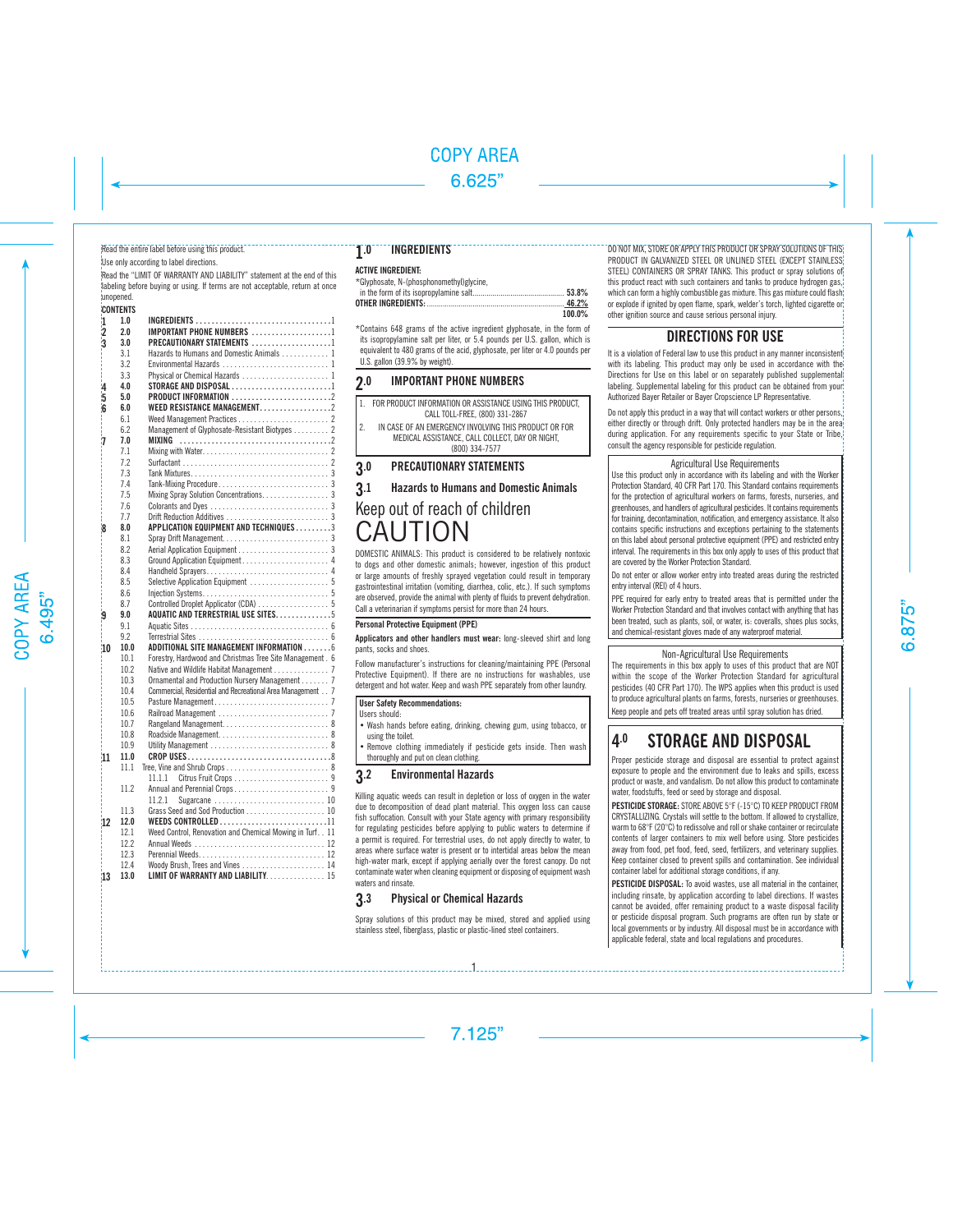**CONTAINER HANDLING AND DISPOSAL:** Refillable container. Refill the

container with pesticide only. Do not reuse the container for any other purpose.

Cleaning the container before refilling is the responsibility of the refiller. Cleaning the container before final disposal is the responsibility of the person disposing of the container.

To clean the container before final disposal, empty the remaining contents from this container into application equipment or mix-tank. Fill the container about 10 percent full with water. Agitate vigorously or recirculate water with the pump for 2 minutes. Pour or pump rinsate into application equipment or rinsate collection system. Repeat this rinsing procedure two more times.

Then offer this container for recycling, if available.

## 5.0 PRODUCT INFORMATION

**Product Description:** This product is a postemergence, systemic herbicide that, when mixed in the spray tank with a surfactant that is approved for aquatic use, may be used for both aquatic and terrestrial weed control. This product provides broad-spectrum control of many annual and perennial weeds, woody brush, trees and vines. This product does not control submerged weeds or provide residual weed control in soil. It is formulated as a water-soluble liquid that, unless otherwise directed, requires dilution with water or another carrier and the addition of a surfactant according to label directions and intended use site before application using standard and specialized pesticide application equipment.

**Mechanism of Action:** The active ingredient in this product inhibits an enzyme found only in plants and microorganisms that is essential to the formation of specific amino acids.

**No Soil Activity:** This product binds tightly to soil particles and does not provide residual weed control. Weeds must be emerged at the time of application to be controlled by foliar application of this product. Weed seeds in the soil will not be affected by this product and will continue to germinate. Unattached plant rhizomes and rootstocks beneath the soil surface will also not be affected by this product.

**Biological Degradation:** Degradation of this product is primarily a biological process carried out by soil microbes.

**Stage of Weeds:** Aquatic weeds must have foliage above the water surface in order to be controlled by this product. On terrestrial sites, annual and perennial weeds are easiest to control when they are small. See the "WEEDS CONTROLLED" section of this label for more information on the control of specific weeds.

**Cultural Considerations:** Reduced weed control could result when this **product** is applied to annual or perennial weeds that have been mowed. grazed or cut, and have not been allowed to re-grow prior to application. Always use the highest application rate of this product within the given range when weed growth is heavy or dense, or when weeds are growing in an undisturbed (non-cultivated) area. Reduced weed control could result when this product is applied to weeds that show signs of disease or insect damage. are covered with dust, or are surviving under poor growing conditions.

**Spray Coverage:** For enhanced results, spray coverage must be uniform and complete. Do not spray foliage to the point of runoff.

**Rainfastness:** Rainfall or submersion of aquatic weeds by wave action within 4 hours of application could wash this product off of the foliage and a second application might be needed for acceptable weed control. Refer to specific use sections of this label for additional information on minimum intervals required before re-application of this product.

**Time to Symptoms:** This product moves through the plant from the point of foliage contact to and into the root system. Visible effects are a gradual wilting and yellowing of the plant that advances to complete browning of aboveground growth and deterioration of underground plant parts. Effects are visible on most annual weeds within 2 to 4 days, but on most perennial weeds, effects might not be visible for 7 or more days after application. Extremely cool or cloudy weather following application could slow activity of this product and delay development of visual symptoms.

**Maximum Annlication Rates:** The maximum application or use rates stated throughout this label are given in units of volume (fluid ounces or quarts) of this product per acre. However, the maximum allowable application rates apply to this product combined with the use of any and all other herbicides containing the active ingredient glyphosate, whether applied separately or in a tank mixture, on a basis of total pounds of glyphosate (acid equivalents) per acre. If more than one glyphosate-containing product is applied to the same site within the same year, you must ensure that the total use of glyphosate (pounds acid equivalents) does not exceed the maximum allowed. See the "INGREDIENTS" section of this label for necessary product information.

Unless otherwise specified on this label, the combined total of all applications of this product on a site must not exceed 8 quarts (8 pounds of glyphosate acid) per acre per year.

**NOTE:** Use of this product in any manner not consistent with this label could result in injury to persons, animals, crops or other desirable vegetation, or have other unintended consequences.

#### 6.0 WEED RESISTANCE MANAGEMENT **GROUP**  $\mathbf{g}$ HERBICIDE

Glyphosate, the active ingredient in this product, is a Group 9 herbicide based on the mechanism of action classification system of the Weed Science Society of America. Any weed population can contain plants that are naturally resistant to Group 9 herbicides. Weeds resistant to Group 9 herbicides can be effectively managed by using another herbicide from a different Group (either alone or in a mixture according to label directions), by using other cultural or mechanical methods of weed control, or a combination of the two. Consult your local company representative, state cooperative extension agent, professional consultant or other qualified authority to determine appropriate actions for controlling specific resistant weeds.

## 6.1 Weed Management Practices

Resistant populations arise when rare individual plants are uncontrolled by a normal dose of a given herbicide under normal environmental conditions. In the absence of other control measures these individuals survive, produce seed, and eventually become the dominant biotype in the field through continuous selection. The best means of reducing this selection is to use diverse weed control practices such as multiple herbicides with different mechanisms of action, and often in combination with various mechanical and cultural practices.

To minimize the occurrence of herbicide-resistant biotypes, including those resistant to glyphosate, implement the following weed management practice options that are practical to your situation. These management practices are applicable to reduce the spread of confirmed resistant biotypes (managing existing resistant biotypes) and to reduce the potential for selecting for resistance in new species (proactive resistance management).

- •Use a diversified approach toward weed management focused on preventing weed seed production and reducing the number of weed seeds in the soil.
- •Plant crops into fields that are as weed-free as possible and then keep them as weed-free as possible.
- •Plant seed that is as weed-free as possible.
- •Scout fields and application sites routinely, before and after herbicide application.
- •Use multiple herbicide mechanisms of action that are effective against the most troublesome weeds at your application site and against those with known resistance.
- •Apply herbicides at application rates listed on the label when weeds are within the size range indicated on the label.
- •Emphasize cultural practices that suppress weeds by using crop competitiveness.
- Use mechanical and biological weed management practices, where appropriate
- •Prevent field-to-field and within-field movement of weed seed or vegetative propagules.
- •Manage weed seed at harvest and after harvest to prevent a buildup of the weed seedbank.

## 6.2 Management of Glyphosate-Resistant Biotypes

Appropriate testing is needed to determine if a weed is resistant to glyphosate. Call 1-(800) 331-2867 or contact your BAYER CROPSCIENCE LP representative to determine if resistance in any particular weed biotype has been confirmed in your area, or visit on the Internet at www.weedscience.org.

Glyphosate-resistant weeds can be controlled or managed by applying this product in combination with residual preemergence herbicides and/or other postemergence herbicides labeled for control of the targeted weed in the crop being grown or on the site of application. For more information, see the "WEEDS CONTROLLED" section of this label.

Since the occurrence of resistant weeds is difficult to detect prior to use. BAYER CROPSCIENCE LP accepts no liability for any losses that result from the failure of this product to control resistant weeds.

## 7.0 MIXING

Spray solutions of this product may be mixed, stored and applied using clean stainless steel, fiberglass, plastic or plastic-lined steel containers.

DO NOT MIX, STORE OR APPLY THIS PRODUCT OR SPRAY SOLUTIONS OF THIS PRODUCT IN GALVANIZED STEEL OR UNLINED STEEL (EXCEPT STAINLESS) STEEL) CONTAINERS OR SPRAY TANKS.

Eliminate any risk of siphoning the contents of the tank back into the carrier source while mixing. Use approved anti-back-siphoning devices where required by state or local regulations.

A 50-mesh nozzle screen or line strainer on the spray equipment is adequate.

Clean sprayer parts promptly after using this product by thoroughly flushing with water

## 7.1 Mixing with Water

PERFORMANCE OF THIS PRODUCT CAN BE SIGNIFICANTLY REDUCED IF WATER CONTAINING SOIL SEDIMENT IS USED AS CARRIER. DO NOT MIX THIS PRODUCT WITH WATER FROM PONDS OR DITCHES THAT IS VISIBLY MUDDY OR MURKY.

This product mixes readily with water. Mix spray solutions of this product as follows. Begin filling the mixing tank or spray tank with clean water. Add the required amount of this product near the end of the filling process and mix gently. Foaming of the spray solution can occur during mixing. To prevent or minimize foaming, mix gently, terminate by-pass and return lines at the bottom of the tank and, if necessary, add an appropriate anti-foam or defoaming agent to the spray solution.

## 7.2 Surfactant

Unless otherwise directed, this product requires the addition of 2 or more quarts of a nonionic surfactant that is labeled for use with herbicides per 100 gallons of spray solution (0.5% or more by volume). Unless otherwise directed, use a higher concentration of surfactant when any of the following conditions apply to the use of this product:

- •Adding surfactants that contain less than 70 percent active ingredient
- Making a broadcast application using a high carrier volume or using handheld spray equipment
- Applying under adverse growing conditions or anytime weeds are under stress
- •Applying as a tank-mix with other products
- •Applying to hard-to-control weeds, woody brush, trees and vines

NOTE: For direct application of spray solutions of this product on emerged aquatic weeds or for use in intertidal areas below the mean high-water and a material areas below the mean high-water  $\sim$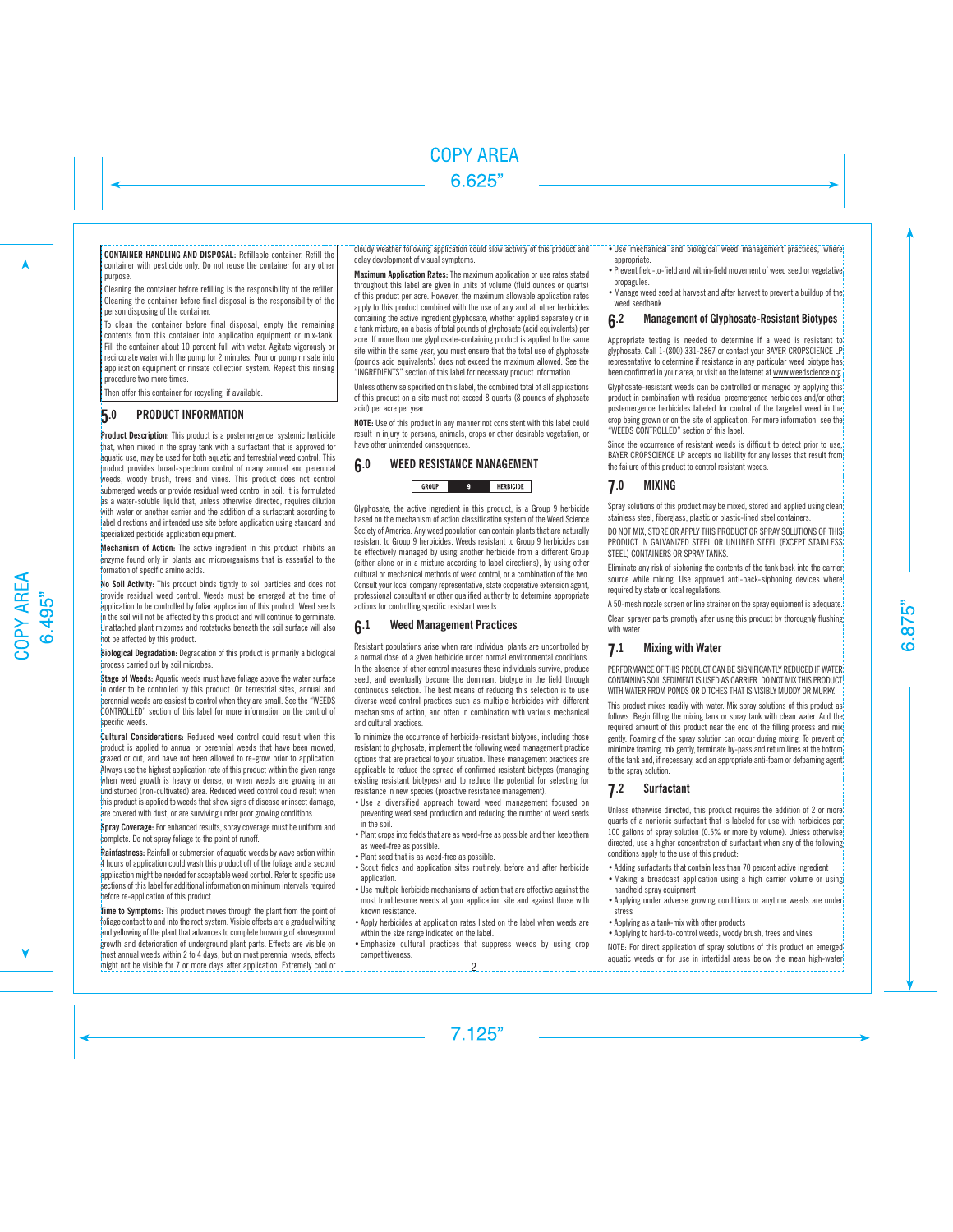mark, or in application areas where a buffer that will ensure no overspray of an adjacent body of water cannot be maintained, a surfactant that is also approved for aquatic use must be used. For terrestrial applications, surfactant is also needed in the spray solution, but does not have to be approved for aquatic use.

RESTRICTION: If a surfactant that is NOT approved for aquatic use is added to the spray solution, DO NOT apply directly to or over water or use in intertidal areas below the mean high-water mark.

Check with your local State agency with primary responsibility for regulating pesticides for additional information about surfactants that are approved for aquatic use.

Read and follow all precautionary statements and directions for use on the surfactant label.

All reference throughout this label to concentration of surfactant in the spray solution is on a percentage-of-volume basis. Refer to the table below to achieve the appropriate concentration of surfactant in the spray solution.

| <b>Desired</b><br><b>Volume</b><br>of Spray |                              | <b>Amount of Surfactant to Achieve Indicated</b> | <b>Concentration in Spray Solution</b><br>(percent by volume) |            |         |          |
|---------------------------------------------|------------------------------|--------------------------------------------------|---------------------------------------------------------------|------------|---------|----------|
| <b>Solution</b>                             | 0.5%                         | 0.75%                                            | $1\%$                                                         | 1.5%       | 4%      | 8%       |
|                                             | 1 gallon $\frac{2}{3}$ fl oz | 1 f 0 z                                          | $1.3 f$ l oz                                                  | 2 fl oz    | 5 fl oz | 10 fl oz |
| 25 gallons                                  | 16 fl oz                     | 24 fl oz                                         | 1 qt                                                          | $1.5$ qts  | 4 ats   | 2 gals   |
| 100 gallons                                 | 2 ats                        | 3 gts                                            | 1 gal                                                         | $1.5$ gals | 4 gals  | 8 gals   |

2 tablespoons  $= 1$  fluid ounce (fl oz)

## 7.3 Tank Mixtures

This product does not provide residual weed control. This product may be tank-mixed with other herbicides to provide residual weed control in the soil, a broader weed control spectrum or an alternative mechanism of action.

NOT ALL TANK-MIX PRODUCTS LISTED ON THIS LABEL ARE APPROVED FOR USE ON AQUATIC SITES. Refer to each individual label for all products in the tank mixture for approved use sites and application rates.

When a tank-mix with a generic active ingredient, such as 2.4-D or dicamba.  $\overline{b}$ r any other product or material, is listed on this label, the user is responsible for ensuring that the specific application being made and the use site is included on the label of the product used in the mix.

BAYER CROPSCIENCE LP has not tested all tank-mix product formulations for compatibility, antagonism or reduction in product performance. Mixing this product with herbicides or other materials not specified on this label could result in reduced performance of this product. To the extent consistent with applicable law, buyer and all users are responsible for any loss or damage in connection with the use or handling of mixtures of this product with herbicides or other materials that are not expressly specified on this label, or on separate supplemental labeling or Fact Sheets published for this product.

Refer to all individual product labels, supplemental labeling and Fact Sheets for all products in the tank mixture, and observe all precautions and limitations on the label, including any application timing restrictions, soil restrictions, minimum re-cropping intervals and/or crop rotation restrictions. Use according to the most restrictive precautionary statements for each product in the tank mixture.

This product may be applied at any rate listed on this label in a tank mixture with the following products to provide preemergence and/or improved postemergence control of weeds listed on the individual product labels.

Arsenal; Arsenal Herbicide Applicators Concentrate; Banvel; Banvel 480; Barricade 4L; Barricade 65WG; Certainty Turf; Chopper Gen2; Crossbow; Endurance; Escort® XP; Forestry Garlon 4 Specialty; Forestry Garlon XLT Specialty; Gallery SC; Gallery 75 Dry Flowable Specialty; Garlon 3A Specialty; Garlon 4 Specialty; Garlon 4 Ultra Specialty; Goal 2XL; GoalTender; Habitat; Hyvar X; Hyvar X-L; Karmex DF; Krenite S Brush Control Agent; Krovar I DF; Landmark; Landmark XP; Oust® Extra; Oust® XP; Outrider; Plateau; Poast; Poast Plus; Ronstar® 50 WSP; Ronstar® Flo; Ronstar® G; Sahara DG; Spike 20P Specialty; Spike 80 DF Specialty; Stalker; Surflan AS Specialty; Surflan Flex; Surflan Flex T&O; Surflan XL 2G; Surflan Pro; Telar® XP; Tordon 101 Mixture Specialty; Tordon 22K Specialty; Tordon K Herbicide Specialty; Transline Specialty; Vanquish; Velpar DF CU; Velpar DF VU; Velpar L CU; Velpar L; Velpar L VU; 2,4-D; atrazine; dicamba; bromacil; diuron; imazapyr; metsulfuron methyl; oryzalin; pendimethalin, prodiamine; simazine; sulfosulfuron; trichlopyr

When used in combination as described on this label and to the extent consistent with applicable law, the liability of Bayer shall in no manner extend to any damage, loss or injury not solely and directly caused by the inclusion of the Bayer product in such combination use.

## 7.4 Tank-Mixing Procedure

Always predetermine the compatibility of all tank-mix products in the carrier by mixing small proportional quantities in advance.

Add individual tank-mix components to the tank as follows: wettable powders: flowables; emulsifiable concentrates; drift reduction additives; water soluble liquids (this product); nonionic surfactants. Ensure that the tank-mix products are well mixed in the spray solution before adding this product.

Mix only the quantity of spray solution that will be applied that day. Application of tank-mix solutions that are allowed to stand overnight could result in reduced weed control.

Maintain gentile agitation at all times until the contents of the tank are sprayed out. If the spray mixture is allowed to settle, agitate thoroughly to resuspend the mixture before resuming application.

Keep by-pass line on or near the bottom of the tank to minimize foaming.

A 50-mesh nozzle screen or line strainer on the spray equipment is adequate.

## 7.5 Mixing Spray Solution Concentrations

All reference throughout this label to concentration of this product in a spray solution is on a percentage-of-volume basis.

Prepare the desired volume of spray solution at a given concentration by mixing the amount of this product indicated in the following table with water.

| <b>Desired</b><br>Volume<br>of Spray |             | to Achieve Indicated Concentration in Spray Solution | Amount of AguaMaster <sup>®</sup> Herbicide<br>(percent by volume) |            |         |          |
|--------------------------------------|-------------|------------------------------------------------------|--------------------------------------------------------------------|------------|---------|----------|
| <b>Solution</b>                      | 0.5%        | 0.75%                                                | $1\%$                                                              | 1.5%       | 4%      | 8%       |
| 1 gallon                             | $2/3$ fl oz | $1$ fl oz                                            | 1.3 f1 oz                                                          | 2 fl oz    | 5 fl oz | 10 fl oz |
| 25 gallons                           | 16 fl oz    | 24 fl oz                                             | 1 at                                                               | $1.5$ qts  | 4 ats   | 2 gals   |
| 100 gallons                          | 2 ats       | 3 ats                                                | 1 gal                                                              | $1.5$ gals | 4 gals  | 8 gals   |

2 tablespoons  $= 1$  fluid ounce (fl oz)

For filling backpack and pump-up sprayers, consider mixing the appropriate amount of this product with water in a larger container and then filling the sprayer from the larger container.

## 7.6 Colorants and Dyes

Colorants and marking dyes may be added to spray solutions of this product: however, they could reduce the performance of this product. Use colorants and dyes according to the manufacturer's directions.

## 7.7 Drift Reduction Additives

Drift reduction additives may be used with all application equipment types, except wiper applicators, sponge bars and controlled droplet applicators (CDA). When a drift reduction additive is used, read and carefully follow all precautions. limitations and all other information appearing on the product label. The use of drift reduction additives can affect spray coverage, which could result in reduced performance of this product. 3

## **8.0 APPLICATION EQUIPMENT AND TECHNIQUES**

This product may be applied using the following equipment:

**Aerial Application Equipment**—fixed-wing and helicopter

**Ground Application Equipment**—boom or boomless systems, pull-type<sup>1</sup> sprayers, floaters, pick-up sprayers, spray coupes and other ground broadcast application equipment

**Handheld Sprayers**—backpack sprayers, pump-up pressure sprayers, handguns, handwands, mistblowers\*, lances and other handheld and motorized spray equipment used to direct the spray onto weed foliage.

\*This product is not registered in California or Arizona for use in mistblowers.

**Selective Application Equipment**—recirculating sprayer, shielded and hooded sprayers, wiper applicator, sponge bar, single or hollow stem injectors. tree injector, spray bottle

**Injection Systems**—aerial or ground injection sprayers

**Controlled Droplet Applicator (CDA)**—handheld or boom-mounted applicators that produce a spray consisting of a narrow range of droplet sizes APPLY THIS PRODUCT USING PROPERLY MAINTAINED AND CALIBRATED EQUIPMENT CAPABLE OF ACCURATELY DELIVERING DESIRED VOLUMES.

Do not apply this product through any type of irrigation system.

## 8.1 Spray Drift Management

AVOID CONTACT OF THIS HERBICIDE WITH FOLIAGE, GREEN STEMS, EXPOSED NON-WOODY ROOTS OR FRUIT OF CROPS, DESIRABLE PLANTS AND TREES, AS SEVERE PLANT INJURY OR DESTRUCTION COULD RESULT.

Do not allow the herbicide solution to mist, drip, drift, or splash onto desirable vegetation, as even small quantities of this product can cause severe damage or destruction to the crop, plants or other vegetation on which application was not intended.

AVOID DRIFT. USE EXTREME CARE TO PREVENT INJURY TO DESIRABLE PLANTS AND CROPS WHEN APPLYING THIS PRODUCT.

Avoiding spray drift at the application site is the responsibility of the applicator. The interaction of many equipment- and weather-related factors determines the potential for spray drift. The applicator and the grower are responsible for considering all these factors when making decisions regarding the application of this product.

The likelihood of injury occurring as the result of spray drift while applying this product increases when winds are gusty, as wind velocity increases, when wind direction is constantly changing or when there are other meteorological conditions that favor spray drift. When spraying, avoid combinations of pressure and nozzle type that will result in splatter or generation of fine particles (mist) that are likely to drift.

TO PREVENT INJURY TO ADJACENT DESIRABLE VEGETATION, APPROPRIATE BUFFERS MUST BE MAINTAINED.

AVOID APPLYING THIS PRODUCT AT EXCESSIVE SPEED OR SPRAYER **PRESSURE** 

## 8.2 Aerial Application Equipment

Unless otherwise prohibited, all broadcast applications of this product described on this label may be made using aerial application equipment where appropriate, provided that the applicator complies with the precautions and restrictions specified on this label and on separate supplemental labeling published for this product.

DO NOT APPLY THIS PRODUCT USING AERIAL APPLICATION EQUIPMENT EXCEPT UNDER CONDITIONS SPECIFIED ON THIS LABEL OR ON SEPARATELY PUBLISHED SUPPLEMENTAL LABELING FOR THIS PRODUCT.

FOR SPECIFIC USE INSTRUCTIONS, RESTRICTIONS AND REQUIREMENTS RELATED TO THE AERIAL APPLICATION OF THIS PRODUCT IN CALIFORNIA OR SPECIFIC COUNTIES THEREIN, REFER TO THE LIMITATIONS ON AERIAL APPLICATION IN THAT STATE OR COUNTY PRESENTED IN THIS SECTION.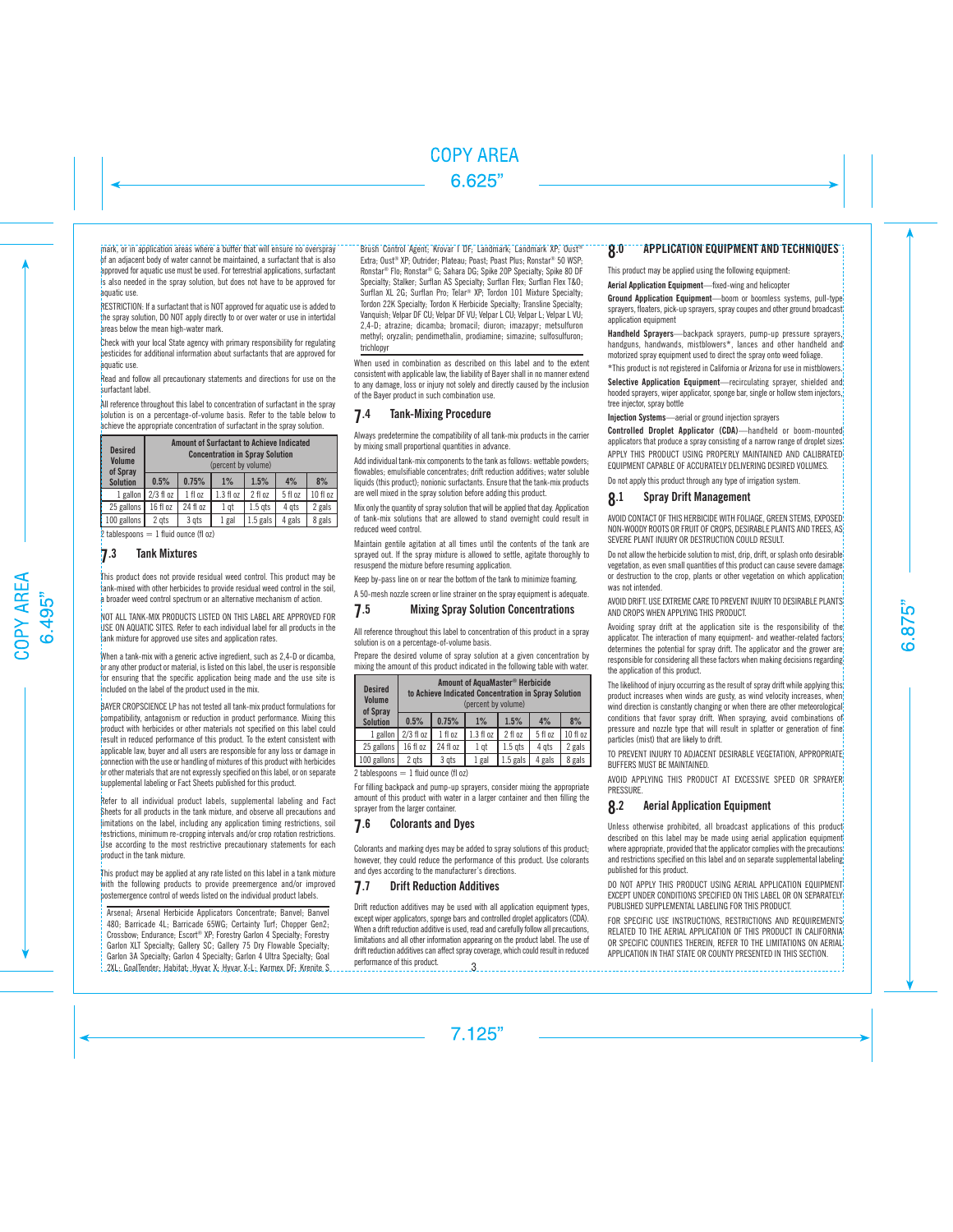## Apply this product at the rate specified on this label in 3 to 25 gallons of

water per acre, unless otherwise directed. Use a larger spray volume within this range where weeds, brush, trees and vines are dense or form multiple canopy layers.

Avoid direct application to any body of water.

Drift control reduction additives may be used.

Ensure uniform application. To avoid streaked, uneven or overlapped application, use appropriate marking devices.

### **Aircraft Maintenance**

Thoroughly wash aircraft, especially landing gear, after each day of spraying to remove residues of this product accumulated during spraying or from spills. PROLONGED EXPOSURE OF THIS PRODUCT TO UNCOATED STEEL SURFACES COULD RESULT IN CORROSION AND POSSIBLE FAILURE OF THE PART. LANDING GEAR IS MOST SUSCEPTIBLE. Maintaining an organic coating (paint) that meets aerospace specification MIL-C-38413 can help prevent corrosion.

#### **AERIAL SPRAY DRIFT MANAGEMENT**

The following drift management requirements must be followed to minimize off-target drift movement during aerial application. These requirements do not apply to forestry applications.

- The distance of the outermost nozzles on the boom must not exceed 3/4 the length of the wingspan or rotor.
- 2. Nozzles must always point backwards parallel with the air stream and never be pointed downwards more than 45 degrees. Where states have more stringent regulations, they must be followed.

### **Importance of Droplet Size**

The most effective way to reduce drift potential is to apply large droplets. The best drift management strategy is to apply the largest droplets that provide sufficient coverage and control. Applying larger droplets reduces drift potential, but will not prevent drift if the application is made improperly or under unfavorable environmental conditions, such as in windy, high temperature with low humidty, and/or inversion conditions as described below.

#### **Controlling Droplet Size**

- **Volume:** Use high flow rate nozzles to apply the highest practical spray volume. Nozzles with the higher rated flows produce larger droplets.
- **Pressure:** Operate at a spray pressure towards the lower end of the range listed for the nozzle. Higher pressure reduces droplet size and does not improve canopy penetration. When higher flow rates are needed, use higher flow rate nozzles instead of increasing pressure.
- **• Number of nozzles:** Use the minimum number of nozzles that provides uniform coverage.
- **Nozzle orientation:** Orienting nozzles so that the spray is released backwards, parallel to the air stream, will produce larger droplets than other orientations. Significant deflection from the horizontal will reduce droplet size and increase drift potential.
- **• Nozzle type:** Use a nozzle type that is designed for the intended application. With most nozzle types, narrower spray angles produce larger droplets. Consider using low-drift nozzles. Solid stream nozzles oriented straight back produce larger droplets than other nozzle types.
- **• Boom length:** For some use patterns, reducing the effective boom length to less than 3/4 of the wingspan or rotor length can further reduce drift without reducing swath width.
- **• Application height:** Application must be made at a height of 10 feet or less above the top of the tallest plants, unless a greater height is required for aircraft safety. Making the application at the lowest height that is safe reduces the exposure of the droplets to evaporation and wind.

#### **Swath Adjustment**

When an application is made in the presence of a crosswind, the swath will be displaced downwind. Therefore, on the upwind and downwind edges of the field, the applicator must compensate for this displacement by adjusting the path of the aircraft upwind. Increase the swath adjustment distance with increasing drift potential (higher wind, smaller droplets, etc.).

### **Wind**

Drift potential is lowest at wind speeds of between 2 and 10 miles per hour. However, many factors, including droplet size and equipment type, determine drift potential at any given wind speed. Avoid application when wind speeds are below 2 miles per hour due to variable wind direction and high inversion potential. **NOTE:** Local terrain can influence wind patterns. Every applicator must be familiar with local wind patterns and how they affect drift.

### **Temperature and Humidity**

When making an application in low relative humidity, set application equipment to produce larger droplets to compensate for evaporation. Droplet evaporation is most severe when conditions are both hot and dry.

#### **Temperature Inversions**

Do not apply this product during a temperature inversion as drift potential is high under these conditions. Temperature inversions restrict vertical air mixing, which causes small droplets to remain suspended in a concentrated cloud. This cloud can move in unpredictable directions due to the light variable winds common during inversions. Temperature inversions are characterized by increasing temperatures with altitude and are common on nights with limited cloud cover and light to no wind. They begin to form as the sun sets and often continue into the morning. Their presence can be indicated by ground fog; however, if fog is not present, inversions can also be identified by the movement of smoke from a ground source or an aircraft smoke generator. Smoke that layers and moves laterally in a concentrated cloud (under low wind conditions) indicates an inversion, while smoke that moves upward and rapidly dissipates indicates good vertical air mixing.

## **Sensitive Areas**

Apply this product only when the potential for drift to adjacent sensitive non-target areas (e.g., residential areas, known habitat for threatened or endangered species, non-target crops) is minimal (e.g., when wind is blowing away from a sensitive area).

#### **State Specific Limitations on Aerial Application**

#### **LIMITATIONS ON AERIAL APPLICATION IN CALIFORNIA ONLY**

DO NOT apply this product using aerial application equipment in residential areas.

AVOID DRIFT – DO NOT APPLY WHEN WINDS ARE GUSTY OR UNDER ANY OTHER CONDITION THAT FAVORS DRIFT. DRIFT OF THIS PRODUCT ONTO ANY VEGETATION TO WHICH APPLICATION WAS NOT INTENDED CAN CAUSE DAMAGE. TO PREVENT INJURY TO ADJACENT DESIRABLE VEGETATION, USE PROPER AERIAL APPLICATION EQUIPMENT FITTED WITH APPROPRIATE NOZZLES AND MAINTAIN ADEQAUATE BUFFERS.

Follow the directions below when making an aerial application near non-target crops, desirable annual vegetation, or desirable perennial vegetation after bud break and before total leaf drop.

- 1. Do not apply this product within 100 feet of all desirable vegetation or non-target crops.
- 2. If winds are blowing up to 5 miles per hour TOWARD desirable vegetation or non-target crops, do not apply this product within 500 feet of the desirable vegetation or crops.
- 3. If winds are blowing between 5 and 10 miles per hour TOWARD desirable vegetation or non-target crops, a buffer zone greater than 500 feet might be needed to protect the desirable vegetation or crops.
- 4. Do not apply this product using aerial application equipment when winds are blowing in excess of 10 miles per hour.
- 5. Do not apply this product using aerial application equipment when inversion conditions exist.

When tank-mixing this product with 2,4-D, only 2,4-D amine formulations may be applied in California using aerial application equipment. Tank mixtures of this product with 2,4-D amine formulations may be applied by air in California on fallow fields and in reduced tillage systems and for pasture renovation applications only.

This product, when tank-mixed with dicamba, may not be applied by air in California. 4

## **ADDITIONAL LIMITATIONS ON AERIAL APPLICATION IN FRESNO COUNTY CALIFORNIA ONLY**

Always read and follow the label directions and precautionary statements for all products used in the aerial application.

The following information applies only from February 15 through March 31 within the following boundaries of Fresno County, California:

> North: Fresno County line South: Fresno County line East: State Highway 99 West: Fresno County line

Observe the following directions to minimize off-site movement during aerial application of this product. Minimization of off-site movement is the responsibility of the grower, Pest Control Advisor and aerial applicator.

## **Written Directions**

Written directions MUST be submitted by or on behalf of the applicator to the Fresno County Agricultural Commissioner 24 hours prior to the application. These written directions MUST state the proximity of surrounding crops and that conditions of each manufacturer's product label and this label have been satisfied.

## **Aerial Applicator Training and Equipment**

Aerial application of this product is limited to pilots who have successfully completed a Fresno County Agricultural Commissioner and California Department of Pesticide Regulation approved training program for aerial application of herbicides. All aircraft must be inspected, critiqued in flight and certified at a Fresno County Agricultural Commissioner approved fly-in. Test and calibrate spray equipment at intervals sufficient to ensure that proper rates of herbicides and adjuvants are being applied during commercial use. Applicator must document such calibrations and testing. Demonstration of performance at Fresno County Agricultural Commissioner approved fly-ins constitutes such documentation, or other written records showing calculations and measurements of flight and spray parameters acceptable to the Fresno County Agricultural Commissioner.

**Applications at Night** – Do not apply this product by air earlier than 30 minutes prior to sunrise and/or later than 30 minutes after sunset without prior permission from the Fresno County Agricultural Commissioner.

For additional information on the proper aerial application of this product in Fresno County, call 1- (800) 331-2867.

## 8.3 Ground Application Equipment

Apply this product at the appropriate rate as specified on this label in 3 to 40 gallons of water per acre when making a broadcast application using ground application equipment, unless otherwise directed on this label or on separate supplemental labeling or Fact Sheets published for this product. As the weed density increases, increase the spray volume toward the upper end of this range to ensure complete coverage. Use nozzles that will avoid generating a fine mist. For enhanced results with ground application equipment, use flat-fan nozzles. Check spray pattern for uniform distribution of spray droplets.

## 8.4 Handheld Sprayers

When using a handheld sprayer, apply spray solutions of this product uniformly and completely to the foliage of target weeds using a coarse droplet spectrum and a spray-to-wet technique; do not spray to the point of runoff. For the appropriate concentration of this product in the spray solution and timing of application to control specific weeds, woody brush, trees and vines, refer to the "WEEDS CONTROLLED" section of this label.

For control of annual weeds, make application when weeds are small and prior to seedhead or bud formation. For control of perennial weeds, woody brush, trees and vines, make application after flowering and before fall color and leaf drop.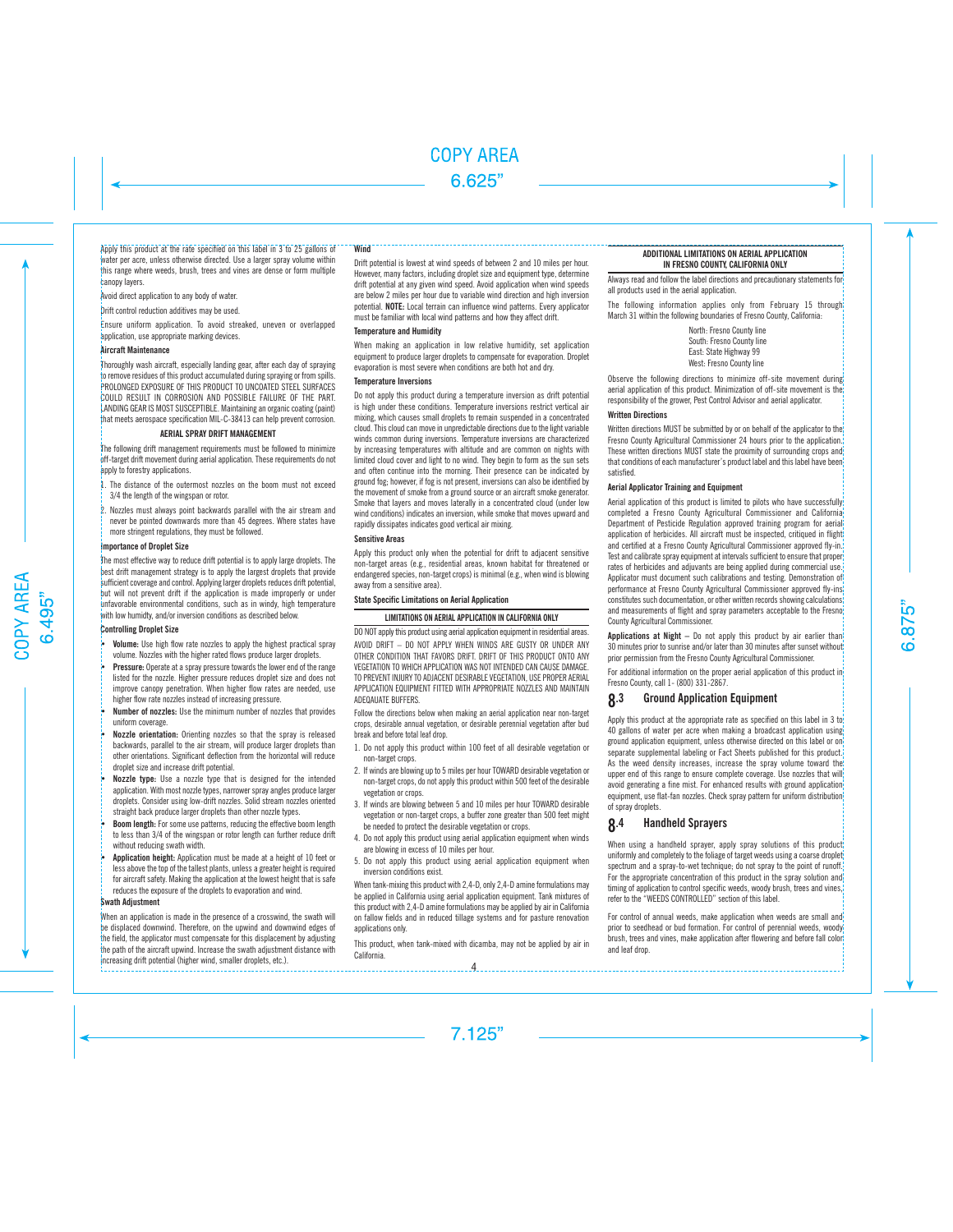When making a low-volume directed spray application to annual and perennial weeds, woody brush, trees and vines using a handheld sprayer, ensure that at least 50 to 75 percent of the foliage or the top one-half of each unwanted plant is sprayed. If a straight stream nozzle is used, start the application at the top of the targeted plant and spray from top to bottom in a lateral zig-zag motion. To ensure uniform and complete coverage, spray both sides of large or tall woody brush, trees and vines, or when foliage is thick and dense, or where there are multiple sprouts. For enhanced results on woody brush, trees and vines, apply to actively growing vegetation after full leaf expansion and flowering, prior to fall color and leaf drop.

The following table summarizes various methods of foliar application using a backpack sprayer with a spray-to-wet or low-volume directed spray technique and high-volume sprayer application using handheld application equipment for control or partial control of herbaceous weeds, woody brush, trees and vines listed in the "WEEDS CONTROLLED" section of this label.

| <b>Method of Application</b>            | <b>Spray Solution</b><br>Concentration | <b>Spray Volume</b>    |
|-----------------------------------------|----------------------------------------|------------------------|
| Handgun or Backpack<br>Sprayer          | $\vert$ 0.5 to 1.5% by volume          | Spray-to-wet technique |
| Low-Volume Directed<br>Spray (Backpack) | 4 to 8% by volume                      | 15 to 25 gallons/acre  |
| Modified High-Volume<br>Spray           | 1.5 to 3% by volume                    | 40 to 60 gallons/acre  |

Low-volume directed spray application with a backpack sprayer works best when applying to weeds and brush less than 10 feet tall. For taller weeds and brush, a high-volume handgun can be modified by reducing the nozzle size and spray pressure to produce a modified high-volume directed spray application.

## **8.5** Selective Application Equipment

Selective application equipment allows this product to be applied to weeds growing near a crop or other desirable vegetation without killing the desireable vegetation. Selective application equipment must be capable of preventing all contact of the herbicide solution with the desirable vegetation and operated without spray mist escape, leakage or dripping of the herbicide solution.

AVOID CONTACT OF THIS HERBICIDE WITH DESIRABLE VEGETATION. Contact of this product with desirable vegetation could result in unwanted plant damage or destruction. To the extent consistent with applicable law, such damage shall be the sole responsibility of the applicator.

This product may be diluted with water and applied using a recirculating sprayer, shielded sprayer, hooded sprayer, wiper applicator or sponge bar to weeds listed on this label growing in any aquatic or on any terrestrial non-food or non-feed crop site listed on this label, where feasible. This product may also be used with sprayers equipped with optical weed sensor technology. Other selective equipment that may be used to deliver or apply this product are single and hollow stem injectors, tree injectors, wiper applicators for cut stem and cut stump applications, and spray or squirt bottles for cut stem, cut stump and frill applications to control large stem weeds, brush, trees and vines listed on this label.

#### **Recirculating Sprayer**

A recirculating sprayer directs the spray solution onto weeds growing above desirable vegetation, while spray solution that is not intercepted by weeds is collected and returned to the spray tank for reapplication. A recirculating sprayer may be used to apply spray solutions of this product to weeds listed on this label in any aquatic or on any terrestrial non-crop site described on this label.

## **Shielded and Hooded Sprayers**

A shielded sprayer directs the herbicide solution to the target weeds while protecting desirable vegetation from coming into contact with the herbicide spray with an impervious material or shield. Use nozzles that provide uniform coverage within the application area. Keep shields properly adjusted to protect desirable vegetation.

A hooded sprayer is a type of shielded sprayer where the spray pattern is fully enclosed, including the top, sides, front and back, thereby shielding desirable vegetation from the spray solution.

This product may be diluted with water and, unless otherwise directed, mixed with a surfactant and applied using a shielded or hooded sprayer to weeds listed on this label growing in any aquatic or on any terrestrial non-crop site listed on this label, where feasible, and between rows of plants (row middles) in any cropping system listed on this label.

Properly adjust the hood to protect desirable vegetation. Ensure that the hood is capable of completely enclosing the spray pattern. If necessary when applying around crops grown on raised beds, extend the front and rear flaps of the hooded sprayer downward to reach the ground in deep furrows.

A hooded sprayer must be configured and operated in a manner that minimizes bouncing and avoids raising the hood up off the ground surface at any time. If the hood is raised, spray particles can escape and come into contact with the crop or other desirable vegetation, causing damage to or destruction of the desirable vegetation. Avoid operating this equipment on rough or sloping terrain where the spray hood is likely to rise up off the ground surface.

Use hoods designed to minimize excessive dripping or runoff down the inside of the hood, such as a single, low pressure, low drift, flat-fan nozzle with an 80- to 95-degree spray angle positioned at the top center of the hood, with a spray volume of 20 to 30 gallons per acre.

The following procedures will help reduce the potential for injury to desirable vegetation when using a hooded sprayer:

- Operate the sprayer with the hood on the ground or skimming across the ground surface.
- Leave at least an 8-inch untreated strip over the drill row. (For example, if a crop row width is 38 inches, use a sprayer hood with a maximum width of 30 inches.)
- Operate at a ground speed no greater than 5 miles per hour to minimize bouncing of the hooded sprayer.
- Apply when wind speed is 10 miles per hour of less.

• Use low-drift nozzles that provide uniform coverage within the application area. Injury to a crop or other desirable vegetation can occur when application is made to foliage of weeds that come into direct contact with the desirable vegetation. Do not apply this product when leaves of desirable vegetation are growing in direct contact with weeds. Droplets, mist, foam or splatter of the herbicide solution settling onto desirable vegetation can result in discoloration, stunting or destruction.

#### **Wiper Applicator**

A wiper applicator is a device that physically wipes this product or solutions of this product directly onto the weed or cut stump. Any handheld device that is capable of physically wiping this product or solutions of this product directly onto the target weed or stump, such as a paint brush, may be used.

A mechanical wiper applicator, such as a rope wick or sponge bar that can be driven through a field over the top of a crop or other desirable vegetation to control weeds that are taller than the desirable vegetation, must be designed, maintained and operated to prevent the herbicide solution from coming into contact with desirable vegetation.

Wiper applicators may be used over the top of food or feed crops ONLY if specifically permitted for use over that crop by this label or by separately published supplemental labeling for this product.

When using a mechanical wiper applicator, adjust the height of the applicator to ensure adequate contact with the weeds and so that the wiper contact point is at least 2 inches above the crop or desirable vegetation. Enhanced results can be obtained when more of the weed is exposed to the herbicide solution and weeds are a minimum of 6 inches above the desirable vegetation. Weeds that do not come into contact with the herbicide solution will not be affected. Poor contact can occur when weeds are growing in dense clumps, when operating in areas of severe weed infestation, or when weed height varies dramatically. In these situations, more than one application of this product might be necessary.

## Operate wiper applicators at a ground speed of no greater than 5 miles per

hour. Performance in areas of heavy weed infestation can be improved by reducing speed, which will provide more time for re-saturation of the wiper with the herbicide solution and more contact time of the wiper with the weed. Enhanced results with a wiper applicator can be obtained when two applications are made traveling in opposite directions in the field.

## Keep wiper surfaces clean.

Droplets, mist, foam or splatter of the herbicide solution settling onto desirable vegetation can result in discoloration, stunting or destruction. Avoid leakage or dripping onto desirable vegetation. Be aware that on sloping ground the herbicide solution can migrate to one side, causing dripping on the lower end and drying of the winer on the upper end of the applicator.

Do not apply this product using a wiper applicator when weeds are wet.

Add a nonionic surfactant to a concentration of 10 percent by volume of the total applicator solution (one gallon of surfactant for every 10 gallons of solution) for use in a wiper applicator. See the "MIXING" section of this label for more information on the use of surfactants.

**For Rope Wick and Sponge Bar Applicators –** apply solutions ranging from 33 to 75 percent of this product by volume in water.

**For Panel Applicators** – apply solutions ranging from 33 to 90 percent of this product by volume in water.

Mix only the amount of this product that will be used during a 1-day period, as reduced product performance can result from the use of solutions held in storage.

Clean wiper parts promptly after using this product by thoroughly flushing with water.

#### **Single and Hollow Stem Injectors**

Control of certain weeds listed in the "WEEDS CONTROLLED" section can be obtained by injecting this concentrated product or solutions of this product directly in or onto the target weed. Ensure that the handheld injector being used for this application is capable of accurately delivering the volume specified on the label. When making stem injections, the combined total use of this product must not exceed 8 quarts per acre per year. At 5 milliliters of concentrated (undiluted) product per stem, 8 quarts will treat approximately 1500 stems per acre per year. The number of stems that can be treated per acre will vary depending on the injection volume and the concentration of this product in the application solution.

## 8.6 Injection Systems

This product may be used in aerial and ground injection spray systems as a liquid concentrate or diluted prior to injecting into the spray stream. Do not mix this concentrated product with the undiluted concentrate of other products when using injection systems, unless otherwise directed. A non-ionic surfactant concentration of 0.5% or more in the spray stream is required for use of this product in injection systems.

## 8.7 Controlled Droplet Applicator (CDA)

The amount of this product applied per acre using a controlled droplet applicator (CDA) must be no less than the rate specified on this label for application using conventional broadcast application equipment.

A controlled droplet applicator produces a spray pattern that is not easily visible. Use extreme care to avoid spray or drift from contacting the foliage or any other tissue of desirable vegetation, as plant damage or destruction could result.

## 9.0 AQUATIC AND TERRESTRIAL USE SITES

This product may be used according to the directions for use described on this label to control weeds, woody brush, trees and vines listed on this label growing in aquatic environments and on any terrestrial site described on this label.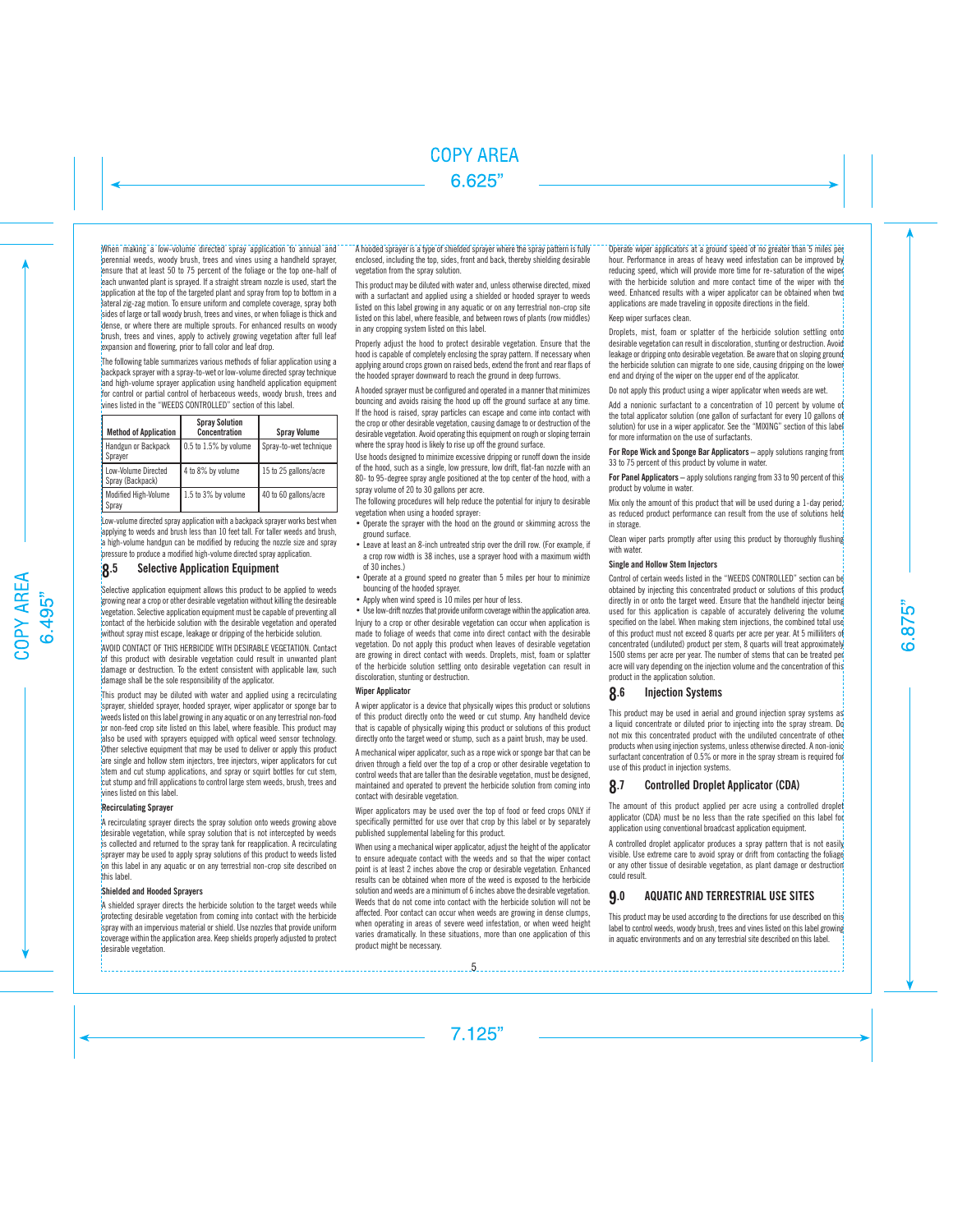## 9.1 Aquatic Sites

This product may be used to control emerged weeds, brush, trees and vines in all flowing, non-flowing or transient bodies of fresh and brackish surface water. These bodies of water include lakes, rivers, streams, ponds, estuaries, rice levees, seeps, irrigation and drainage ditches, canals, reservoirs, wetlands and wastewater treatment facilities. This product may also be used to control weeds in intertidal areas below the mean high-water mark and on terrestrial sites where bodies of water may be present and a buffer that will ensure no overspray of the water cannot be maintained.

When applying spray solutions of this product in or near aquatic sites, a honionic surfactant that is labeled for use with herbicides and approved for direct application to bodies of water must be used. See the "MIXING" section of this label for more information on the use of surfactants with this product.

Before using this product for aquatic weed control or for terrestrial weed control near aquatic sites, read the following information carefully.

- This product does not control plants that are completely submerged or have a majority of their foliage under water.
- There is no restriction on the use of water for irrigation, recreation or domestic purposes following direct application of this product to emerged aquatic plants.

• Consult your local State agency with primary responsibility for regulating pesticides, State fish and wildlife agency and/or water control authority before applying this product to vegetation growing in public waters to determine if a permit is required.

• Do not apply this product directly to water within 0.5 mile upstream of an active potable water intake in flowing water (i.e., river, stream, etc.) or within 0.5 mile of an active potable water intake in a standing body of water, such as a lake, pond or reservoir. To make aquatic applications around and within 0.5 mile of active potable water intakes, the water intake must be turned off for a minimum period of 48 hours after the application. The water intake may be turned on prior to 48 hours if the glyphosate level in the intake water is below 0.7 parts per million as determined by laboratory analysis. These aquatic applications may be made ONLY in those cases where there are alternative water sources or holding ponds that would permit the turning off of an active potable water intake for a minimum period of 48 hours after the application. This restriction does NOT apply to intermittent inadvertent overspray of water on terrestrial use sites. • To achieve maximum weed control in dry ditches, apply this product within 1 day after water drawdown to ensure application to actively growing weeds and allow a minimum of 7 days after application before reintroduction of water

• Floating mats of vegetation could require more than one application of this product for control. Avoid washing this product off of foliage after application by boat backwash or rainfall within 4 hours of application. Wait a minimum of 24 hours before re-applying this product to the same vegetation.

Application of this product to moving bodies of water must be made while traveling upstream to prevent concentration of this herbicide in the water. • When making a bankside application, do not overlap more than 1 foot into open water.

• Do not apply this product to bodies of water where emerged weeds do not exist.

• If applying this product to more than 20 percent of the total area of a body of water, do not apply more than 3.75 quarts per acre in any single broadcast application. If applying to less than 20 percent of the total area of a body of water, any rate listed on this label may be applied. This single application rate restriction does not apply to stream crossings in utility rights-of-way. When emerged weed infestations cover the total surface area of an impounded waterbody, apply this product to the emerged vegetation in strips to help avoid oxygen depletion in the water due to decaying vegetation. Oxygen depletion in the water can result in increased fish mortality.

TANK MIXTURES: This product may be applied in a tank mixture with one or more of the following products for enhanced control of aquatic weeds, woody brush, trees and vines in aquatic sites, provided that the product used is labeled for aquatic use. Refer to the individual label of all products used in the tank mixture for approved uses and application rates. Always read and follow label directions for each product in the mix.

Clipper; Garlon 3A Specialty; Habitat; 2,4-D amine; imazapyr; flumioxazin; triclopyr

## 9.2 Terrestrial Sites

This product may be used according to the directions for use described on this label to control weeds, woody brush, trees and vines listed on this label on any terrestrial site described on this label.

This product may be used to control weeds, woody brush, trees and vines on maintained landscapes, on improved and unimproved land, on lawns and turf and around ornamentals on industrial, commercial and residential sites, including airports, apartment complexes, chaparrals, ditch banks, driveways, dry ditches, dry canals, farmsteads, fencerows, forestry sites, golf courses, greenhouses, lumber yards, manufacturing sites, municipal sites, natural areas, nurseries, office complexes, ornamental beds, parks, parking areas, pastures, petroleum tank farms, pumping installations, railroads, rangeland, recreational areas, residential areas, roadsides, schools, shadehouses, sod and turfgrass seed farms, sports complexes, storage areas, substations, utility rights-of-way, utility sites, warehouse areas, wildlife food plots and wildlife management areas.

This product may be used for non-selective control of unwanted vegetation on any site listed on this label for trim-and-edge application around objects, including around building foundations, equipment storage areas and trees. and along and in fences, and to eliminate unwanted weeds growing in and around established shrub beds and ornamental plantings. This product may also be used for complete elimination of vegetation from a terrestrial site prior to planting ornamentals, flowers, or turfgrass (sod or seed), and prior to land development, including prior to beginning construction projects or the laying of asphalt or other road material. Application of this product may be repeated, as needed, to maintain bare ground, up to a total application of 8 quarts per acre per year.

This product may be used for establishment and maintenance of fuel breaks, for establishing fire perimeters and black lines, along fire roads and to facilitate prescribed burning practices on any site described on this label.

This product may also be used for weed control or growth regulation on Christmas tree farms, citrus orchards, fallow vegetable fields, production nurseries, sugarcane fields, sod farms and turfgrass seed farms.

This product requires the addition of a nonionic surfactant to the spray solution labeled for herbicide application. See the "MIXING" section of this label for more information on the use of surfactants with this product.

Unless otherwise directed, application of this product may be made according to the directions for use in the sections that follow on any of these sites using any method of application described on this label to control any weeds, woody brush, trees and vines listed in the "WEEDS CONTROLLED" section of this label.

## 10.0 ADDITIONAL SITE MANAGEMENT INFORMATION

The following sections contain additional use information specifically related to certain use sites. Unless otherwise directed, any application of this product described in the "WEEDS CONTROLLED" section or any other section of this label may be made on the use sites described in the sections that follow, where applicable, using any method of application described on this label that is appropriate.

## 10.1 Forestry, Hardwood and Christmas Tree Site Management

This product may be used for control or partial control of woody brush, trees and herbaceous weeds on any tree site, including forestry settings, Christmas tree plantations, and silvicultural and production nursery sties, using any method of application listed on this label. See the "WEEDS CONTROLLED" section of this label for application rates and specific use directions.

Unless otherwise directed, this product requires a nonionic surfactant that

is labeled for the intended use on the site of application to be added to the spray mixture. Use of this product without a surfactant will result in reduced performance. See the "MIXING" section of this label for more information on the use of surfactants with this product.

**IMPORTANT:** SOME SURFACTANTS CAN CAUSE TREE INJURY WHEN DIRECTLY APPLIED TO SOME SPECIES. READ AND FULLY UNDERSTAND ALL APPROVED USES, PRECAUTIONS AND LIMITATIONS OF THE SURFACTANT BEFORE USING.

#### **Weed Management, Site Preparation**

This product may be used to control or partially control undesirable woody brush, trees, vines and herbaceous weeds listed on this label for preparing sites prior to planting any tree species, including Christmas trees, eucalyptus trees and hybrid tree cultivars, and for controlling weeds around established trees, for the release of conifer and hardwood trees, establishing wildlife openings and maintaining roads on any tree site.

TANK MIXTURES: This product may be applied in a tank-mix with the products listed in this section to increase the spectrum of vegetation controlled. Any application rate of this product listed on this label may be used in a tank-mix with the following products for tree site management, including site preparation, provided that the product is labeled for the use on the site of application and prior to planting the desired species. Refer to the individual label of all products used in the tank mixture for approved uses and application rates. Read and follow all directions for use and precautions for each product used, including planting interval restrictions, if any. Use this product according to the most restrictive precautionary statements of any product in the mix.

Arsenal; Arsenal Herbicide Applicators Concentrate; Chopper; Chopper GEN2; Escort® XP; Forestry Garlon 4 Specialty; Forestry Garlon XRT Specialty; Garlon 3A Specialty; Garlon 4 Specialty; Garlon 4 Ultra Specialty; Landmark; Landmark XP; Oust® Extra; Oust® XP; imazapyr; metsulfuron methyl; sulfometuron methyl; triclopyr

For control of herbaceous weeds, apply these tank-mix products at the lower end of the application rate range specified on the product label. For control or partial control of dense stands or for hard-to-control woody brush, trees and vines, apply these products at a rate or spray solution concentration towards the higher end of the given range.

#### **Conifer Release, Mid-Rotation Conifer Release, Hardwood Release, Timber Stand Improvement**

This product may be applied as a directed spray using a handheld sprayer or using any selective application equipment described on this label to control woody and herbaceous weeds and other undesirable understory vegetation below the tree crop canopy in conifer plantations, hardwood sites, Christmas tree plantations and silvicultural and ornamental nurseries to facilitate the release and growth of conifer and hardwood trees.

This product may also be applied using ground broadcast equipment or as a directed spray application for mid-rotation release under the canopy of pines, other conifers and hardwoods.

PRECAUTIONS: Avoid contact of spray drift, mist or drips with foliage, green bark or non-woody surface roots of desirable plant species. Use application techniques that prevent or minimize contact of this product with foliage of desired trees or other plants through direct contact or off-target spray movement.

#### **Conifer Release – Broadcast Application**

This product may be broadly applied over the top of conifer tree species listed in this section after formation of final conifer resting buds in the fall or prior to initial bud swelling in the spring for control, partial control or suppression of herbaceous weeds and hardwoods listed in the "WEEDS CONTROLLED" section of this label to facilitate the release of these tree species in a forestry. plantation or nursery setting. Unless otherwise directed, make this application only where conifers have been established for a minimum of one growing season.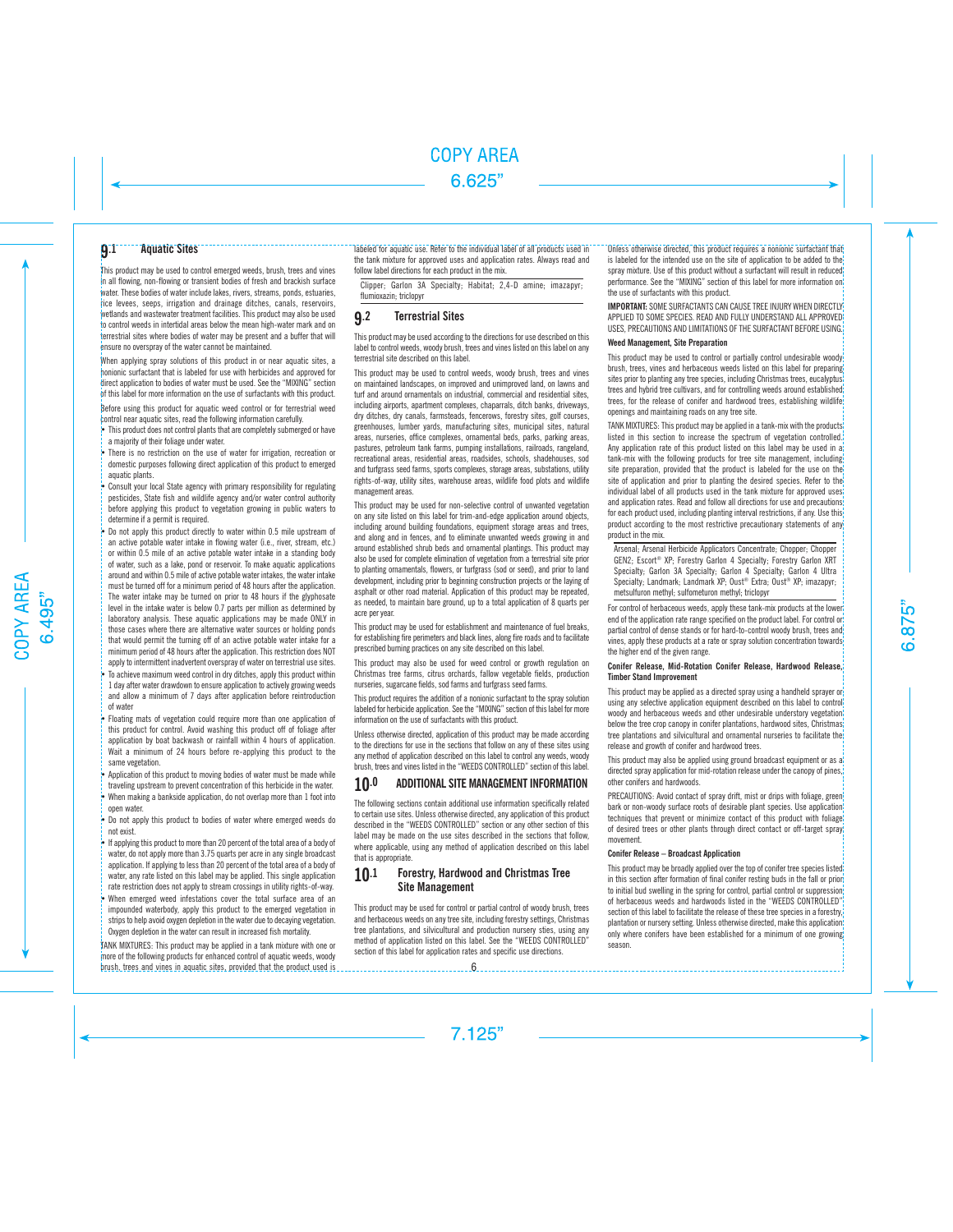## PRECAUTIONS: Conifer injury can occur when this product is applied at rates

higher than prescribed on this label, where spray applications overlap, if application is made when conifers are actively growing, or when they are growing under stress from drought, flood, improper planting or insect, animal or disease damage.

### **Conifer Release Outside the Southeastern United States**

For release of the following conifer species growing for a minimum of one growing season in most areas outside the southeastern United States, apply 24 to 48 fluid ounces of this product per acre as a broadcast application over the top of the conifer trees.

- Douglas fir Hemlock California redwood
- Fir species
- 

\* *Includes all species except loblolly pine, longleaf pine, shortleaf pine or slash pine.*

Apply 24 to 40 fluid ounces of this product for release of Douglas fir, pine and spruce that have been established for only one growing season (except in California).

For release of spruce (*Picea* spp.) in Maine, Michigan, Minnesota, New Hampshire and Wisconsin, up to 2.25 quarts of this product may be applied after formation of final resting buds in the fall for control of woody brush and tree species.

PRECAUTIONS: Ensure that the conifers are well hardened off before application of this product. Some nonionic surfactants can cause tree injury when broadly applied over the top of hemlock and California redwood and in mixed conifer stands. Test the nonionic surfactant to be used for tree safety before using.

#### **Conifer Release in the Southeastern United States**

For release of the following conifer species established for more than one growing season in the southeastern United States, apply 36 to 60 fluid ounces of this product per acre in the fall as a broadcast application over the top of the trees. For release of these species after only one growing season, apply only 24 fluid ounces of this product per acre.

| $\mu$ , $\mu$ and $\mu$ and $\mu$ and $\mu$ and $\mu$ and $\mu$ and $\mu$ |                  |                 |
|---------------------------------------------------------------------------|------------------|-----------------|
| • Eastern white pine                                                      | • Longleaf pine  | • Slash pine    |
| • Loblolly pine                                                           | • Shortleaf pine | • Virginia pine |

TANK MIXTURES: This product may be applied for conifer release in a tank-mix with the following products to provide a broader spectrum of postemergence weed control and for residual control of weeds listed on the label of those products. Only apply these tank mixtures over the top of conifer species that are approved for this use for all products in the mix. Refer to the individual product labels for approved uses and application rates. Read and follow all directions for use and precautions for each product used. Use this product according to the most restrictive precautionary statements of any product in the mixture.

Arsenal; Arsenal Herbicide Applicators Concentrate; Oust® Extra; Oust® XP; atrazine; imazapyr; metsulfuron methyl; sulfometuron methyl

For release of Douglas fir established for a minimum of one growing season prior to bud swell in early spring, apply 24 fluid ounces of this product in a tank-mix with an appropriate rate of atrazine. Do not add surfactant for this application.

For herbaceous release of loblolly pine, Virginia pine and longleaf pine in the spring and early summer, apply 12 to 18 fluid ounces of this product per acre in a tank-mix with an appropriate rate of Oust® Extra or Oust® XP.

## **Late-Summer and Fall after Resting Bud Formation**

For release of jack pine, white pine and white spruce, apply 24 to 48 fluid punces of this product per acre in a tank-mix with an appropriate rate of Oust® Extra or Oust® XP that will not harm these conifer species.

For release of Douglas fir, apply 24 to 36 fluid ounces of this product per acre in a tank-mix with an appropriate rate of Arsenal or Arsenal Herbicide Applicators Concentrate.

For release of balsam fir and red spruce, apply 48 fluid ounces of this product per acre in a tank-mix with an appropriate rate of Arsenal or Arsenal Herbicide Applicators Concentrate.

## 10.2 Native and Wildlife Habitat Management

This product may be used to control exotic and other undesirable vegetation in wildlife habitat and natural areas, including riparian and estuarine areas, rangeland, and wildlife refuges. Application may be made to allow recovery of native plant species or prior to planting desirable native species, and for similar broad-spectrum vegetation control. Spot treatment, cut stump, cut stem, stem injection, wiper applicator and all other methods of application listed on this label may be used to selectively remove unwanted plants for habitat management and enhancement.

This product may also be used to eliminate annual and perennial weeds prior to planting wildlife food plots. Any wildlife food species may be planted after applying this product or native species may be allowed to repopulate the area naturally. If tillage is needed to prepare a seedbed, wait a minimum of 7 days after application before tilling to allow translocation of this product into underground plant parts.

## 10.3 Ornamental and Production Nursery Management

All uses of this product described on this label may be used in a plant nursery setting using any method of application described.

This product may be used to clear an area of unwanted vegetation prior to planting any ornamental plant, tree, shrub or other plants.

This product may also be used to control weeds growing around established woody ornamental species, such as arborvitae, azalea, boxwood, crabapple, eucalyptus, euonymus, fir, Douglas fir, jojoba, hollies, lilac, magnolia, maple, oak, poplar, privet, pine, spruce and yew. This product may also be used to trim and edge around potted plants and other objects in a plant nursery.

PRECAUTIONS: Protect desirable plants from the spray solution using shields or coverings made of waterproof material. Take care to avoid contact of spray, drift or mist with foliage, green stems or immature bark of established ornamental species.

#### **Greenhouse/Shadehouse**

This product may be used to control weeds growing in and around greenhouses and shadehouses.

RESTRICTIONS: Desirable vegetation must not be present during application in a greenhouse. Turn air circulation fans off before applying this product inside a greenhouse or shadehouse and leave them off until the application solution has dried.

## 10.4 Commercial, Residential and Recreational Area Management

All applications of this product described on this label may be used on commercial, residential and recreational areas, including parks, schools and athletic fields, using any method of application described on this label, including spot treatment of unwanted vegetation, trim-and-edge application around trees, fences, walking paths, buildings, sidewalks, nature trails and other objects in these areas, to eliminate unwanted weeds growing in established shrub and ornamental beds, for turf management and renovation, and to eliminate vegetation from a site prior to development, including prior to planting an area to ornamentals, flowers or turfgrass (sod or seed), or beginning construction projects.

## 10.5 Pasture Management

The use of this product in pastures includes use on bahiagrass, bermudagrass, bluegrass, brome, fescue, guineagrass, kikuyugrass, orchardgrass, pangola grass, ryegrass, Timothy, and wheatgrass.

#### **Preplant, Preemergence, Pasture Renovation**

This product may be applied prior to planting or emergence of forage or perennial grasses. Refer to the "WEEDS CONTROLLED" section of this label for application rates of this product for control of specific weeds.

RESTRICTIONS: If the total application rate of this product is 2.25 quarts per acre or less, no waiting period between application and feeding or livestock grazing is required. If the rate is greater than 2.25 quarts per acre, remove domestic livestock before application and wait a minimum of 8 weeks after application before grazing or harvesting.

#### **Spot Treatment, Wiper Applicator**

This product may be applied in pastures as a spot treatment or over the top of desirable grasses using a wiper applicator to control taller growing weeds. For enhanced weed control, remove domestic livestock before application to allow for sufficient plant growth and wait a minimum of 7 days after application before grazing livestock or harvesting for feed. See additional instructions on the use of wiper applicators in the "APPLICATION EQUIPMENT AND TECHNIQUES" section of this label.

RESTRICTIONS: For spot treatment or use with a wiper applicator at rates of 2.25 quarts per acre or less, this product may be applied over the entire pasture or any portion of it. At rates greater than 2.25 quarts per acre, this product may be applied over no more than 10 percent of the total pasture at any one time. Application may be repeated in the same area at 30-day intervals.

### **Weed Suppression in Dormant Pastures**

This product may be applied in dormant pastures to suppress competitive growth and seed production of annual weeds and other undesirable vegetation. Apply 9 to 12 fluid ounces of this product per acre using broadcast application equipment on pastures in late-fall after desirable perennial grasses have reached dormancy or in late-winter before desirable perennial grasses break dormancy and initiate green growth.

PRECAUTIONS: Higher application rates may be used for hard-to-control weeds; however, higher rates can cause stand reduction. Some stunting of perennial grasses can occur if broadcast application is made when they are not dormant.

RESTRICTIONS: No waiting period is required between application and grazing or harvesting for feed. Do not apply more than 2.25 quarts of this product per acre per year onto pasture grasses except for renovation. If reseeding is needed due to severe stand reduction, no waiting period is required after application of this product before seeding the pasture grasses listed at the beginning of this section; for all other pasture grasses, wait a minimum of 30 days after application before seeding.

## 10.6 Railroad Management

All uses of this product described in the "WEEDS CONTROLLED" or any other section of this label may be used on railroad sites using any method of application described.

This product requires a nonionic surfactant that is labeled for the intended use on the site of application to be added to the spray mixture. If application is to be made where aquatic sites might be directly sprayed or inadvertently oversprayed, the surfactant must be labeled for aquatic use. Use of this product without a surfactant will result in reduced performance. See the "MIXING" section of this label for more information on the use of surfactants with this product.

Application of this product along railroad rights-of-way may be made in up to 80 gallons of spray solution per acre.

#### **Bare Ground, Ballast and Shoulders, Crossings, Spot Treatment**

This product may be used to maintain bare ground on railroad ballast and shoulders and reduce the need for mowing and mechanical brush removal along railroad rights-of-way. Application of this product may be repeated as weeds continue to emerge in order to maintain bare ground, up to a maximum total application rate of 8 quarts of this product per acre per year.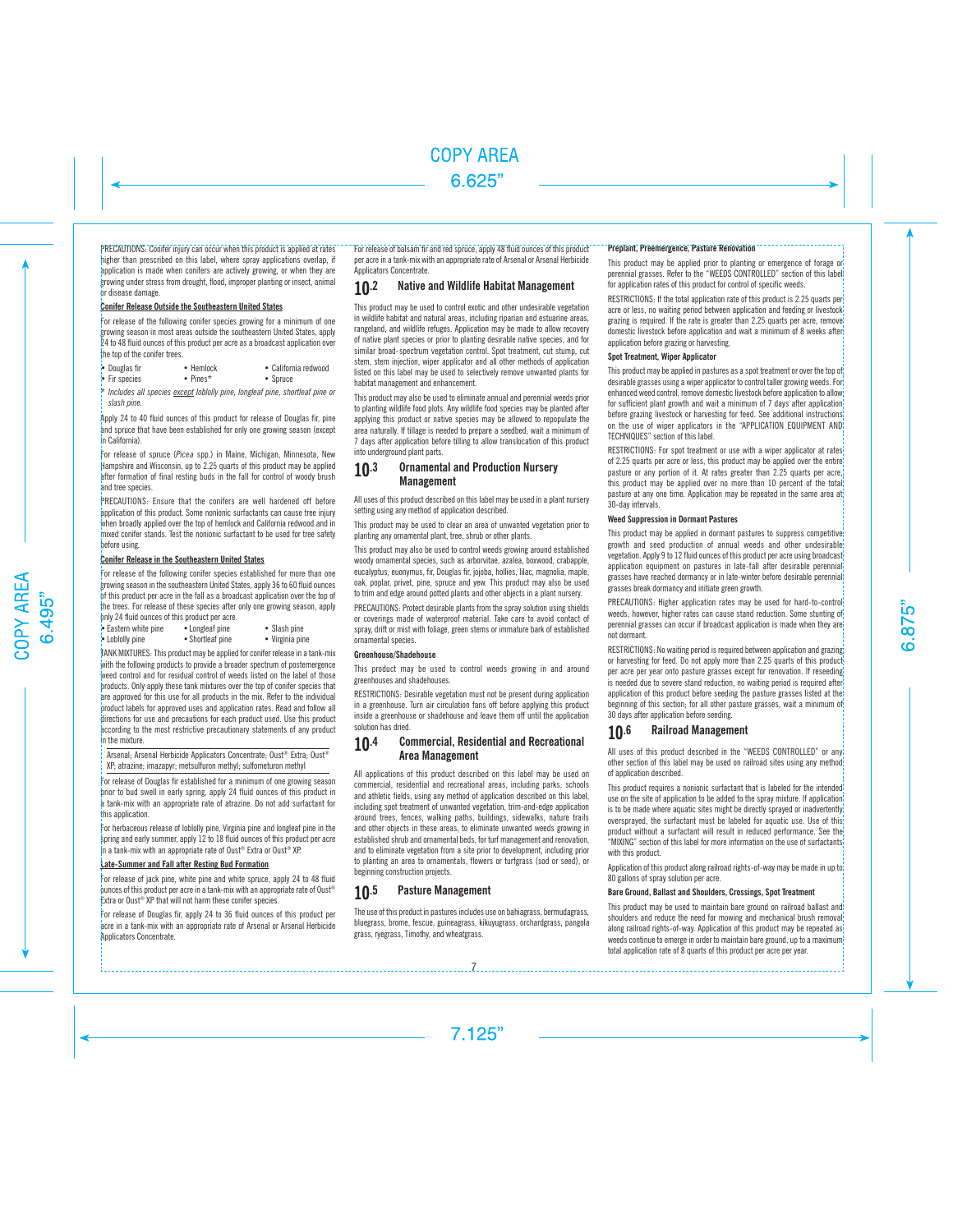TANK MIXTURES: This product may be applied in a tank mixture with the following products for enhanced control of woody brush and trees for bare ground, ballast and shoulder, crossing and spot treatment applications, and other brush, tree and vine control on railroad sites, provided that the product used is labeled for these applications. Not all tank-mix products listed are labeled for aquatic use. Refer to the individual label of all products used in the tank mixture for approved uses and application rates. Always read and follow label directions for each product in the mix.

Arsenal; Arsenal Herbicide Applicators Concentrate; Chopper; Chopper Gen2; Escort® XP; Forestry Garlon 4 Specialty; Forestry Garlon XRT Specialty; Garlon 3A Specialty; Garlon 4 Specialty; Garlon 4 Ultra Specialty; Habitat; Hyvar X; Hyvar X-L; Krovar I DF; Oust® Extra; Oust® XP; Outrider; Princep 4L; Princep Caliber 90; Princep Liquid; Sahara DG; Scythe: Stalker: Spike 20P Specialty; Spike 80DF Specialty; Telar<sup>®</sup> XP; Transline Specialty; Velpar DF CU; Velpar DF VU; Velpar L; Velpar L CU; Velpar L VU; Vastlan Specialty; 2,4-D; atrazine; bromacil; chlorsulfuron; clopyralid; dicamba; diquat; diuron; hexazinone; imazapyr; metsulfuron methyl; pelargonic acid; simazine; sulfometuron methyl; sulfosulfuron; tebuthiuron; triclopyr

#### **Brush, Tree and Vine Control**

This product may be used to control woody brush, trees and vines along railroad rights-of-way. Apply 3 to 8 quarts of this product per acre in up to 80 gallons of spray solution containing 0.5% or more by volume of a nonionic surfactant as a broadcast application using either a boom or boomless sprayer. Apply a 0.75- to 1.5-percent solution of this product when using high-volume application equipment with a spray-to-wet technique, or a 4- to 8-percent solution when using low-volume directed spray for spot treatment.

TANK MIXTURES: This product may be applied in a tank-mix with one or more of the following products for enhanced control of woody brush, trees and vines along railroad rights-of-way, provided that the product is labeled for use on these sites. Refer to the individual product label for approved sites and application rates.

Arsenal; Arsenal Herbicide Applicator's Concentrate; Chopper; Chopper Gen2; Escort® XP; Forestry Garlon 4 Specialty; Forestry Garlon XRT Specialty; Garlon 3A Specialty; Garlon 4 Specialty; Garlon 4 Ultra Specialty: Habitat: Krenite S Brush Control Agent: Stalker: Telar® XP; Tordon 101 Mixture Specialty; Tordon 22K Specialty; Tordon K Herbicide Specialty; Transline Specialty; Vanquish; Velpar DF CU; Velpar DF VU; Velpar L; Velpar L CU; Velpar L VU; Vastlan Specialty: chlorsulfuron; clopyralid; dicamba; fosamine; hexazinone; imazapyr; metsulfuron methyl; picloram; triclopyr

#### **Weed Control in Dormant and Actively Growing Bermudagrass**

This product may be used to control or partially control many annual and perennial weeds in dormant and actively growing bermudagrass along railroad rights-of-way. See the "WEEDS CONTROLLED" section of this label for directions for use of this product for weed control in grasses.

## 10.7 Rangeland Management

This product will control or suppress many annual weeds growing on perennial cool- and warm-season grass rangeland. Slight discoloration of the desirable grasses could occur, but will re-green and resume growing under moist soil conditions as effects of this product wear off.

Preventing seed production is critical to the control of invasive annual grassy weeds on rangeland. Yearly application of this product to eliminate invasive annual weeds before they produce seed will help eliminate viable weed seeds from the soil. Delay grazing of the area after application of this product to allow desirable perennials to grow, flower and re-seed the area.

*Bromus* **Control:** A broadcast application of 9 to 12 fluid ounces of this product per acre will control or suppress downy brome (*Bromus tectorum*), Japanese brome (*Bromus japonicus*), soft chess (*Bromus mollis*), cheatgrass (*Bromus secalinus*), cereal rye and jointed goatgrass on rangeland. For

enhanced results, apply this product when most brome plants are in early-flower and before the plants, including seedheads, turn color. Allow for secondary weed flushes to occur after spring rains to further deplete the seed reserve in the soil and encourage perennial grass conversion on weedy sites. Apply this product in the fall in areas where spring moisture is normally limited and fall germination allows for good weed growth and weed seed depletion.

*Medusahead* **Control:** To control or suppress medusahead, apply 12 fluid ounces of this product per acre at the 3-leaf stage. Delaying application beyond this stage will result in reduced or unacceptable control. Controlled burning prior to application of this product will eliminate the thatch layer produced by slowly decaying culms. Allow new weed growth to occur before applying this product after a burn. Repeat this application annually to eliminate medusahead seeds in the soil and allow desirable perennial grasses to repopulate the area.

RESTRICTIONS: Do not apply more than 2.25 quarts of this product per acre per year on rangeland. Do not use ammonium sulfate when applying this product on rangeland grasses. No waiting period between application of this product and feeding or livestock grazing is required.

## 10.8 Roadside Management

All uses of this product described on this label may be used for weed management along roadways, including weed control in dormant and active bermudagrass and bahiagrass, weed control along shoulders and under and around guardrails, signposts and other objects along the road, using any method of application described on this label. If applying this product in areas where the spray solution could inadvertently overspray a body of surface water, a non-ionic surfactant approved for aquatic use must be used. See the "MIXING" section of this label for more information on the use of surfactants with this product.

TANK MIXTURES: This product may be tank-mixed with the following products for shoulder, guardrail, spot treatment and maintaining bare ground applications, provided that the product used is labeled for use on these sites. Not all tank-mix products listed are labeled for aquatic use. Refer to the individual product labels for approved uses and application rates.

AAtrex 4L; AAtrex Nine-O; Banvel; Barricade 65WG; Chopper; Chopper Gen2; Crossbow; Direx 4L; Escort® XP; Endurance; Formula 40; Gallery 75 Dry Flowable Specialty; Gallery SC; Garlon 4; Garlon XRT; Hyvar X; Karmex DF; Krenite S Brush Control Agent; Krovar I DF; Landmark; Landmark XP; Oust® Extra; Oust® XP; Outrider; Pendulum 3.3 EC; Pendulum AquaCap; Pendimax 3.3; Plateau; Poast; Poast Plus; Princep 4L; Ronstar® 50 WSP; Ronstar® Flo; Ronstar® G; Sahara DG; Surflan AS Specialty; Surflan Flex; Surflan Flex T&O; Surflan Pro; Surflan XL 2G; Telar® XP; Tordon K; Vanquish; Vastlan Specialty; Velpar DF CU; Velpar DF VU; Velpar L; Velpar L CU; Velpar L VU; Weedar 64; 2,4-D; atrazine; bromacil; chlorsulfuron; clopyralid; dicamba; diuron; fosamine; hexazinone; imazapic; imazapyr; metsulfuron methyl; oryzalin; oxadiazon; pendimethalin; picloram; prodiamine; simazine; sulfometuron; sulfosulfuron; triclopyr

## 10.9 Utility Management

This product may be used along electrical power, pipeline and telephone rights-of-way, and on all sites associated with these utility rights-of-way, including substations, access roads and railroads, and along similar rights-of-way that run in conjunction with utilities, for spot treatment of unwanted vegetation, side-trimming, trim-and-edge application around objects, weed control prior to planting a utility site to ornamentals, flowers or turfgrass (sod or seed), turf management, to eliminate unwanted weeds growing in established shrub or ornamental beds, to prepare or establishing wildlife openings and for eliminating vegetation prior to beginning construction projects. Application of this product may be repeated as needed to maintain bare ground as weeds continue to emerge, up to a maximum application rate of 8 quarts per acre per year.

TANK MIXTURES: This product may be tank-mixed with the following products for use on utility sites, provided that the product is labeled for use on these sites. Not all tank-mix products listed are labeled for aquatic use. Refer to the individual product label for approved uses and application rates. For control of herbaceous weeds, use a lower application rate or spray solution concentration within the given ranges for these tank-mix products and increase the rate or concentration toward the higher end of the ranges for control of dense stands or hard-to-control woody brush, trees and vines.

AAtrex 4L; AAtrex Nine-O; Arsenal Herbicide Applicators Concentrate; Endurance; Escort® XP; Forestry Garlon 4 Specialty; Forestry Garlon XLT Specialty; Garlon 3A Specialty; Garlon 4 Specialty; Garlon 4 Ultra Specialty; Hyvar XL; Krenite S Brush Control Agent; Krovar I DF; Oust<sup>®</sup> Extra; Oust® XP; Outrider; Plateau; Sahara DG; Surflan AS Agricultural; Surflan AS Specialty; Surflan Flex; Surflan Flex T&O; Surflan XL 2G; Telar® XP; Transline Specialty; Vanquish; Velpar DF CU; Velpar DF VU; Velpar L; Velpar L CU; Velpar L VU; Vastlan Specialty; Weedar 64; 2,4-D; atrazine; bromacil; chlorsulfuron; clopyralid; dicamba; diuron; fosamine; hexazinone; imazapic; imazapyr; metsulfuron methyl; oryzalin; pendimethalin; prodiamine; simazine; sulfometuron methyl; sulfosulfuron; triclopyr

Ensure that the Garlon product is thoroughly mixed with water according to label directions before adding this product to the spray mixture. Maintain continuous agitation when adding this product in order to avoid tank-mix compatibility problems.

For enhanced results with side-trimming, apply this product in a tank-mix with one of the Garlon products listed above.

## 11.0 CROP USES

## 11.1 Tree, Vine and Shrub Crops

THIS SECTION PROVIDES DIRECTIONS FOR USE THAT APPLY TO ALL TREE, VINE AND SHRUB CROPS LISTED IN THE FOLLOWING SECTIONS. SEE THE INDIVIDUAL CROP SECTIONS FOR SPECIFIC DIRECTIONS FOR USE, PREHARVEST INTERVALS, PRECAUTIONS AND RESTRICTIONS.

TYPES OF APPLICATION: Preplant (site preparation); Broadcast Spray, Selective Equipment (shielded sprayer, wiper applicator), Directed Spray and Spot Treatment in Middles (between rows of trees, vines or bushes) and Strips (within rows of trees, vines or bushes); Site Weed Control; Perennial Grass Suppression; Cut Stump Application

USE INSTRUCTIONS: Unless specifically prohibited in the individual crop sections that follow, this product may be applied using a boom sprayer, controlled droplet applicator (CDA), shielded sprayer, wiper applicator, handheld or backpack sprayer, lance or orchard gun, in middles (between rows of trees, vines or bushes) and strips (within rows of trees, vines or bushes), for weed control or perennial grass suppression in established tree fruit and nut groves, orchards and vinevards. It may also be used for site preparation prior to planting or transplanting these crops.

Apply 12 fluid ounces to 4 quarts of this product per acre as directed in the "ANNUAL WEEDS RATE SECTION" and "PERENNIAL WEEDS RATE SECTION" of this label. Use a higher application rate within a given range when weeds are stressed, growing in dense populations or greater than 12 inches tall. Application may be repeated as needed up to a maximum of 8 quarts of this product per acre per year. See the "PRODUCT INFORMATION" section of this label for more information on Maximum Application Rates.

PRECAUTIONS: Use extreme care to avoid contact of this herbicide solution, spray, drift or mist with foliage or green bark of trunk, branches, suckers, fruit or other parts of desirable trees, canes and vines. Avoid application when recent pruning wounds or other mechanical injury have occurred. Contact of this product with other than matured brown bark could result in serious crop damage or destruction. Only shielded or directed sprayers may be used in crops where potential for crop contact is high, and then only where there is sufficient clearance. For application in strips (within rows of trees), only selective equipment (directed sprayer, hooded sprayer, shielded sprayer or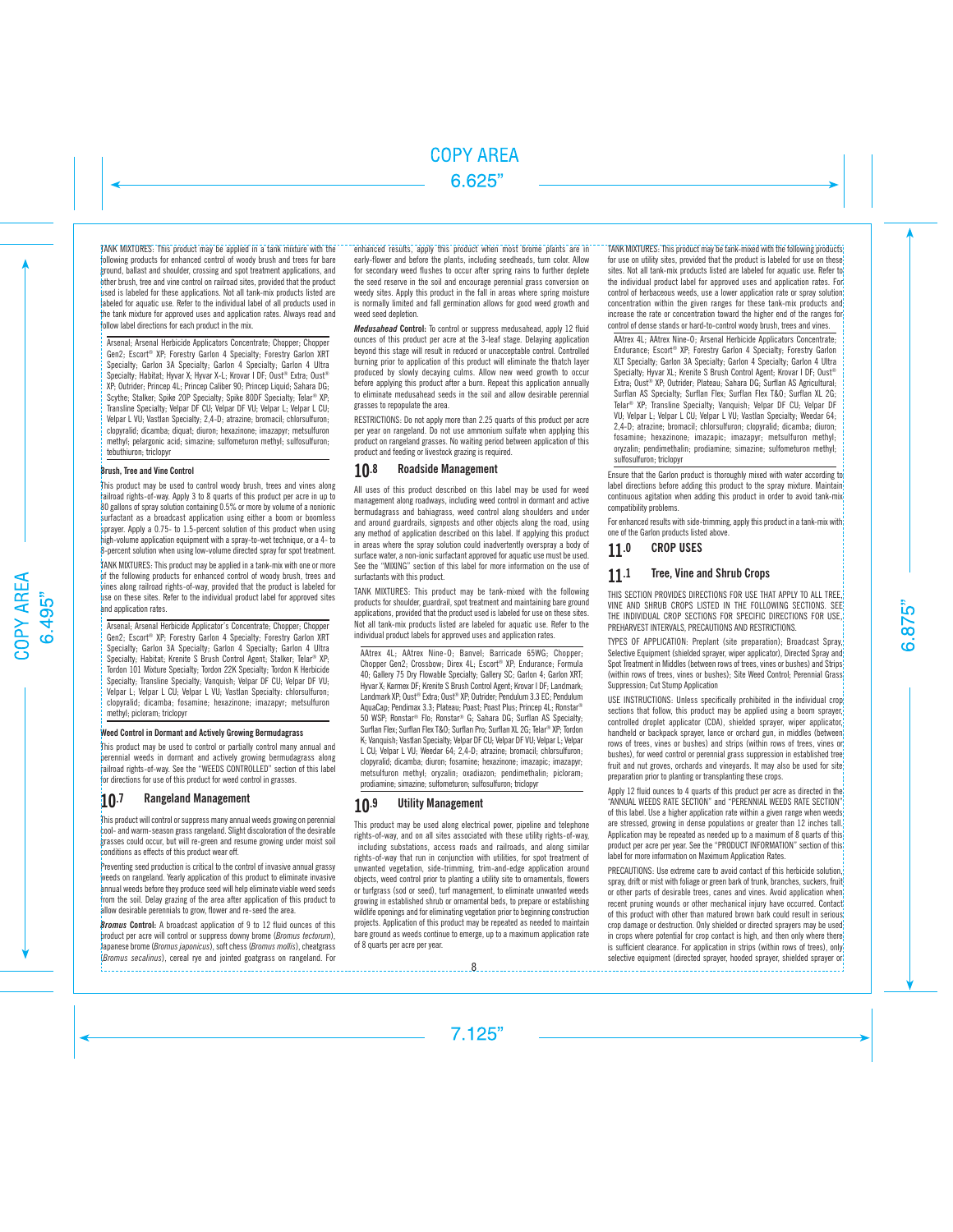#### wiper applicator) may be used in order to minimize the potential for overspray

or drift of this product onto the crop. For berry crops, hooded sprayers must be fully enclosed including top, sides, front and back. Only wiper applicators or shielded sprayers capable of preventing all contact of this product with the crop may be used. See additional use instructions and precautions in the "APPLICATION EQUIPMENT AND TECHNIQUES" section of this label.

RESTRICTIONS: Allow a minimum of 3 days between application of this product and transplanting.

#### **Middles (between rows)**

USE INSTRUCTIONS: This product will control or suppress annual and perennial weeds and ground covers growing between rows of tree, vine and shrub crops listed on this label. If weeds are under drought stress, irrigate prior to application. Reduced weed control could result if weeds have been recently mowed at the time of application.

TANK MIXTURES: A tank mixture of this product with Goal 2XL may be applied for annual weed control between rows (middles) of a variety of tree, vine and shrub crops when weeds are stressed or growing in dense populations. Application of 12 to 24 fluid ounces of this product per acre plus an appropriate rate of Goal 2XL will control annual weeds with a maximum height or length of 6 inches, including crabgrass, common groundsel, junglerice, common lambsquarters, redroot pigweed, London rocket, common ryegrass, shepherd's-purse, annual sowthistle, filaree (suppression), horseweed/marestail, stinging nettle and common purslane (suppression). This tank-mix will also control common cheeseweed (malva) or hairy fleabane with a maximum height or length of 3 inches.

This product may also be applied to row middles in tank mixtures with the following products.

Alion®; Chateau Herbicide SW; Devrinol 2-XT; Devrinol 50-DF; Devrinol 50-DF Ornamental; Devrinol DF-XT; Devrinol DF-XT Ornamental; Direx 4L; Dri-Clean; Fusilade II Turf & Ornamental; Fusilade DX; Goal 2XL; GoalTender; Karmex DF; Matrix FNV; Matrix SG; Orchard Master Broadleaf; Orchard Master CA; Pindar GT; Poast; Poast Plus; Prowl 3.3 EC; Prowl H2O; Princep 4L; Princep Caliber 90; Princep Liquid; Rely 280; Select; Select 2 EC; Select Max Herbicide with Inside Technology; Simazine 4L; Simazine 4L Flowable; Simazine 90DF; Simazine 90 WDG; Sim-Trol 4L; Sim-Trol DF; Solicam DF; Surflan AS Agricultural; Surflan AS Specialty; Surflan Flex; Surflan Flex T&O; Surflan XL 2G; Treevix Powered by Kixor; Venue; Visor Broadcrop, 2,4-D; bromacil; clethodim; diuron; fluazifop-P-butyl; flumioxazin; glufosinate-ammonium; indaziflam; napropamide; norflurazon; oryzalin; oxyfluorfen; pendimethalin; penoxsulam; pyraflufen ethyl; rimsulfuron; saflufenacil; sethoxydim; simazine; thiazopyr

Ensure that the product used is labeled for application within the crop being grown. Read and follow label directions for all products in the tank mixture.

#### **Strips (within rows)**

TANK MIXTURES: This product may be applied within rows of tree, vine and shrub crops in tank mixtures with the following products.

Alion®; Chateau Herbicide SW; Devrinol 2-XT; Devrinol 50-DF; Devrinol 50-DF Ornamental; Devrinol DF-XT; Devrinol DF-XT Ornamental; Direx 4L; Dri-Clean; Fusilade II Turf & Ornamental Fusilade DX; Goal 2XL; GoalTender; Karmex DF; Matrix FNV; Matrix SG; Orchard Master Broadleaf; Orchard Master CA; Pindar GT; Poast; Poast Plus; Prowl 3.3 EC; Prowl H2O; Princep 4L; Princep Caliber 90; Princep Liquid; Rely 280; Select; Select 2 EC; Select Max Herbicide with Inside Technology; Simazine 4L; Simazine 4L Flowable; Simazine 90DF; Simazine 90 WDG; Sim-Trol 4L; Sim-Trol DF; Solicam DF; Surflan AS Agricultural; Surflan AS Specialty; Surflan Flex; Surflan Flex T&O; Surflan XL 2G; Treevix Powered by Kixor; Venue; Visor Broadcrop, 2,4-D; bromacil; clethodim; diuron; fluazifop-P-butyl; flumioxazin; glufosinate-ammonium; indaziflam; napropamide; norflurazon; oryzalin; oxyfluorfen; pendimethalin; penoxsulam; pyraflufen ethyl; rimsulfuron; saflufenacil; sethoxydim; simazine; thiazopyr

#### Ensure that the product used is labeled for application within the crop being grown. Read and follow label directions for all products in the tank mixture.

RESTRICTIONS: Do not apply these tank mixtures in Puerto Rico.

#### **Perennial Grass Suppression**

This product will suppress perennial grasses such as bahiagrass, bermudagrass, tall fescue, orchardgrass, Kentucky bluegrass and quackgrass that are grown as ground covers in tree, vine and shrub crops.

For suppression of tall fescue, fine fescue, orchardgrass and quackgrass, apply 6 fluid ounces of this product in 10 to 20 gallons of water per acre.

For suppression of Kentucky bluegrass covers, apply 4.5 fluid ounces of this product per acre. Do not add ammonium sulfate to the spray mix.

For enhanced results, mow cool-season grass covers in the spring to even their height and then apply this product 3 to 4 days after mowing.

For suppression of vegetative growth and seedhead inhibition of bahiagrass for approximately 45 days, apply 4.5 fluid ounces of this product in 10 to 25 gallons of water per acre 1 to 2 weeks after full green-up or after mowing to a uniform height of 3 to 4 inches prior to seedhead emergence. For suppression for up to 120 days, apply 3 fluid ounces of this product per acre, followed by an application of 1.5 to 3 fluid ounces per acre about 45 days later. Make no more than two applications per year.

For burndown of bermudagrass, apply 24 to 48 fluid ounces of this product in 3 to 20 gallons of water per acre. Make this application only if a reduction of the bermudagrass stand can be tolerated. When burndown is required prior to harvest, make the application a minimum of 21 days prior to harvest to allow sufficient time for burndown to occur.

For suppression of bermudagrass, apply 4.5 to 12 fluid ounces of this product per acre east of the Rocky Mountains and 12 fluid ounces west of the Rocky Mountains in a total spray volume of 3 to 20 gallons per acre no sooner than 1 to 2 weeks after full green-up. If the bermudagrass is mowed prior to application, maintain a minimum of 3 inches in height. Sequential applications may be made when re-growth occurs and bermudagrass injury and stand reduction can be tolerated. East of the Rocky Mountains, apply 4.5 to 7.5 fluid ounces of this product per acre under shaded conditions or where a lesser degree of suppression is desired.

#### **Cut Stump Application**

Application of this product to a freshly cut tree stump may be made during site preparation or site renovation to control regrowth and re-sprouting of stumps of many tree species, some of which are listed below.

Citrus Trees: Calamondin, Chironja, Citron, Citrus hybrids, Grapefruit, Kumquat, Lemon, Lime, Mandarin (Tangerine), Orange (all), Pummelo, Tangelo, Tangor

Fruit Trees: Apple, Apricot, Cherry (sweet, sour), Crabapple, Loquat, Mayhaw, Nectarine, Olive, Peach, Pear, Plum/Prune (all), Quince

Nut Trees: Almond, Beechnut, Brazil nut, Butternut, Cashew, Chestnut, Chinquapin, Filbert (hazelnut), Hickory nut, Macadamia, Pecan, Pistachio, Walnut (black, English)

USE INSTRUCTIONS: Cut the tree close to the soil surface and immediately apply a 50- to 100-percent (undiluted) solution of this product to the freshly cut surface using application equipment capable of covering the entire cambium. A delay in application could result in reduced performance. For enhanced results, cut the tree during period of active growth and full leaf expansion and apply this product.

PRECAUTIONS: DO NOT MAKE A CUT STUMP APPLICATION WHEN THE ROOTS OF ADJACENT DESIRABLE TREES MIGHT BE GRAFTED TO THE ROOTS OF THE CUT STUMP, AS INJURY COULD OCCUR IN ADJACENT TREES. Some sprouts, stems or trees can share a common root system. Adjacent trees having a similar age, height and spacing could be an indicator of a shared root system. Whether grafted or shared, injury is likely to occur to adjacent stems or trees when this product is applied to one or more trees sharing a common root system.

## 11.1.1 Citrus Fruit Crops

LABELED CROPS: All cultivars, varieties and/or hybrids of Calamondin; Chironia: Citron: Citrus Hybrids: Grapefruit (including Japanese summer); Kumquat; Lemon; Lime (including Australian desert lime, Australian finger lime, Australian round lime, Brown river finger lime, Mount white, New Guinea wild, Russell river, sweet, and Tahiti); Mandarin (including Mediterranean, Satsuma); Orange (all); Pummelo; Tangelo (ugli); Tangerine (Mandarin); Tangor; Uniq Fruit (ugli)

TYPES OF APPLICATION: Those listed in Section 10.0. Preplant (site preparation); Broadcast Spray, Selective Equipment (shielded sprayer, wiper applicator), Directed Spray or Spot Treatment in Middles (between rows of trees) or Strips (within rows of trees); Perennial Grass Suppression; Cut Stump Application

USE INSTRUCTIONS: The following use instructions pertain to application in Florida and Texas only.

For burndown or control of the weeds listed below, apply this product at the specified rate in 3 to 30 gallons of water per acre. Where weed foliage is dense, use 10 to 30 gallons of water per acre.

To control goatweed, apply 48 to 72 fluid ounces of this product in 20 to 30 gallons of water per acre when plants are actively growing. Apply 48 fluid ounces per acre when plants are less than 8 inches tall and 72 fluid ounces per acre when plants are greater than 8 inches tall. If goatweed is greater than 8 inches tall, the use of this product in a tank-mix with Krovar I or Karmex could improve weed control. Refer to the individual product labels for specific crops, rates, geographic restrictions and precautionary statements.

|                                            | <b>Level of Perennial Weed Control at</b><br><b>Various Application Rates</b><br>(amount of this product per acre) |          |                         |   |
|--------------------------------------------|--------------------------------------------------------------------------------------------------------------------|----------|-------------------------|---|
| <b>Weed Species</b>                        | 24 fl oz                                                                                                           | 48 fl oz | 2.25 quarts 3.75 quarts |   |
| Bermudagrass                               |                                                                                                                    |          | PC.                     |   |
| Guinea grass<br>Texas and Florida<br>Ridge | R                                                                                                                  | C        | C                       | C |
| <b>Florida Flatwoods</b>                   |                                                                                                                    | B        | C                       | C |
| Para grass                                 |                                                                                                                    |          |                         |   |
| Torpedograss                               |                                                                                                                    |          | PC                      |   |

 $S =$  Suppression, PC = Partial Control, B = Burndown, C = Control

RESTRICTIONS: Allow a minimum of 1 day between application and harvest of citrus fruit crops. For citron groves, apply as a directed spray only.

## 11.2 Annual and Perennial Crops

THIS SECTION PROVIDES DIRECTIONS FOR USE OF THIS PRODUCT THAT APPLY TO ALL CROPS LISTED IN THE FOLLOWING SECTIONS. SEE THE INDIVIDUAL CROP SECTIONS FOR SPECIFIC USE INSTRUCTIONS, PREHARVEST INTERVALS, AND ADDITIONAL PRECAUTIONS AND RESTRICTIONS.

See the "ROUNDUP READY CROPS" section of this label, or separately published supplemental labeling for this product, for directions for use in Roundup Ready crops.

TYPES OF APPLICATION: Chemical Fallow; Preplant Fallow Beds; Preplant; At-Planting; Preemergence; Hooded Sprayer in Row Middles; Shielded Sprayer in Row Middles; Wiper Applicator in Row Middles; Post-Harvest

USE INSTRUCTIONS: This product may be applied during fallow intervals preceding planting, prior to planting or transplanting, at-planting, or preemergence to annual and perennial crops listed on this label, except where specifically limited. For any crop not listed on this label, application must be made a minimum of 30 days prior to planting. Unless otherwise directed, apply this product according to the rates listed in the "ANNUAL WEEDS RATE" SECTION," "PERENNIAL WEEDS RATE SECTION" and "WOODY BRUSH, TREES" AND VINES RATE SECTION" of this label. Application rates specified on this 9 label for hard-to-control weeds, or those specified on separate supplemental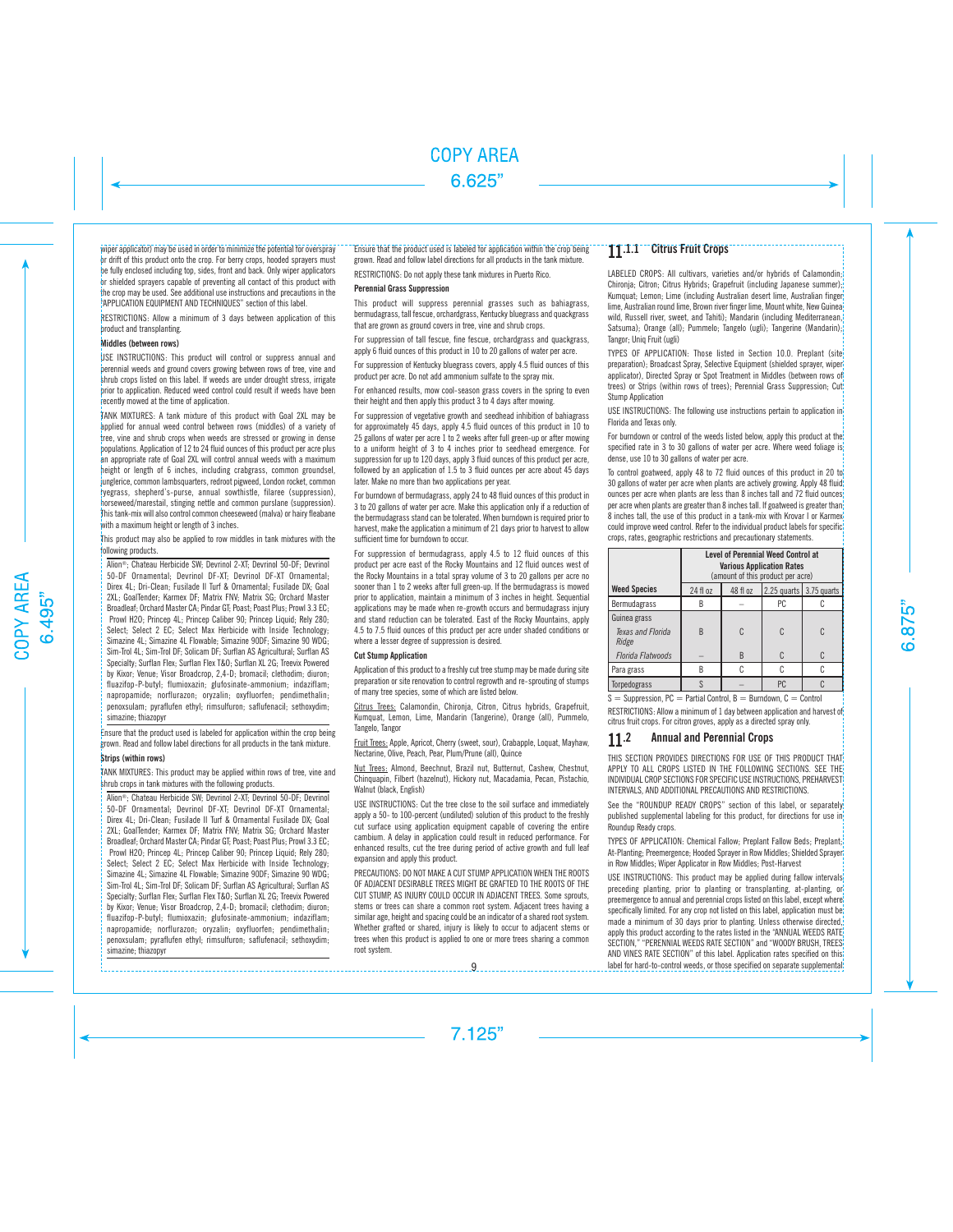labeling for this product, supersede the rates in the "ANNUAL WEEDS RATE SECTION," "PERENNIAL WEEDS RATE SECTION" and "WOODY BRUSH, TREES AND VINES RATE SECTION" of this label. Additional information on hard-to-control weeds can be found on Fact Sheets published for this product.

Application of this product may be repeated as needed up to a maximum of 6 quarts per acre per year. Refer to specific use sections of this label for additional information on minimum intervals required before re-application of this product.

Hooded sprayers and wiper applicators capable of preventing all contact of the herbicide solution with the crop may be used in mulched or unmulched row middles after crop establishment. Wiper applicators may be used over the top of crops to control tall weeds only when specifically directed in the individual crop sections that follow. Crop injury is possible with these methods of application. Refer to the "APPLICATION EQUIPMENT AND TECHNIQUES" section of this label for information regarding the potential for crop injury using selective application equipment.

Spot treatment application of this product for weed control in a cropping system may be made only when specifically directed in the individual crop sections that follow.

Unless otherwise prohibited, all applications of this product described in the sections that follow may be made using aerial application equipment where appropriate, provided that the applicator complies with the precautions and restrictions specified on this label and on all supplemental labeling published for this product. Refer to the "APPLICATION EQUIPMENT AND TECHNIQUES" section of this label for information on aerial application and procedures for avoiding spray drift that could cause injury to any vegetation not intended for application. Use of appropriate buffers will help prevent injury to adjacent vegetation.

TANK MIXTURES: This product may be tank-mixed with other herbicides to provide residual weed control, a broader weed control spectrum or an alternate mechanism of action. Always read and follow label directions for all products in the tank mixture. Use all products according to rates and timing specified on the label. Some tank-mix products have the potential to cause crop injury. Read the label for all products in the tank mixture prior to use to determine the potential for crop injury. Always predetermine the compatibility of tank-mix products together in the carrier by mixing small proportional quantities in advance. Mixing other products with this herbicide in the spray tank can cause incompatibility, antagonism, or a reduction in the efficacy of this product. Bayer CropScience LP Company has not tested all product formulations for compatibility or performance in a tank-mix with this product. To the extent consistent with applicable law, buyer and all users are responsible for any and all loss or damage in connection with the use or handling of mixtures of this product with herbicides or other materials that are not specifically identified on this label or on separate supplemental labeling or Fact Sheets for this product. See the "MIXING" section of this label for more information on tank mixtures.

PRECAUTIONS: Avoid contact of this herbicide with foliage, green shoots or stems, bark, exposed roots (including those emerging from plastic mulch), or fruit of crops, as severe crop injury or destruction could result. Transplant seedlings coming into contact with weeds that are still wet with a spray solution of this product could result in significant crop injury. When making preemergence applications, application must be made before crop emergence to avoid severe crop injury. Broadcast application of this product at emergence will result in injury or death of emerged seedlings. Apply before seed germination in coarse sandy soils to further minimize the risk of crop injury. In crops where spot treatment is allowed, the crop sprayed with this product will be killed along with the weeds. Take care not to spray or allow spray to drift outside the target area in order to avoid unwanted crop destruction. See the "APPLICATION EQUIPMENT AND TECHNIQUES" section of this label for additional information.

Preharvest application on crops grown for seed could result in a reduction in germination or vigor. To the extent consistent with applicable law, buyer and all users are responsible for any and all loss or damage in connection with the preharvest use of this product on any crop grown for seed.

RESTRICTIONS: Observe the maximum application rates stated throughout this label. Maximum application rates apply to the use of this product combined with the use of any and all other herbicides containing glyphosate as the active ingredient, whether applied separately or as mixtures. Calculate the application rates (glyphosate acid equivalents) and ensure that the total use of this and other glyphosate-containing products does not exceed the stated maximum rate. See the "PRODUCT INFORMATION" section of this label for more information on Maximum Application Rates.

Unless otherwise directed on this label, application using selective equipment, including wiper applicators and hooded sprayers, must be made a minimum of 14 days prior to harvest. In crops where spot treatment is allowed, do not apply this product to more than 10 percent of the total field to be harvested. unless otherwise directed. Post-harvest and fallow application must be made a minimum of 30 days prior to the planting of any crop not listed on this label.

Do not harvest or feed vegetation from an area for 8 weeks following broadcast postemergence application, unless otherwise directed.

When applying this product as a tank mixture with one or more products, refer to each individual tank-mix product label for restrictions and apply the mixture in accordance with the most restrictive statements for each product in the tank.

## 11.2.1 Sugarcane

TYPES OF APPLICATION: Those listed in Section 9.0, plus Spot Treatment

### **Preplant, At-Planting, Preemergence**

USE INSTRUCTIONS: This product may be applied in or around sugarcane fields, or in fields prior to the emergence of plant cane.

RESTRICTIONS: Do not apply to vegetation in or around ditches, canals or ponds containing water to be used for irrigation.

## **Spot Treatment**

USE INSTRUCTIONS: This product may be applied as a spot treatment in sugarcane. For control of volunteer or diseased sugarcane, apply a 1-percent solution of this product in water using a handheld sprayer and a spray-to-wet technique. Enhanced results can be obtained on volunteer or diseased sugarcane when application is made when there are at least 7 new leaves. Avoid contact of this herbicide with healthy sugarcane plants as severe damage or destruction could result.

RESTRICTIONS: Do not feed or graze treated sugarcane foliage within the application area.

#### **Hooded Sprayer**

USE INSTRUCTIONS: This product may be applied using a hooded sprayer for weed control in between rows of sugarcane. See additional instructions on the use of hooded sprayers in the "APPLICATION EQUIPMENT AND TECHNIQUES" section of this label.

PRECAUTIONS: Do not allow weeds within the application area to come into contact with the crop.

#### **Fallow Treatment**

USE INSTRUCTIONS: This product may be used as a replacement for tillage in fields that are lying fallow between sugarcane crops. This product may also be used to remove the last stubble of ratoon cane by applying 3 to 3.75 quarts of this product in 10 to 40 gallons of water per acre to new growth having at least 7 new leaves. Allow a minimum of 7 days after application before tillage. Aerial application of up to 72 fluid ounces per acre may be made onto fallow sites where there is sufficient buffer to prevent drift onto adjacent crops. Tank mixtures with 2,4-D or dicamba may be used. Ensure that the product used is labeled for this application in sugarcane. Read and follow label directions for all products in the tank mixture.

## **11.2.1.1 Sugarcane Ripening**

-----------------------------

USE INSTRUCTIONS: This product may be used as a foliar-applied plant growth regulator to hasten ripening and extend the period of high sucrose level in both low- and high-tonnage sugarcane. Most of the sucrose increase is concentrated in the top nodes of the cane stalk. To maximize

sugar recovery where topping is practiced at harvest, top at the base of the fourth leaf. Consult your state sugarcane authority or local Bayer CropScience LP representative regarding the degree of sucrose response that can be anticipated prior to application of this product.

As a result of leaf desiccation, improved trash burn can be expected.

Apply this product at the following rates and timing according to the State in which the sugarcane is grown. Use a higher application rate within the given range when applying to sugarcane under adverse ripening conditions or to less responsive varieties.

**FLORIDA** – Apply 6 to 14 fluid ounces of this product per acre 3 to 5 weeks before harvest of LAST RATOON CANE ONLY.

**HAWAII** – Apply 10 to 24 fluid ounes of this product per acre 4 to 10 weeks<sup>!</sup> before harvest.

**LOUISIANA** – Apply 4 to 14 fluid ounces of this product per acre 3 to 7 weeks before harvest of RATOON CANE ONLY.

**PUERTO RICO** – Apply 6 fluid ounces of this product per acre 3 to 5 weeks<sup>!</sup> before harvest of RATOON CANE ONLY.

**TEXAS** – Apply 6 to 14 fluid ounces of this product per acre 3 to 5 weeks<sup>1</sup> before harvest of RATOON CANE ONLY.

PRECAUTIONS: Application of this product can initiate development of shooting eyes. This product might not increase the sucrose content of sugarcane under conditions of good natural ripening. Within 2 to 3 weeks after application, this product could produce a slight vellowing to a pronounced browning and drying of leaves, and a shortening of upper internodes. Spindle death could occur.

Rainfall within 6 hours after application could reduce the effectiveness of this product.

Application to sugarcane grown for seed could result in a reduction in germination or vigor. To the extent consistent with applicable law, buyer and all users are responsible for any and all loss or damage in connection with the preharvest use of this product on sugarcane grown for seed.

RESTRICTIONS: Do not feed or graze sugarcane forage following application. Do not plant subsequent crops within 30 days after application of this product other than the following: alfalfa or other forage legumes, beans (all types), corn (all types), cotton, melons (all types), pasture grasses, peanuts, potatoes (Irish or sweet), sorghum (milo), soybean, squash (all types) or wheat.

Do not apply for enhanced ripening to any crops other than sugarcane. Use of this product in any manner not consistent with this label could result in injury to persons, animals or crops, or other unintended consequences.

## 11.3 Grass Seed and Sod Production

LABELED CROPS: Any grass (*Gramineae* family) except Corn; Sorghum; Sugarcane and those listed in the "CEREAL AND GRAIN CROPS" section of this label

TYPES OF APPLICATION: Preplant; At-Planting; Preemergence; Renovation; Removal of Established Stands; Site Preparation; Shielded Sprayer; Wiper Application; Spot Treatment; Creating Rows in Annual Ryegrass

#### Preplant, At-Planting, Preemergence, Renovation, Removal of Established Stand, Site Preparation

USE INSTRUCTIONS: This product controls most existing vegetation for purposes of renovating turf or forage grass seed production areas, or for establishing turfgrass grown for sod. This product may be used to destroy undesirable grass vegetation when production fields are converted to alternative species or crops. Do not disturb soil or underground plant parts before application and delay tillage or renovation techniques, including vertical mowing, coring and slicing, for a minimum of 7 days after application to allow for herbicide translocation into underground plant parts.

Apply before, during or after planting, or for renovation purposes. Where existing vegetation is growing under mowed turfgrass management, apply this product after omitting at least one regular mowing to allow sufficient growth  $10$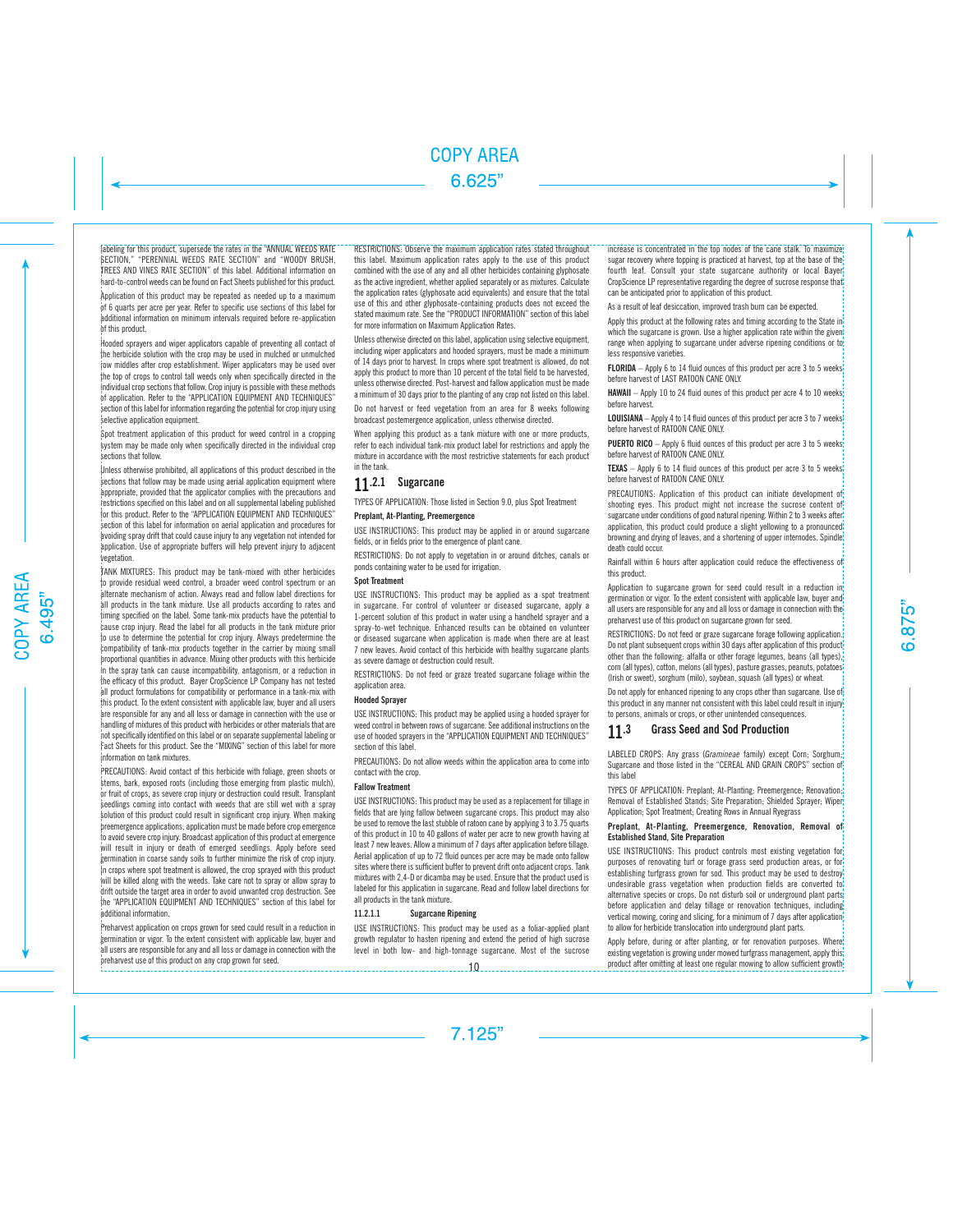for good interception of the herbicide spray. For maximum control of existing vegetation, delay planting until determining if any re-growth of underground plant parts will occur. Where repeat applications are necessary, sufficient re-growth must be attained prior to application. For warm-season grasses, such as bermudagrass, summer or fall application provides enhanced control. Broadcast application of this product may be used to control sod remnants or other unwanted vegetation after sod is harvested. Application rates of up to 3.75 quarts per acre may be used to totally remove an established stand of hard-to-kill grass species.

RESTRICTIONS: If application rate is 2.25 quarts of this product per acre or less, no waiting period between application and feeding or livestock grazing is required. If the rate is greater than 2.25 quarts per acre, remove domestic livestock before application and wait 8 weeks after application before grazing or harvesting. Crops listed on this label may be planted into the area at any time: all other crops may be planted 30 days after application.

### **Shielded Sprayer**

USE INSTRUCTIONS: Apply 24 to 72 fluid ounces of this product in 10 to 20 gallons of water per acre using a shielded sprayer to control weeds between grass seed rows. Uniform planting in straight rows will aid shielded sprayer application. Enhanced results can be obtained when the grass seed crop is small enough to easily pass by the protective shields. See additional instructions on the use of shielded sprayers in the "APPLICATION EQUIPMENT AND TECHNIQUES" section of this label.

PRECAUTIONS: Contact of this product in any manner to any vegetation to which application is not intended could cause damage.

#### **Wiper Applicator**

USE INSTRUCTIONS: This product may be applied over the top of desirable grasses using a wiper applicator for the control of tall weeds. See additional instructions on the use of wiper applicators in the "APPLICATION EQUIPMENT AND TECHNIQUES" section of this label.

PRECAUTIONS: Droplets, mist, foam or splatter of the herbicide solution settling onto desirable vegetation could result in discoloration, stunting or destruction.

#### **Spot Treatment**

USE INSTRUCTIONS: Apply a 1-percent solution of this product using a handheld sprayer to control weeds within established vegetation prior to heading of grasses grown for seed or to control sod remnants or other unwanted vegetation after sod is harvested.

PRECAUTIONS: This product will kill the desirable grasses along with the weeds. Take care not to spray or allow spray to drift outside the target area in order to avoid unwanted crop destruction.

#### **Creating Rows in Annual Ryegrass**

USE INSTRUCTIONS: Use low-pressure nozzles or drop nozzles designed to target the application over a narrow band. Set nozzle height to establish the desired row spacing and apply 12 to 24 fluid ounces of this product per acre. Enhanced results can be obtained when application is made before ryegrass reaches 6 inches in height. Use the higher application rate within this range when ryegrass is greater than 6 inches in height.

PRECAUTIONS: Take care not to spray or allow spray to drift outside target area in order to avoid unwanted crop destruction. To the extent consistent with applicable law, grower assumes all responsibility for crop losses resulting from misapplication of this product.

## 12.0 WEEDS CONTROLLED

Read the entire label before proceeding to use this product.

Unless otherwised directed, this product requires the addition of a nonionic surfactant that is labeled for use with herbicides to the spray solution. See the "MIXING" section of this label for more information on the use of surfactants with this product.

Always use the higher application rate or spray solution concentration of this product within a given range when weed growth is heavy or dense, or when weeds are growing in an undisturbed (non-cultivated) area.

Poor weed control could be realized if application is made to weeds covered with dust. For weeds that have been mowed, grazed or cut, allow re-growth to occur prior to application of this product.

Refer to the sections that follow for application rates and timing of application for the control of annual and perennial weeds and woody brush, trees and vines.

## 12.1 Weed Control, Renovation and Chemical Mowing in Turf

The use of this product described in this section may be applied to turfgrass growing on any terrestrial site listed on this label. Ensure that any tank-mix product applied with this product is labeled for the intended use and on the site of application.

## **Weed Control in Dormant Bermudagrass and Bahiagrass**

This product may be used to control or suppress many winter annual weeds and tall fescue for effective release of dormant bermudagrass and bahiagrass prior to spring green-up in areas where these turfgrasses are desirable ground covers and some temporary injury or discoloration can be tolerated.

Apply 6 to 48 fluid ounces of this product in 10 to 40 gallons of water per acre when bermudagrass and bahiagrass are dormant and prior to spring green-up.

Application of more than 12 fluid ounces of this product per acre on highly maintained bermudagrass and bahiagrass turf, such as golf courses and lawns, could result in injury or delayed green-up in the spring.

For residual weed control in dormant bermudagrass and bahiagrass, this product may be tank-mixed with Outrider, Oust® Extra or Oust® XP herbicides. Apply 6 to 48 fluid ounces of this product in a tank-mix with an appropriate rate of Outrider, Oust® Extra or Oust® XP herbicide in 10 to 40 gallons of water per acre. To avoid delays in green-up and minimize injury, apply no more than 1 ounce of Oust® Extra or Oust® XP herbicide per acre on bermudagrass and no more than 0.5 ounce on bahiagrass, and avoid application when these grasses are in a semi-dormant condition.

DO NOT apply this product in a tank-mix with Outrider, Oust® Extra or Oust® XP herbicides on highly maintained bermudagrass and bahiagrass turf, such as on golf courses and lawns.

#### **Weed Control in Actively Growing Bermudagrass**

This product may be used to control or partially control many annual and perennial weeds in actively growing bermudagrass. Some bermudagrass injury could result from the application of this product, but the bermudagrass will recover under moist conditions once the effects of the product wear off. Use only on well-established bermudagrass where some temporary injury or discoloration can be tolerated.

Apply 12 to 36 fluid ounces of this product in 10 to 40 gallons of spray solution per acre. Use a lower application rate within this range when controlling annual weeds less than 4 inches tall (or runner length) and increase the rate towards the upper end of the range as weeds increase in size or as they approach flower or seedhead formation. At these application rates, this product will provide partial control of the following perennial weeds in actively growing bermudagrass:<br>• Bahiagrass

- Fescue, tall Trumpetcreeper
- Bluestem, silver Johnsongrass Vaseygrass
- 

PRECAUTIONS: Applying more than 12 fluid ounces of this product per acre on highly maintained bermudagrass, such as on golf courses and lawns, could cause unacceptable turf injury and discoloration.

For a broader weed control spectrum in actively growing bermudagrass, this product may be tank-mixed with Outrider, Oust® Extra or Oust® XP herbicides. Apply these tank-mixtures only on well-established bermudagrass where some temporary injury or discoloration can be tolerated. Make no more than one application of this product in these tank mixtures in the same season, otherwise the bermudagrass could be severely injured.

Apply 6 to 24 fluid ounces of this product per acre in a tank-mix with Outrider herbicide for control or partial control of Johnsongrass and other weeds listed on the Outrider herbicide label. Use a higher application rate of both products within the given ranges for control of annual or perennial weeds greater than 6 inches tall.

### Apply 12 to 24 fluid ounces of this product per acre in a tank-mix with Oust®

Extra or Oust<sup>®</sup> XP herbicide per acre for enhanced control of weeds listed on those labels. Use a lower application rate of each product within the given ranges to control annual weeds listed on the labels that are less than 4 inches tall (or runner length) and increase the rates toward the upper end of the ranges as annual weeds increase in size and approach the flower or seedhead stage. This tank-mix will provide partial control of the following perennial weeds in actively growing bermudagrass:

| • Bahiagrass       | • Dallisgrass | • Fescue, tall | • Trumpetcreeper |
|--------------------|---------------|----------------|------------------|
| • Bluestem, silver | • Dock, curly | • Johnsongrass | • Vaseygrass     |
| • Broomsedge       | • Dogfennel   | • Poorjoe      | • Vervain, blue  |

PRECAUTIONS: Apply these tank mixtures only on well-established bermudagrass where some temporary injury or discoloration can be tolerated. DO NOT apply this product in a tank mixture with Oust<sup>®</sup> herbicides on highly maintained bermudagrass, such as on golf courses and lawns.

#### **Weed Control in Actively Growing Bahiagrass**

For suppression of vegetative growth and seedhead inhibition of bahiagrass for approximately 45 days, apply 4 fluid ounces of this product in 10 to 40 gallons of water per acre 1 to 2 weeks after full green-up or after mowing to a uniform height of 3 to 4 inches prior to seedhead emergence.

For growth suppression of bahiagrass for up to 120 days, apply 3 fluid ounces of this product per acre, followed by an application of 2 to 3 fluid ounces per acre about 45 days later. Make no more than two growth suppression applications per year.

For broad spectrum weed control in actively growing bahiagrass, this product may be tank-mixed with Outrider, Oust® Extra or Oust® XP herbicides.

Apply 1.5 to 3.5 fluid ounces of this product per acre in a tank-mix with an appropriate rate of Outrider herbicide per acre to control perennial weeds or annual weeds greater than 4 inches in height.

Apply 4 fluid ounces of this product per acre in a tank-mix with an appropriate rate of Oust<sup>®</sup> Extra or Oust<sup>®</sup> XP herbicide 1 to 2 weeks following an initial spring mowing for enhanced control of weeds listed on the Oust® herbicide label in actively growing bahiagrass. Make this application only once per year.

PRECAUTIONS: Apply these tank mixtures only on well-established bahiagrass where some temporary injury or discoloration can be tolerated.

#### **Turf Renovation**

This product controls most existing vegetation prior to renovating turfgrass areas or establishing turfgrass grown for seed or sod. For maximum control of existing vegetation, delay planting or sodding until after determining if any re-growth of underground plant parts will occur. Where repeat applications are necessary, sufficient re-growth must be attained prior to re-application of this product. Summer or fall application provides enhanced control of warm-season grasses, such as bermudagrass. For managed turfgrass, apply this product after omitting at least one regular mowing to allow sufficient growth for good interception of the spray solution.

This product has no residual soil activity and will not affect plants, seed or sod planted back into the area after application.

A handheld sprayer may be used for spot treatment of unwanted vegetation growing in existing turfgrass. Broadcast application or spot treatment using a handheld sprayer may be used to control sod remnants or other unwanted vegetation after sod is harvested.

PRECAUTIONS: Do not disturb soil or underground plant parts before application of this product. Delay tillage and renovation techniques, such as vertical mowing, coring or slicing, a minimum of 7 days after application to allow translocation of this herbicide into underground plant parts.

RESTRICTIONS: If application rates total 2.25 quarts of this product per acre or less, no waiting period between application and feeding or livestock grazing is required. If the rate is greater than 2.25 quarts per acre, remove domestic livestock before application and wait 8 weeks after application before grazing or harvesting.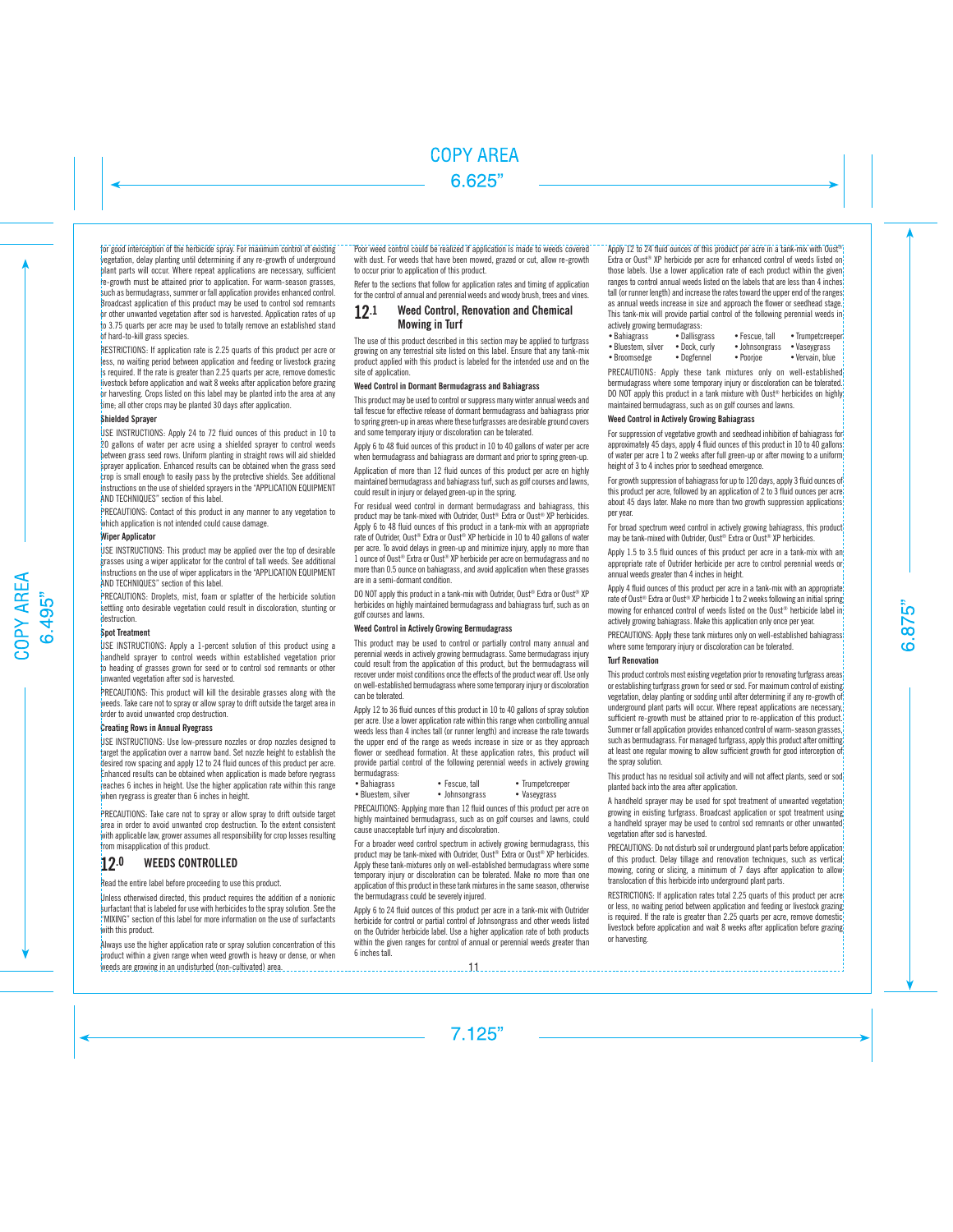#### **Chemical Mowing**

This product may be used to suppress growth of perennial and annual grasses to serve as a substitute for mowing.

Perennial Grasses – apply 5 fluid ounces of this product per acre to suppress growth of Kentucky bluegrass, or 6 fluid ounces to suppress tall fescue, fine fescue, orchardgrass, quackgrass or reed canarygrass in 10 to 40 gallons of spray solution per acre after grasses have greened up to at least 75 percent green color in the spring, or 7 to 10 days after mowing when sufficient re-growth has occurred to provide a desirable height for growth regulation. Use chemical mowing only in areas where some temporary injury or discoloration of perennial grasses can be tolerated.

Annual Grasses – apply 3 to 4 fluid ounces of this product in 10 to 40 gallons of spray solution per acre to suppress growth of some annual grasses, such as annual ryegrass, wild barley and wild oats when actively growing in coarse turf on roadsides or other industrial areas and before the seedheads are in the boot stage of development. This application could injure the desired annual grasses.

PRECAUTIONS: Use this product for chemical mowing only in areas where some temporary injury or discoloration of perennial and annual grasses can be tolerated.

## 12.2 Annual Weeds

Annual weeds are easiest to control when they are small and actively growing. New leaf development indicates active growth.

To control or partially control the annual weeds listed in this section when they are less than 6 inches in height or runner length and actively growing, apply 24 fluid ounces of this product per acre. If they are over 6 inches in height or runner length, or slowly growing under stressed conditions, increase the application rate to 1 to 4 quarts per acre, depending on weed height and the severity of the poor growing conditions.

For application using a handheld sprayer with a spray-to-wet technique, apply a 0.5-percent solution of this product to annual weeds less than 6 inches in height or runner length prior to seedhead formation in grasses or bud formation in broadleaf weeds. To control annual weeds over 6 inches tall, or even smaller weeds growing under stressed conditions, apply a 0.75- to 1.5-percent solution. Apply the maximum concentration of this product within this range for hard-to-control weeds or to control weeds over 24 inches tall.

For control of annual weeds using a handheld controlled droplet applicator (CDA), apply a 15-percent solution of this product (19 to 20 fluid ounces of this product per gallon of spray solution) at a flow rate of 2 fluid ounces of spray solution per minute and a walking speed of 1.5 miles per hour (1 quart of spray solution per acre). When using a vehicle-mounted CDA, apply the required amount of this product, as indicated in this section, in 2 to 15 gallons of water per acre.

For enhanced control, do not mow, cut, till, burn or disturb vegetation in the application area for a minimum of 3 days after application.

This product has no residual soil activity and does not control emergence of new annual weeds from seed. Subsequent applications of this product will be needed to control weeds that continue to emerge.

#### **WEED SPECIES**

| 'Anoda, spurred                   | Cheatgrass                    |
|-----------------------------------|-------------------------------|
| Balsam apple <sup>1</sup>         | Cheeseweed (Malva parviflora) |
| Barley                            | Chervil                       |
| Barley, little                    | Chickweed                     |
| Barnyardgrass                     | Cocklebur                     |
| Bassia, fivehook                  | Copperleaf, hophornbeam       |
| <b>Bittercress</b>                | Copperleaf, Virginia          |
| Bluegrass, annual                 | Coreopsis, plains/tickseed    |
| Bluegrass, bulbous                | Corn                          |
| Brome, downy                      | Crabgrass                     |
| Brome, Japanese                   | Cupgrass, woolly              |
| Broomsedge                        | Dwarf dandelion               |
| Buttercup                         | Eclipta                       |
| $\text{Castor}$ bean <sup>2</sup> | <b>False dandelion</b>        |

#### Falseflax, smallseed

Puncturevine

Fiddleneck Filaree Fleabane, annual Fleabane, hairy (*Conyza bonariensis*) Fleabane, rough Foxtail Foxtail, Carolina Geranium, Carolina Goatgrass, jointed Goosegrass Groundsel, common Henbit Horseweed/Marestail (*Conyza canadensis*) Itchgrass Johnsongrass, seedling Junglerice Knotweed Kochia **Lambsquarters** Lettuce, prickly Mannagrass, eastern Mayweed Medusahead Morning glory (*Ipomoea* spp) Mustard, blue Mustard, tansy Mustard, tumble Mustard, wild Nightshade, black Oats Panicum, browntop Panicum, fall Panicum, Texas Pennycress, field Pepperweed, Virginia Pigweed Purslane, common Pusley, Florida Ragweed, common Ragweed, giant Rice, red Rocket, London Rocket, yellow Rye Ryegrass Sandbur, field Sesbania, hemp **Shattercane** Shepherd's-purse Sicklepod Signalgrass, broadleaf Smartweed, ladysthumb Smartweed, Pennsylvania Sorghum, grain (milo) Sowthistle, annual Spanish needles3 Speedwell, corn Speedwell, purslane Sprangletop Spurge, annual Spurge, prostrate Spurge, spotted Spurry, umbrella Starthistle, yellow **Stinkgrass** Sunflower Teaweed / Prickly sida Thistle, Russian Velvetleaf Wheat Wild oats **Witchgrass** 

<sup>1</sup> For control of balsam apple, apply this product using handheld equipment only.

<sup>2</sup> Control of castor bean can also be achieved by injecting 4 milliliters of this concentrated (undiluted) product per plant into the lower portion of the main stem.

<sup>3</sup> For control of Spanish needles, apply 48 fluid ounces of this product per acre.

## 12.3 Perennial Weeds

Enhanced control of perennial weeds can be obtained when this product is applied when target weeds are small and actively growing. New leaf development indicates active growth. If application of this product must be made to larger weeds or to weeds that are slowly growing under stressful conditions, apply at a rate or spray solution concentration towards the upper end of the specified range.

If weeds have been mowed or tilled, do not apply this product until plants have resumed active growth and have reached the specified stage of growth or sufficient growth has been achieved to allow for good interception of the spray solution. For enhanced control, do not mow, cut, till, burn or disturb vegetation in the application area for a minimum of 7 days after application.

For control of perennial weeds listed on this label using backpack or handheld equipment and a low-volume application technique, apply a 4- to 8-percent solution of this product over the crown of the target plant to cover 50 percent of the upper plant foliage.

For control of perennial weeds using a handheld controlled droplet applicator (CDA), apply a 15- to 30-percent solution of this product (19 to 38 fluid ounces of this product per gallon of spray solution) at a flow rate of 2 fluid ounces of spray solution per minute and a walking speed of 0.75 mile per hour

### (2 to 4 quarts of spray solution per acre). When using a vehicle-mounted CDA,

apply the required amount of this product, as indicated in the following table, in 2 to 15 gallons of water per acre.

Application of this product in the fall must be made before a killing frost.

This product has no soil activity and does not control emergence of perennial weeds from seed and dormant underground roots, rhizomes or tubers present in the soil at the time of application. More than one application of this product will be necessary for continued control of weeds that emerge following application.

### **PERENNIAL WEEDS RATE TABLE**

|                                                                                                                                 | <b>Broadcast</b><br>Rate | <b>Handheld</b><br>Spray-to-Wet<br><b>Concentration</b> |
|---------------------------------------------------------------------------------------------------------------------------------|--------------------------|---------------------------------------------------------|
| <b>Weed Species</b>                                                                                                             | (quarts/acre)            | (% solution)                                            |
| Alfalfa*                                                                                                                        | 0.7                      | 1.5                                                     |
| Alligatorweed*                                                                                                                  | 3                        | 1.3                                                     |
| Apply this product when most of the target plants are in bloom. More than one<br>application will be needed to achieve control. |                          |                                                         |
| Anise (fennel)                                                                                                                  | $1.5 - 3$                | $1 - 1.5$                                               |
|                                                                                                                                 |                          |                                                         |

| $2.3 - 3.75$ |     |
|--------------|-----|
|              | 3.5 |
|              |     |

Apply a 3.5-percent solution of this product using a spray-to-wet technique or an 8-percent solution using a low-volume application technique. Enhanced results can be obtained when application is made onto target weeds that are actively growing at the boot through the full-heading stage of development. Make application prior to the loss of more than 50 percent of green leaf color in the fall. Monitor application site and re-apply this product to any target weeds that were missed, if necessary, before re-seeding the area with desirable vegetation.

For selective control of European beachgrass, apply a 33.3-percent solution of this product containing 1 to 2.5 percent of a nonionic surfactant during period of active growth using a wiper applicator. Maximizing the amount of individual leaf tissue contacted by the wiper applicator or making a second pass in the opposite direction will improve control. Avoid contact of the herbicide solution with desirable vegetation.

| Bentgrass*                                   |              | 1.5 |
|----------------------------------------------|--------------|-----|
| <b>Bermudagrass</b>                          |              | 1.5 |
| Make application when seedheads are present. |              |     |
| Bermudagrass, water (knotgrass)              |              | 1.5 |
| Bindweed, field                              | $2.3 - 3.75$ | 1.5 |

For control, apply 3 to 3.75 quarts of this product per acre as a broadcast application west of the Mississippi River and 2.3 to 3 quarts per acre east of the Mississippi River when bindweed is at or beyond full bloom. For enhanced results, apply in late-summer or fall.

| <b>Bittersweet, Oriental</b>                                                                                                                                                                                                                                                                                                                                                                                                                                         | 225          | 2          |
|----------------------------------------------------------------------------------------------------------------------------------------------------------------------------------------------------------------------------------------------------------------------------------------------------------------------------------------------------------------------------------------------------------------------------------------------------------------------|--------------|------------|
| For control of oriental bittersweet, apply this product as a broadcast spray in 30 to<br>40 gallons of spray solution containing 0.25 percent of a nonionic surfactant and<br>0.1 percent nonionic organosilicone per acre. Use a nonionic surfactant concentration<br>of 0.5 to 2 percent by volume when using a handheld sprayer and a spray-to-wet<br>application. For enhanced results, ensure complete coverage of the target plant with<br>the sprav solution. |              |            |
| <b>Bluegrass, Kentucky</b>                                                                                                                                                                                                                                                                                                                                                                                                                                           | $1.5 - 2.3$  | 0.75       |
| Apply when most target plants have reached the boot to head stage of development.<br>When application is made prior to the boot stage, reduced control can result. In the fall,<br>make application before plants have turned brown.                                                                                                                                                                                                                                 |              |            |
| <b>Blueweed. Texas</b>                                                                                                                                                                                                                                                                                                                                                                                                                                               | $2.3 - 3.75$ | 1.5        |
| Apply 3 to 3.75 quarts of this product per acre west of the Mississippi River and 2.3 to<br>3 quarts per acre east of the Mississippi River when most target plants are at or beyond<br>full bloom. For enhanced results, apply in late-summer or fall.                                                                                                                                                                                                              |              |            |
| <b>Brackenfern</b>                                                                                                                                                                                                                                                                                                                                                                                                                                                   | $23 - 3$     | $0.75 - 1$ |
| Apply to fully expanded fronds that are at least 18 inches long.                                                                                                                                                                                                                                                                                                                                                                                                     |              |            |
| Bromegrass, smooth                                                                                                                                                                                                                                                                                                                                                                                                                                                   | $1.5 - 2.3$  | 0.75       |
| Apply this product when most target plants have reached the boot to head stage of<br>development. When application is made prior to the boot stage, reduced control can<br>result. In the fall, make application before plants have turned brown.                                                                                                                                                                                                                    |              |            |
| Bursage, woolly-leaf                                                                                                                                                                                                                                                                                                                                                                                                                                                 |              | 1.5        |
|                                                                                                                                                                                                                                                                                                                                                                                                                                                                      |              |            |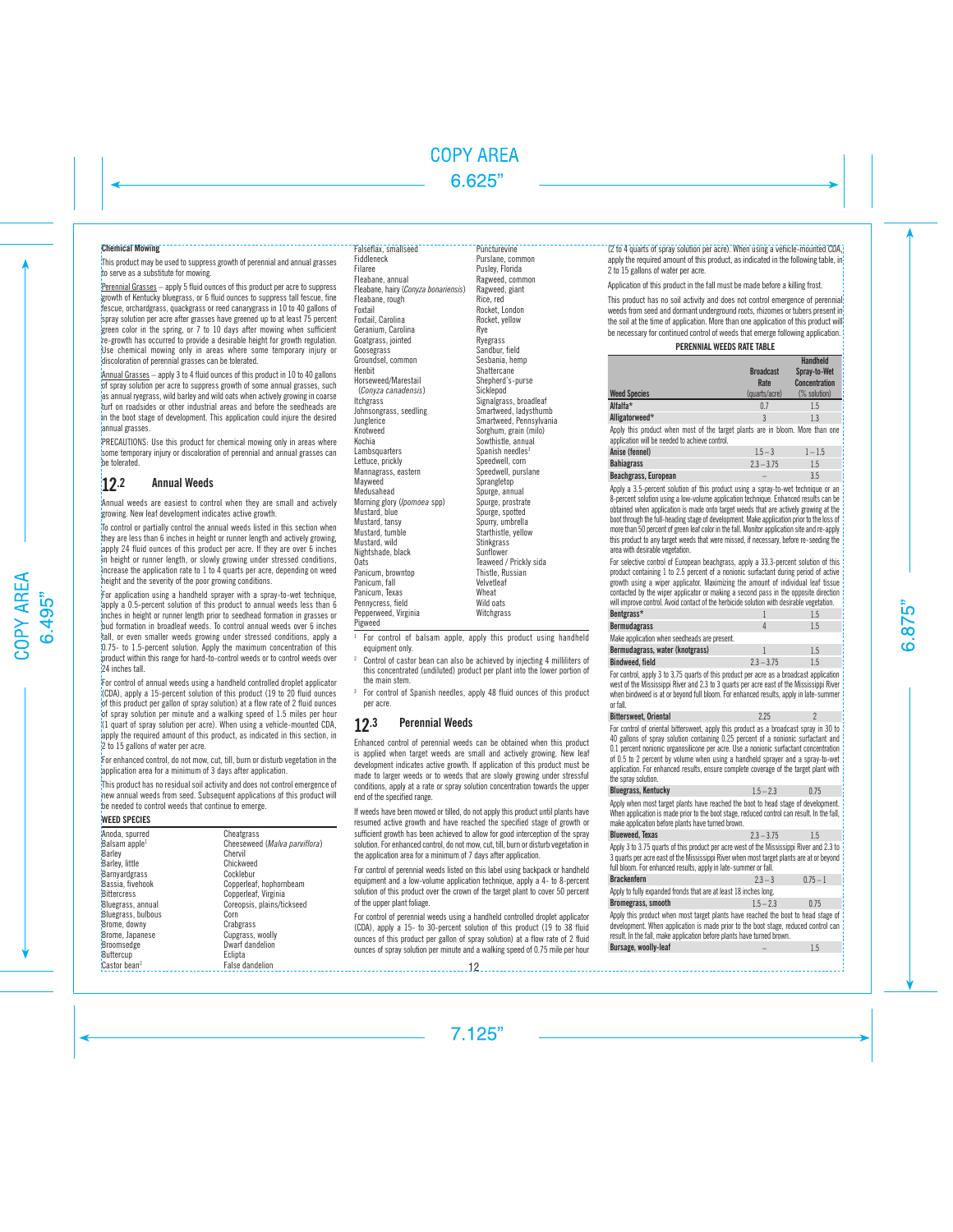|                          |                  | <b>Handheld</b>      |
|--------------------------|------------------|----------------------|
|                          | <b>Broadcast</b> | Spray-to-Wet         |
|                          | Rate             | <b>Concentration</b> |
| <b>Weed Species</b>      | (quarts/acre)    | (% solution)         |
| <b>Canarygrass, reed</b> | $1.5 - 2.3$      | 0.75                 |

Apply this product when most target plants have reached the boot to head stage of development. When application is made prior to the boot stage, reduced control can result. In the fall, make application before plants have turned brown.

| <b>Cattail</b> |   |   | $2.3 - 3.75$ | 0.75 |
|----------------|---|---|--------------|------|
| $\cdots$       | . | . |              |      |

Apply this product when target plants are actively growing and are at or beyond the early to full bloom stage of development. Enhanced results are achieved when application is made during the summer or fall months.

| Clover; red, white | $2.3 - 3.75$ |  |
|--------------------|--------------|--|
| <b>Cogongrass</b>  | $2.3 - 3.75$ |  |

Apply this product in late-summer or fall when cogongrass is at least 18 inches tall and actively growing. Due to uneven stages of growth and the dense nature of cogongrass vegetation, more than one application might be necessary to achieve control.

**Cordgrass** Prior to application of this product for control of cordgrass, survey the area to determine if shellfish beds exist within the application area. If shellfish are intended to be harvested in the area, delay application of this product until after harvest or maintain a 50-foot buffer between the application area and commercial shellfish beds, or do not harvest shellfish for a minimum of 14 days following application of this product. See restrictions below. Ideal conditions for control of cordgrass are when target plants are free of silt and debris and actively growing, and good spray coverage is achievable. The presence of debris or silt on the surface of cordgrass will reduce the performance of this product. To improve herbicide uptake, wash targeted plants prior to application and allow a minimum of <sup>1</sup>4 hours for plants to dry before applying this product. Where cordgrass has been cut or mowed prior to application, allow for sufficient re-growth before applying this product to ensure adequate interception and uptake of this product. Rainfall or immersion of the plant in tidewater within 4 hours after application could reduce the effectiveness

of this product. Apply 2 to 8 quarts of this product per acre using ground broadcast application or optical sensor equipment in 5 to 100 gallons of spray solution, or in 5 to 10 gallons of spray solution per acre when using aerial application equipment. Apply a 5- to 8-percent solution of this product when using a handheld backpack sprayer or high-volume sprayer. Make all applications of this product for the control of cordgrass in a spray solution containing 0.25% or more (1 or more quarts per 100 gallons of spray solution) of a nonionic surfactant or other adjuvant that is compatible with this product and labeled for use with herbicides and approved for use on aquatic sites. For enhanced results, ensure complete coverage of cordgrass clumps.

RESTRICTIONS: If a minimum 50-foot buffer is maintained between the application area and commercial shellfish beds, there is no restriction on shellfish harvest. If application is made within 50 feet of commercial shellfish beds, DO NOT harvest shellfish for a minimum of 14 days following application of this product.

**Cutgrass, giant\*** 

More than one application of this product will be required to achieve control, especially where vegetation is partially submerged in water. Allow target weeds to re-grow to the 7- to 10-leaf stage before making next application.

| <b>Dallisgrass</b> | $2.3 - 3.75$ | 1.5     |
|--------------------|--------------|---------|
| Dandelion          | $2.3 - 3.75$ | 1.5     |
| Dock. curly        | $2.3 - 3.75$ | $1.5\,$ |
| Dogbane, hemp      |              | 1.5     |

Apply this product when most target plants have reached the late-bud to flower stage of growth. For enhanced results, make application in late-summer or fall.

| Fescue (except tall) | $2.3 - 3.75$ | 1.5 |
|----------------------|--------------|-----|
| Fescue, tall         | 2.3          |     |

Apply this product when most target plants have reached the boot to head stage of erowth. If applied prior to the boot stage, less than desirable control might be obtained. **Guineagrass** 2.3 0.75

Apply this product when most target plants have at least reached the 7-leaf growth stage.

| Hemlock, poison                                                                                                | $1.5 - 3$ | $0.75 - 1.5$ |
|----------------------------------------------------------------------------------------------------------------|-----------|--------------|
| 10. Januar 1996 - Januar 1996, San Januar 1996, San Jawa 1998, San Jawa 1998, San Jawa 1998, San Jawa 1998, Sa |           |              |

Control can also be achieved by injecting 5 milliliters of a 5-percent solution of this product using a handheld injection device in one leaf cane per plant, 12 inches above the root crown. $^1$  No surfactant is required.

|                     |                  | Handheld             |
|---------------------|------------------|----------------------|
|                     | <b>Broadcast</b> | Spray-to-Wet         |
|                     | Rate             | <b>Concentration</b> |
| <b>Weed Species</b> | (quarts/acre)    | (% solution)         |
| Hogweed, giant      |                  |                      |

Inject 5 milliliters of a 5-percent solution of this product into one leaf cane per plant, 12 inches above the root crown.1 No surfactant is required.

| <b>Horsenettle</b> | $2.3 - 3.75$ |  |
|--------------------|--------------|--|
| <b>Horseradish</b> |              |  |
|                    |              |  |

Apply this product when most target plants have reached the late-bud to flower stage of development. For enhanced results, apply in late-summer or fall.

## **Horsetail** field

Inject 0.5 milliliter of this product per stem directly into the plant stem, one segment above the root crown.<sup>1</sup> No surfactant is required.

| <b>Iceplant</b>   | 1.J |  |
|-------------------|-----|--|
| Iris, yellow flag |     |  |

Cut flower stems 8 to 9 inches above the root crown. Push a cavity needle into the stem center and then slowly remove it as you inject 0.5 milliliter of this product using a handheld injector.1 No surfactant is required.

| Ivy; cape, German   | $1.5 - 3$    | $0.75 - 1.5$ |
|---------------------|--------------|--------------|
| Jerusalem artichoke | $2.3 - 3.75$ |              |
| Johnsongrass        | $1.5 - 2.3$  | 0.75         |

Apply this product when most target plants have reached the boot to head stage of development or before plants have turned brown in the fall. When applied prior to the boot stage, reduced control can result.

| Kikuyugrass | $1.5 - 2.3$ | 0.75 |
|-------------|-------------|------|
| Knapweed    |             | 1.5  |

Apply this product when most target plants have reached the late-bud to flower stage of growth. For enhanced results, apply in late-summer or fall.

## **Knotweed; Bohemian, giant, Japanese**

Apply 3 quarts of this product per acre as a broadcast application in 3 to 40 gallons of spray solution with 0.5 to 1 percent by volume of a nonionic surfactant. For application using a backpack sprayer and a spray-to-wet technique, apply a 2-percent solution of this product containing 0.5 to 2 percent by volume of a nonionic surfactant. For enhanced control, do not disturb vegetation in the application area for a minimum of 7 days after application.

Control can also be achieved by cutting stems cleanly just below the 2nd or 3rd node above the ground and immediately apply 0.36 fluid ounce (10 milliliters) of a 50-percent solution of this product in water into the "well" or remaining internode. Ensure that the upper plant material that was removed is gathered and properly discarded to prevent new plants from propagating from sprouting buds. Use of a bio-barrier, such as cardboard, plywood or plastic sheeting, will help guard against the spread of plant material. The combined total application rate of this product must not exceed 8 quarts per acre.<sup>1</sup>

Control can also be achieved by injecting 5 milliliters of this product per stem into the second or third internode using a handheld injection device.<sup>1</sup> No surfactant is required. **Lantana** – 0.75 – 1

Apply this product when most target plants are at or beyond the bloom stage of growth. Use the higher spray solution concentration on plants that have reached the woody stage of growth.

| Lespedeza           | $2.3 - 3.75$ | 1.5       |
|---------------------|--------------|-----------|
| Loosestrife, purple |              | $1 - 1.5$ |

Apply this product when most target plants are at or beyond the bloom stage of growth. Enhanced results can be achieved when application is made during summer or fall months. Fall application must be made before a killing frost.

## **Lotus, American**

Apply this product when most target plants are at or beyond the bloom stage of growth. Enhanced results can be achieved when application is made during summer or fall months. Fall application must be made before a killing frost. More than one application of this product might be necessary to control re-growth of underground plant parts and seeds.

| Maidencane                                                                           | 0.75 |
|--------------------------------------------------------------------------------------|------|
| More than one application of this product will be needed for control, especially for |      |

vegetation partially submerged in water. Allow plants to re-grow to the 7- to 10-leaf stage before making next application.

| <b>Weed Species</b>                                                                                                                                                                                                                                                                                                                                                                                                                                                                                                                                                                                                                                                                                                                                                                                       | <b>Broadcast</b><br>Rate<br>(quarts/acre) | <b>Handheld</b><br>Spray-to-Wet<br><b>Concentration</b><br>(% solution) |
|-----------------------------------------------------------------------------------------------------------------------------------------------------------------------------------------------------------------------------------------------------------------------------------------------------------------------------------------------------------------------------------------------------------------------------------------------------------------------------------------------------------------------------------------------------------------------------------------------------------------------------------------------------------------------------------------------------------------------------------------------------------------------------------------------------------|-------------------------------------------|-------------------------------------------------------------------------|
| Milkweed, common                                                                                                                                                                                                                                                                                                                                                                                                                                                                                                                                                                                                                                                                                                                                                                                          | 2.3                                       | 1.5                                                                     |
| Apply this product when most target plants have reached the late-bud to flower stage<br>of growth.                                                                                                                                                                                                                                                                                                                                                                                                                                                                                                                                                                                                                                                                                                        |                                           |                                                                         |
| Muhly, wirestem                                                                                                                                                                                                                                                                                                                                                                                                                                                                                                                                                                                                                                                                                                                                                                                           | $1.5 - 2.3$                               | 0.75                                                                    |
| Make application when most target plants are at least 8 inches in height (3- to 4-leaf<br>stage of development) and actively growing.                                                                                                                                                                                                                                                                                                                                                                                                                                                                                                                                                                                                                                                                     |                                           |                                                                         |
| Mullein, common                                                                                                                                                                                                                                                                                                                                                                                                                                                                                                                                                                                                                                                                                                                                                                                           | $2.3 - 3.75$                              | 1.5                                                                     |
| <b>Napiergrass</b>                                                                                                                                                                                                                                                                                                                                                                                                                                                                                                                                                                                                                                                                                                                                                                                        | $2.3 - 3.75$                              | 1.5                                                                     |
| Nightshade, silverleaf                                                                                                                                                                                                                                                                                                                                                                                                                                                                                                                                                                                                                                                                                                                                                                                    | $2.3 - 3.75$                              | 1.5                                                                     |
| Apply 3 to 3.75 quarts of this product per acre as a broadcast application west of the<br>Mississippi River and 2.3 to 3 quarts per acre east of the Mississippi River when most<br>target plants are at or beyond full bloom. Enhanced results can be obtained when<br>application is made in late-summer or fall after berries have formed.                                                                                                                                                                                                                                                                                                                                                                                                                                                             |                                           |                                                                         |
| Nutsedge; purple, yellow                                                                                                                                                                                                                                                                                                                                                                                                                                                                                                                                                                                                                                                                                                                                                                                  | 2.3                                       | 0.75                                                                    |
| Apply this product to control existing nutsedge plants and attached immature nutlets<br>when target plants are in flower or when new nutlets can be found at rhizome tips.<br>Nutlets that have not germinated will not be controlled and will require repeated<br>application of this product for long-term control.                                                                                                                                                                                                                                                                                                                                                                                                                                                                                     |                                           |                                                                         |
| <b>Orchardgrass</b>                                                                                                                                                                                                                                                                                                                                                                                                                                                                                                                                                                                                                                                                                                                                                                                       | $1.5 - 2.3$                               | 0.75                                                                    |
| Make application when most target plants have reached the boot to head stage of<br>development. When applied prior to the boot stage, less than desirable control could be<br>obtained. In the fall, make application before plants have turned brown.                                                                                                                                                                                                                                                                                                                                                                                                                                                                                                                                                    |                                           |                                                                         |
| Pampas grass                                                                                                                                                                                                                                                                                                                                                                                                                                                                                                                                                                                                                                                                                                                                                                                              | $2.3 - 3.75$                              | 1.5                                                                     |
| Para grass                                                                                                                                                                                                                                                                                                                                                                                                                                                                                                                                                                                                                                                                                                                                                                                                | $\overline{3}$                            | 0.75                                                                    |
| More than one application of this product will be needed to achieve complete control.<br>Allow plants to re-grow to the 7- to10-leaf stage before making next application.                                                                                                                                                                                                                                                                                                                                                                                                                                                                                                                                                                                                                                |                                           |                                                                         |
| Pepperweed, perennial                                                                                                                                                                                                                                                                                                                                                                                                                                                                                                                                                                                                                                                                                                                                                                                     | 3                                         | 1.5                                                                     |
| Phragmites*                                                                                                                                                                                                                                                                                                                                                                                                                                                                                                                                                                                                                                                                                                                                                                                               | $2 - 3.75$                                | $0.75 - 1.5$                                                            |
| For partial control of phragmites in Florida and the counties of other states bordering<br>the Gulf of Mexico, apply 3.75 quarts of this product per acre as a broadcast application<br>or a 1.5-percent solution using a handheld sprayer. In other areas of the U.S., apply<br>2 to 3 quarts per acre as a broadcast application or, for partial control, apply a<br>0.75-percent solution using a handheld sprayer. For enhanced results, make application<br>in late-summer or fall when plants are actively growing and in full bloom. Due to the<br>dense nature of this vegetation (which can prevent good spray coverage) and uneven<br>stages of growth, more than one application of this product might be necessary to<br>achieve control. Visual symptoms of control will be slow to develop. |                                           |                                                                         |
| Quackgrass                                                                                                                                                                                                                                                                                                                                                                                                                                                                                                                                                                                                                                                                                                                                                                                                | $1.5 - 2.3$                               | 0.75                                                                    |
| Apply this product when most target plants are at least 8 inches in height (3- to 4-leaf<br>stage of development) and actively growing.                                                                                                                                                                                                                                                                                                                                                                                                                                                                                                                                                                                                                                                                   |                                           |                                                                         |
| Redvine*                                                                                                                                                                                                                                                                                                                                                                                                                                                                                                                                                                                                                                                                                                                                                                                                  | 1.5                                       | 1.5                                                                     |
| Reed; common, giant                                                                                                                                                                                                                                                                                                                                                                                                                                                                                                                                                                                                                                                                                                                                                                                       | $3 - 3.75$                                | 1.5                                                                     |
| For enhanced results make application in late-summer or fall.<br>Control can also be achieved by injecting 5 milliliters of this concentrated product<br>(undiluted) directly into the second or third internode using a handheld injection device. <sup>1</sup><br>No surfactant is required.                                                                                                                                                                                                                                                                                                                                                                                                                                                                                                            |                                           |                                                                         |
| Ryegrass, perennial                                                                                                                                                                                                                                                                                                                                                                                                                                                                                                                                                                                                                                                                                                                                                                                       | $1.5 - 2.3$                               | 0.75                                                                    |
| Apply this product when most target plants have reached the boot to head stage of<br>growth. When applied prior to the boot stage, reduced control can result. In the fall, make<br>application before ryegrass turns brown.                                                                                                                                                                                                                                                                                                                                                                                                                                                                                                                                                                              |                                           |                                                                         |
| Salvinia, giant                                                                                                                                                                                                                                                                                                                                                                                                                                                                                                                                                                                                                                                                                                                                                                                           | $3 - 3.75$                                | 2                                                                       |
| Apply a 2-percent solution of this product containing 0.5 to 2 percent by volume of<br>a nonionic surfactant approved for aquatic use and containing at least 70 percent<br>active ingredient using spray-to-wet technique. For broadcast application, apply 3 to<br>3.75 quarts of this product per acre in 3 to 40 gallons of spray solution containing                                                                                                                                                                                                                                                                                                                                                                                                                                                 |                                           |                                                                         |

3.75 quarts of this product per acre in 3 to 40 gallons of spray solution containing 0.1 percent by volume nonionic organosilicone and 0.25 percent nonionic spreader sticker surfactant approved for aquatic use.

Allow a minimum of 3 days after application before disturbing vegetation in the application site. This product will not control plants that are completely submerged or have a majority of foliage under water.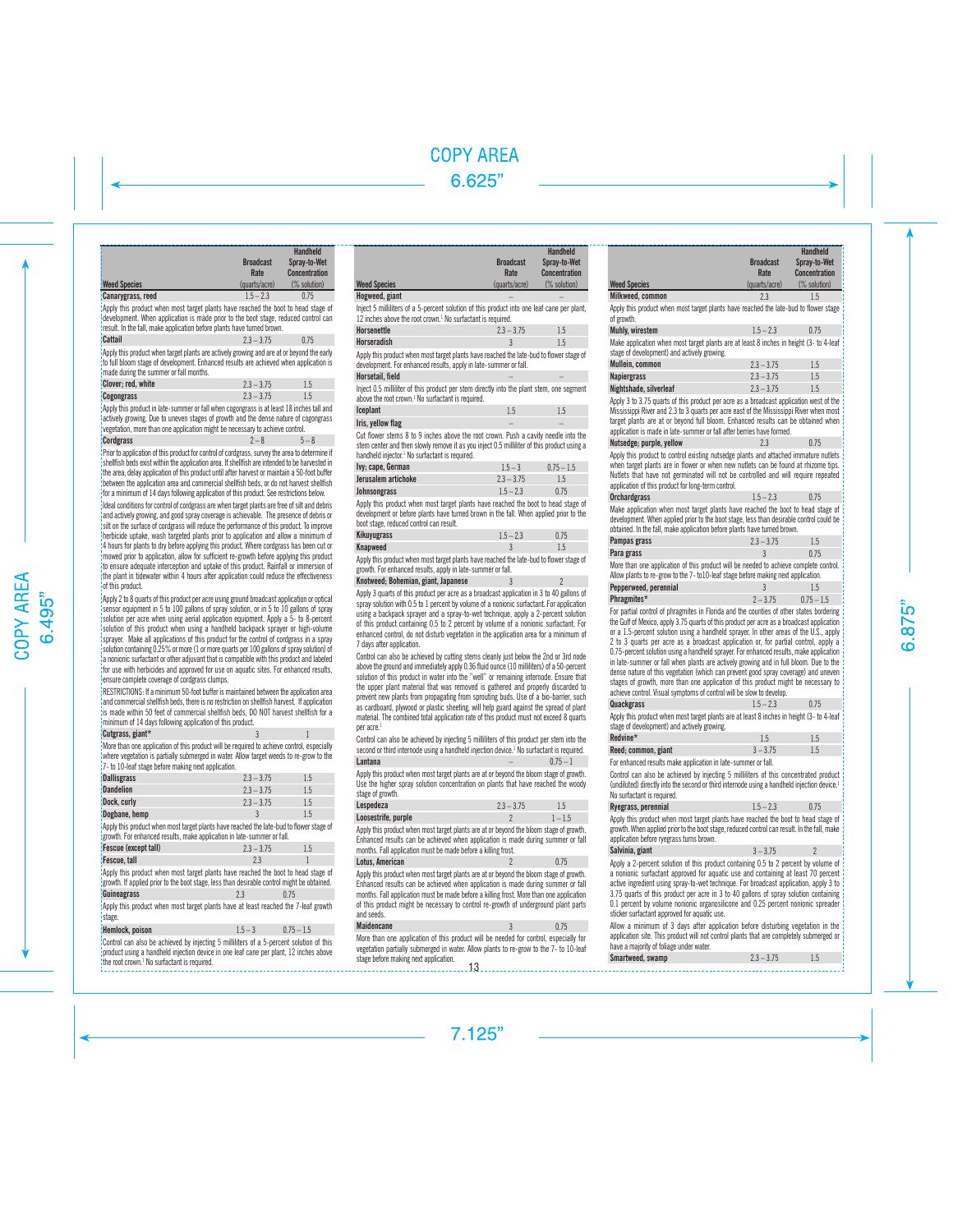|                                                                                                                                                                                                                                                                                                | <b>Broadcast</b><br>Rate | <b>Handheld</b><br>Spray-to-Wet<br><b>Concentration</b> |
|------------------------------------------------------------------------------------------------------------------------------------------------------------------------------------------------------------------------------------------------------------------------------------------------|--------------------------|---------------------------------------------------------|
| <b>Weed Species</b>                                                                                                                                                                                                                                                                            | (quarts/acre)            | (% solution)                                            |
| <b>Spatterdock</b>                                                                                                                                                                                                                                                                             | $\mathcal{R}$            | 0.75                                                    |
| Make application when most target plants are in full bloom. For enhanced results, apply<br>in the summer or fall.                                                                                                                                                                              |                          |                                                         |
| Spurge, leafy*                                                                                                                                                                                                                                                                                 |                          | 1.5                                                     |
| Starthistle, yellow                                                                                                                                                                                                                                                                            |                          | 1.5                                                     |
| Sweetpotato, wild*                                                                                                                                                                                                                                                                             |                          | 1.5                                                     |
| Make application when most target plants are at or beyond the bloom stage of growth.<br>More than one application will be needed to achieve control.                                                                                                                                           |                          |                                                         |
| Thistle, artichoke                                                                                                                                                                                                                                                                             | $1.5 - 2.3$              | $\mathfrak{p}$                                          |
| Make application when target plants are at or beyond the bud stage of growth.                                                                                                                                                                                                                  |                          |                                                         |
| Thistle, Canada                                                                                                                                                                                                                                                                                | $15 - 23$                | 1.5                                                     |
| Make application when target plants are at or beyond the bud stage of growth.                                                                                                                                                                                                                  |                          |                                                         |
| Control can also be achieved by stem-injection. Cut 8 to 9 of tallest plants in a clump at<br>bud stage. Push a cavity needle into the stem center and then slowly remove it as you<br>linject 0.5 milliliter of this concentrated product into the stem. <sup>1</sup> No surfactant required. |                          |                                                         |
| Timothy                                                                                                                                                                                                                                                                                        | $1.5 - 2.3$              | 15                                                      |
| Make application when most target plants have reached the boot to head stage of<br>development. If application is made prior to the boot stage, reduced control can result.<br>In the fall make annlication before plants turn brown                                                           |                          |                                                         |

| Torpedograss*                                                                            | $3 - 3.75$ | $0.75 - 1.5$ |
|------------------------------------------------------------------------------------------|------------|--------------|
| 'Apply this product at a lower rate or spray solution concentration within the specified |            |              |
| irango whan tamadagases is growing an tarractrial sitas and at a higher rate or          |            |              |

range when torpedograss is growing on terrestrial sites and at a higher rate or concentration within the range when partially submerged under water or growing as a floating mat. Additional applications of this product will be needed to maintain control.

| Trumpetcreeper* | $1.5 - 2.3$ |  |
|-----------------|-------------|--|
| Tules, common   |             |  |

Make application to target plants at or beyond the seedhead stage of development. Visual symptoms will be slow to appear and might not appear for 3 or more weeks after application.

| Vaseygrass    | $2.3 - 3.75$ | 1.5        |
|---------------|--------------|------------|
| Velvetgrass   | $2.3 - 3.75$ |            |
| Waterhyacinth | $2.5 - 3$    | $0.75 - 1$ |

Make application when target plants are at or beyond the early bloom stage of development. Visual symptoms might require 3 or more weeks after application to appear, with complete necrosis and decomposition not occurring until 60 to 90 days after application. Use a higher application rate within the given range when more rapid visual effects are desired.

| Waterlettuce                                                                                                                                                                                                                                        | $0.75 - 1$ |
|-----------------------------------------------------------------------------------------------------------------------------------------------------------------------------------------------------------------------------------------------------|------------|
| Apply a 1-percent solution of this product in areas of heavy infestation. Enhanced<br>results can be obtained when applied from mid-summer through winter. Application in<br>the spring could require more than one application to achieve control. |            |
| Waterprimrose                                                                                                                                                                                                                                       | 0.75       |
| Make application to target plants that are at or beyond the bloom stage of growth, but<br>Thefere fell actor aboven a source Thomsonk ancienne is nonconcerted actor and acutual                                                                    |            |

|                     | before fall color changes occur. Thorough coverage is necessary for enhanced control. |      |
|---------------------|---------------------------------------------------------------------------------------|------|
| Wheatgrass, western | $1.5 - 2.3$                                                                           | 0.75 |

Make application when most target plants have reached the boot to head stage of development. Application made prior to the boot stage could result in reduced control. In the fall, make application before plants turn brown.

### \* Partial control

When using stem injection, the combined total use of this product must not exceed 8 quarts per acre per year. At 5 milliliters of concentrated (undiluted) product per stem, 8 quarts will treat approximately 1500 stems per acre per year. The number of stems that can be treated per acre will vary depending on the injection volume and the concentration of this product in the application solution.

**Other perennials listed on this label** – Apply 2.3 to 3.75 quarts of this product per acre as a broadcast application or a 0.75- to 1.5-percent solution using a handheld sprayer.

## 12.4 Woody Brush, Trees and Vines

Apply this product to brush and trees that are actively growing after full leaf expansion, unless otherwise directed. Use a higher application rate within a given range for larger brush and trees and/or application in areas of dense vegetative growth. For control of vines, apply this product at a higher application rate or spray solution concentration within the given range when target plants have reached the woody stage of growth.

Enhanced control of woody brush and trees is obtained when application is made in late-summer or fall after fruit formation; however, in arid areas, enhanced control can be obtained when application is made in the spring to early-summer when brush and trees are at high moisture content and flowering. Poor control can be expected when this product is applied to drought-stressed brush and trees.

Some autumn color on undesirable deciduous species is acceptable when applying this product to brush and trees in the fall, provided no major leaf drop has occurred. Reduced performance of this product could result if fall application is made following a frost. Symptoms might not appear prior to frost or senescence following fall application.

For enhanced results, allow 7 or more days after application before mowing, cutting, tilling, burning or removal of woody brush, trees and vines from the application site. Additional applications of this product will be needed to control brush and trees regenerating from underground parts or seed.

TANK MIXTURES: This product may be applied at any rate stated on this label in a tank mixture with the following products to increase the spectrum of control of herbaceous weeds, woody brush, trees and vines. For control of herbaceous weeds, apply the tank-mix product at the lower end of the given application rate or spray solution concentration range. For control of dense stands or tough-to-control woody brush, trees and vines, increase the application rate or spray solution concentration of the tank-mix product towards the higher end of the range. Refer to the individual product labels for approved uses and application rates. Not all tank-mix products listed are labeled for aquatic use.

Arsenal; Arsenal Herbicide Applicators Concentrate; Escort® XP; Forestry Garlon 4 Specialty; Forestry Garlon XRT Specialty; Garlon 3A Specialty; Garlon 4 Specialty; Garlon 4 Ultra Specialty; Vastlan Specialty; imazapyr; metsulfuron methyl; triclopyr

Ensure that the proper amount of the Garlon herbicide is thoroughly mixed with water in the spray tank before adding this product.

#### **Cut Stump Application**

This product may be used to control re-growth and re-sprouting of woody brush and trees on any site listed on this label.

Cut the woody brush or tree close to the soil or water surface and immediately apply a 50- to 100-percent (undiluted) solution of this product to the freshly-cut surface using an applicator capable of applying this product to the entire cambium. A delay in application could result in reduced performance. For enhanced results, cut the woody brush or tree during period of active growth and full leaf expansion and apply this product. No surfactant is needed for cut stump application.

For control of the tree of heaven (*Ailanthus altissima*), cut the tree close to the soil surface and immediately apply a 50-percent solution of this product (16 fluid ounces per quart of solution) and 10 percent Arsenal herbicide (3 to 4 fluid ounces per quart of solution) in water to the freshly-cut surface. DO NOT MAKE A CUT STUMP APPLICATION WHEN THE ROOTS OF DESIRABLE WOODY BRUSH OR TREES MAY BE GRAFTED TO THE ROOTS OF THE CUT STUMP, AS INJURY COULD OCCUR IN THE ADJACENT TREES. Some sprouts, stems, or trees can share a common root system. Adjacent trees having a similar age, height and spacing could be an indicator of a shared root system. Whether grafted or shared, injury is likely to occur to adjacent stems or trees when this product is applied to one or more trees sharing common root system.

#### **Woody Brush and Tree Injection and Frill Application**

This product may be used to control woody brush and trees listed in this section by injection or frill application on any aquatic and terrestrial site listed on this label.

Inject or apply the equivalent of 1 milliliter (0.04 fluid once) of this product for every 2 to 3 inches of trunk diameter at breast height (DBH). If injecting this product into the woody brush or tree, use equipment capable of penetrating into the living plant tissue under the bark. No surfactant is required for direct injection of this product into woody brush and trees.

For frill application, apply a 50- to 95-percent solution of this product in water, with 0.5% or more by volume of a nonionic surfactant, to either a continuous frill around the tree or to cuts evenly spaced around the tree below all branches. As tree diameter increases, enhanced results can be achieved by applying this product to a continuous frill or more closely spaced cuttings. Avoid application techniques that allow this product to run out of the frill or cut areas. In species that freely exude sap, make the frill or cuts at an oblique angle to produce a cupping effect and apply a 95-percent solution of this product with a nonionic surfactant as described above. For enhanced results, make this application during period of active growth and after full leaf expansion.

### **Modified High-Volume and Low-Volume Backpack Application**

For control and partial control of woody bush, trees and vines listed on this label when using a backpack sprayer or other handheld equipment and a directed low-volume foliar application technique, apply a 4- to 8-percent solution of this product containing 0.5 to 1 percent by volume of a nonionic surfactant evenly over the plant crown to cover 50 percent of the upper foliage. of undesirable woody brush, trees and vines.

#### **WOODY BRUSH, TREES AND VINES RATE TABLE**

|                              | <b>Broadcast</b><br>Rate | <b>Handheld</b><br>Spray-to-Wet<br><b>Concentration</b> |
|------------------------------|--------------------------|---------------------------------------------------------|
| <b>Species</b>               | (quarts/acre)            | (% solution)                                            |
| Alder                        | $2.3 - 3$                | $0.75 - 1.2$                                            |
| Ash*                         | $1.5 - 3.75$             | $0.75 - 1.5$                                            |
| Aspen, quaking               | $1.5 - 2.3$              | $0.75 - 1.2$                                            |
| Bearclover (Bearmat)*        | $1.5 - 3.75$             | $0.75 - 1.5$                                            |
| Beech*                       | $1.5 - 3.75$             | $0.75 - 1.5$                                            |
| <b>Birch</b>                 | 1.5                      | 0.75                                                    |
| <b>Blackberry</b>            | $2.3 - 3$                | $0.75 - 1.2$                                            |
| <b>Blackgum</b>              | $1.5 - 3.75$             | $0.75 - 1.5$                                            |
| <b>Bracken</b>               | $1.5 - 3.75$             | $0.75 - 1.5$                                            |
| <b>Broom: French, Scotch</b> | $1.5 - 3.75$             | $1.2 - 1.5$                                             |
| Buckwheat, California*       | $1.5 - 3$                | $0.75 - 1.5$                                            |
| Cascara*                     | $1.5 - 3.75$             | $0.75 - 1.5$                                            |
| <b>Castor bean</b>           | $1.5 - 3.75$             | 1.5                                                     |

Also for control, inject 4 milliliters of this concentrated (undiluted) product per plant directly into the lower portion of the main stem using a handheld injection device.1 No surfactant is required.

**Catsclaw\*** – 1.2 – 1.5 For partial control, apply this product when at least 50 percent of the new leaves are fully developed.

| are runy acvemped.         |              |              |
|----------------------------|--------------|--------------|
| Ceanothus*                 | $1.5 - 3.75$ | $0.75 - 1.5$ |
| $Change*$                  | $1.5 - 3.75$ | 0.75         |
| Cherry; bitter, black, pin | $1.5 - 3.75$ | $1 - 1.5$    |
| Cottonwood, eastern        | $1.5 - 3.75$ | $0.75 - 1.5$ |
| <b>Covote brush</b>        | $2.3 - 3$    | $1.2 - 1.5$  |
|                            |              |              |

For control, apply this product when at least 50 percent of the new leaves are fully developed.

| Cypress; swamp, bald | $1.5 - 3.75$ | $0.75 - 1.5$ |
|----------------------|--------------|--------------|
| Deerweed             | $1.5 - 3.75$ | $0.75 - 1.5$ |
| Dewberry             | $2.3 - 3$    | $0.75 - 1.2$ |
|                      |              |              |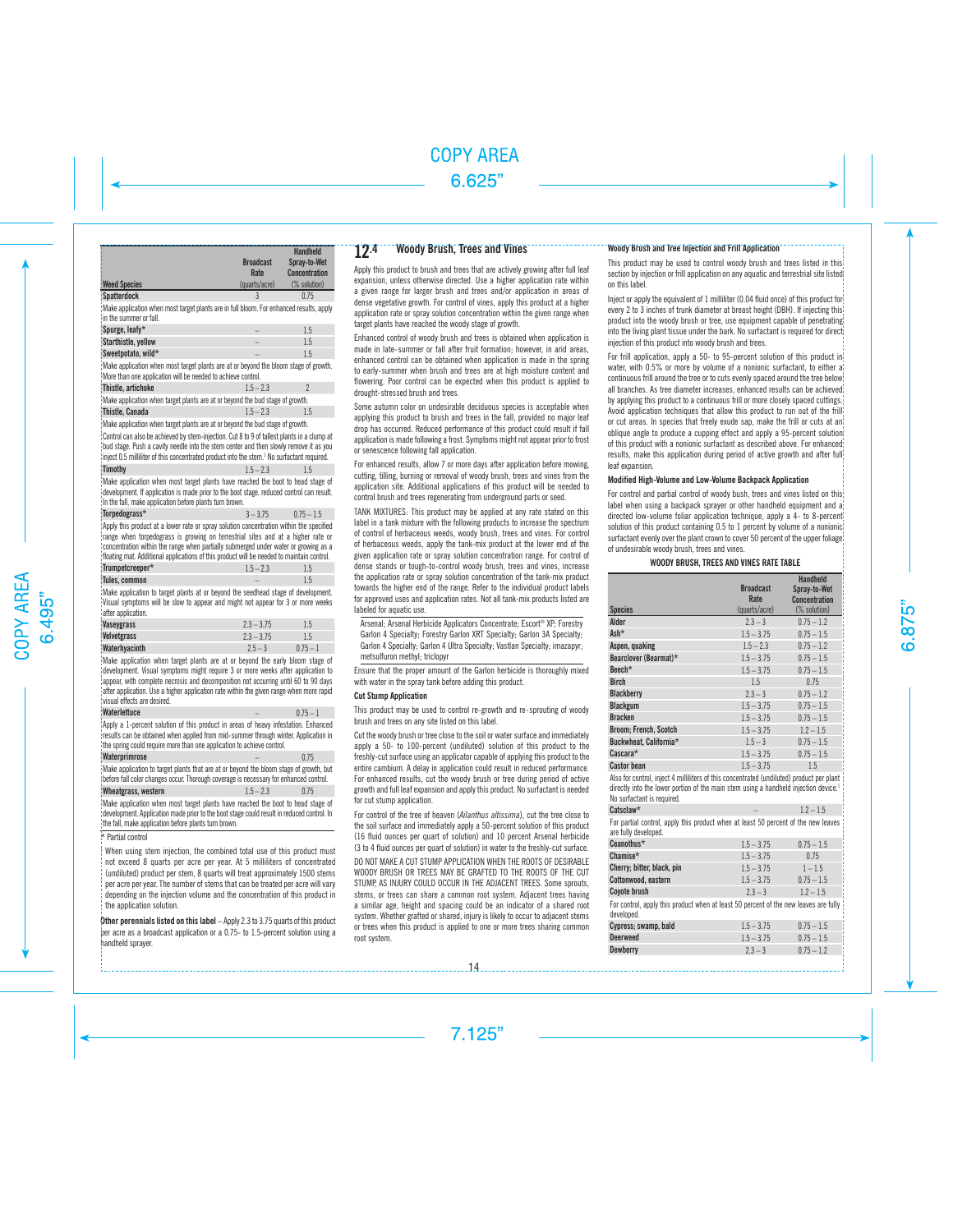| <b>Species</b>       | <b>Broadcast</b><br>Rate<br>(quarts/acre) | <b>Handheld</b><br>Spray-to-Wet<br><b>Concentration</b><br>(% solution) |
|----------------------|-------------------------------------------|-------------------------------------------------------------------------|
| Dogwood*             | $3 - 3.75$                                | $1 - 2$                                                                 |
| Elderberry           | 1.5                                       | 0.75                                                                    |
| $EIm*$               | $1.5 - 3.75$                              | $0.75 - 1.5$                                                            |
| Eucalyptus, blue gum |                                           | 1.5                                                                     |

For control of eucalyptus re-sprouts, apply this product using a handheld sprayer when re-sprouts are 6 to 12 feet tall. Ensure complete coverage.

| Gallberry           | $1.5 - 3.75$ | $0.75 - 1.5$ |
|---------------------|--------------|--------------|
| Gorse*              | $1.5 - 3.75$ | $0.75 - 1.5$ |
| Hackberry, western  | $1.5 - 3.75$ | $0.75 - 1.5$ |
| Hasardia*           | $1.5 - 3$    | $0.75 - 1.5$ |
| <b>Hawthorn</b>     | $1.5 - 2.3$  | $0.75 - 1.2$ |
| Hazel               | 1.5          | 0.75         |
| Hickory*            | $3 - 3.75$   | $1 - 2$      |
| Honeysuckle         | $2.3 - 3$    | $0.75 - 1.2$ |
| Hornbeam, American* | $1.5 - 3.75$ | $0.75 - 1.5$ |
| Huckleberry         | $1.5 - 3.75$ | $0.75 - 1.5$ |
| Ivy, poison         | $3 - 3.75$   | 1.5          |
| Kudzu               | $\mathbf{3}$ | 1.5          |
| Locust. black*      | $1.5 - 3$    | $0.75 - 1.5$ |
| Madrone resprouts*  | -            | 1.5          |
| Magnolia, sweetbay  | $1.5 - 3.75$ | $0.75 - 1.5$ |
| Manzanita*          | $1.5 - 3.75$ | $0.75 - 1.5$ |
| Maple, red          | $1 - 3.75$   | $0.75 - 1.2$ |

For control, apply a 0.75- to 1.2-percent solution of this product using a handheld sprayer when leaves are fully developed. For partial control, apply 1 to 3.75 quarts per acre as a broadcast application.

| Maple, sugar                                                                                                                  |              | $0.75 - 1.2$ |
|-------------------------------------------------------------------------------------------------------------------------------|--------------|--------------|
| : For control, apply this product using a handheld sprayer when at least 50 percent of<br>the new leaves are fully developed. |              |              |
| Maple, vine*                                                                                                                  | $1.5 - 3.75$ | $0.75 - 1.5$ |
| Monkey flower*                                                                                                                | $1.5 - 3$    | $0.75 - 1.5$ |
| Oak: black. white*                                                                                                            | $1.5 - 3$    | $0.75 - 1.5$ |

**Oak: northern pin** 1.5 – 3 0.75 – 1.2 For control, apply this product when at least 50 percent of the new leaves are fully

| developed.                                                                                                                         |            |     |
|------------------------------------------------------------------------------------------------------------------------------------|------------|-----|
| Oak. poison                                                                                                                        | $3 - 3.75$ | 1.5 |
| Repeat applications might be required to maintain control. Application in the fall<br>must be made before leaves lose green color. |            |     |

| <b>Oak, post</b> | $2.3 - 3$ | $0.75 - 1.2$ |
|------------------|-----------|--------------|
| Oak.red          |           | $0.75 - 1.2$ |

For control, apply this product using a handheld sprayer when at least 50 percent of the new leaves are fully developed.

| Oak. scrub*                                                           | $1.5 - 3$    | $0.75 - 1.5$ |
|-----------------------------------------------------------------------|--------------|--------------|
| Oak, southern red                                                     | $1.5 - 3.75$ | $1 - 1.5$    |
| Orange, Osage                                                         | $1.5 - 3.75$ | $0.75 - 1.5$ |
| Peppertree, Brazilian (Florida holly)*                                | $1.5 - 3.75$ | 1.5          |
| Persimmon*                                                            | $1.5 - 3.75$ | $0.75 - 1.5$ |
| Pine                                                                  | $1.5 - 3.75$ | $0.75 - 1.5$ |
| Poplar, yellow*                                                       | $1.5 - 3.75$ | $0.75 - 1.5$ |
| <b>Prunus</b>                                                         | $1.5 - 3.75$ | $1 - 1.5$    |
| Raspberry                                                             | $2.3 - 3$    | $0.75 - 1.2$ |
| Redbud, eastern                                                       | $1.5 - 3.75$ | $0.75 - 1.5$ |
| Redcedar, eastern                                                     | $1.5 - 3.75$ | $0.75 - 1.5$ |
| Rose, multiflora                                                      | 1.5          | 0.75         |
| Make application prior to leaf deterioration by leaf-feeding insects. |              |              |
| Russian olive*                                                        | $1.5 - 3.75$ | $0.75 - 1.5$ |
| Sage, black                                                           | $1.5 - 3$    | 0.75         |
| Sage, white*                                                          | $1.5 - 3$    | $0.75 - 1.5$ |

|                       | <b>Broadcast</b><br>Rate | <b>Handheld</b><br>Spray-to-Wet<br><b>Concentration</b> |
|-----------------------|--------------------------|---------------------------------------------------------|
| <b>Species</b>        | (quarts/acre)            | (% solution)                                            |
| Sagebrush, California | $1.5 - 3$                | 0.75                                                    |
| Salmonberry           | 1.5                      | 0.75                                                    |
| <b>Saltbush</b>       | -                        |                                                         |
| Saltcedar*            | $3 - 3.75$               | $1 - 2$                                                 |

For partial control, apply a 1- to 2-percent solution of this product using a handheld sprayer or 3 to 3.75 quarts per acre as a broadcast application. For control, apply a 1- to 1.5-percent solution of this product in a tank-mix with Arsenal herbicide or Arsenal Herbicide Applicators Concentrate using a handheld sprayer. For control using broadcast application, apply 1.5 quarts of this product per acre in a tank-mix with an appropriate rate of Arsenal herbicide or Arsenal Herbicide Applicators Concentrate to plants less than 6 feet tall. To control saltcedar greater than 6 feet tall using broadcast application, apply 3 quarts of this product per acre in a tank-mix with a higher rate of Arsenal herbicide or Arsenal Herbicide Applicators Concentrate

| Sassafras*                                           | $1.5 - 3.75$ | $0.75 - 1.5$ |
|------------------------------------------------------|--------------|--------------|
| Sea Myrtle                                           |              | 1            |
| Sourwood*                                            | $1.5 - 3.75$ | $0.75 - 1.5$ |
| Sumac; laurel, poison, smooth,<br>sugarbush, winged* | $1.5 - 3$    | $0.75 - 1.5$ |
| Sweetgum                                             | $1.5 - 2.3$  | $0.75 - 1.5$ |
| Swordfern*                                           | $1.5 - 3.75$ | $0.75 - 1.5$ |
| <b>Tallowtree, Chinese</b>                           |              | 0.75         |
| Tan oak re-sprouts*                                  |              | 1.5          |
| Thimbleberry                                         | 1.5          | 0.75         |
| Tobacco, tree*                                       | $1.5 - 3$    | $0.75 - 1.5$ |
| Toyon*                                               |              | 1.5          |
| Trumpetcreeper                                       | $1.5 - 2.3$  | $0.75 - 1.2$ |
| Vine maple*                                          | $1.5 - 3.75$ | $0.75 - 1.5$ |
| Virginia creeper                                     | $1.5 - 3.75$ | $0.75 - 1.5$ |
| Waxmyrtle, southern*                                 | $1.5 - 3.75$ | 1.5          |
| <b>Willow</b>                                        | 2.3          | 0.75         |
| Yerba Santa, California*                             |              | 1.5          |
| * Partial control                                    |              |              |

**Other woody brush and trees listed on this label** – For partial control, apply 1.5 to 3.75 quarts of this product per acre as a broadcast application or a 0.75- to 1.5-percent solution using a handheld sprayer and a spray-to-wet application technique.

## 13.0 LIMIT OF WARRANTY AND LIABILITY

BAYER CROPSCIENCE LP ("Company") warrants that this product conforms to the chemical description on the label. TO THE EXTENT CONSISTENT WITH APPLICABLE LAW, NO OTHER EXPRESS WARRANTY OR IMPLIED WARRANTY OF FITNESS FOR PARTICULAR PURPOSE OR MERCHANTABILITY IS MADE. This warranty is also subject to the conditions and limitations stated herein.

Buyer and all users shall use this product only for the purposes of and in accordance with the Complete Directions for Use label ("Directions") and shall promptly notify this Company of any claims whether based in contract, negligence, strict liability, other tort or otherwise.

To the extent consistent with applicable law, buyer and all users are responsible for all loss, injuries or damage from use or handling which results from conditions beyond the control of this Company, including, but not limited to, incompatibility with products other than those set forth in the Directions, application to or contact with desirable vegetation, crop injury or failure of this product to control weed biotypes which develop resistance to glyphosate, unusual weather, weather conditions which are outside the range considered normal at the application site and for the time period when the product is applied, as well as weather conditions which are outside the application ranges set forth in the Directions, use and/or application in any manner not explicitly set forth in or inconsistent with the Directions, moisture conditions outside the moisture range specified in the Directions, or the presence of products other than those set forth in the Directions in or on the soil, crop or treated vegetation.

This Company does not warrant any product reformulated or repackaged from this product except in accordance with this Company's stewardship requirements and with express written permission from this Company.

TO THE EXTENT CONSISTENT WITH APPLICABLE LAW, THE EXCLUSIVE REMEDY OF THE USER OR BUYER, AND THE LIMIT OF THE LIABILITY OF THIS COMPANY OR ANY OTHER SELLER FOR ANY AND ALL LOSSES, INJURIES OR DAMAGES RESULTING FROM THE USE OR HANDLING OF THIS PRODUCT (INCLUDING CLAIMS BASED IN CONTRACT, NEGLIGENCE, STRICT LIABILITY, OTHER TORT OR OTHERWISE) SHALL BE THE PURCHASE PRICE PAID BY THE USER OR BUYER FOR THE QUANTITY OF THIS PRODUCT INVOLVED, OR, AT THE ELECTION OF THIS COMPANY OR ANY OTHER SELLER, THE REPLACEMENT OF SUCH QUANTITY OR, IF NOT ACQUIRED BY PURCHASE, REPLACEMENT OF SUCH QUANTITY TO THE EXTENT CONSISTENT WITH APPLICABLE LAW, IN NO EVENT SHALL THIS COMPANY OR ANY OTHER SELLER BE LIABLE FOR ANY INCIDENTAL, CONSEQUENTIAL OR SPECIAL DAMAGES.

Upon opening and using this product, buyer and all users are deemed to have accepted the terms of this LIMIT OF WARRANTY AND LIABILITY which may not be varied by any verbal or written agreement. If terms are not acceptable, return at once unopened.

AquaMaster is a registered trademark of the Bayer Group. All other trademarks are the property of their respective owners.

EPA Reg. No. 524-343

In case of an emergency involving this product, or for medical assistance, call collect, day or night, 1-(800)-334-7577.

©2020 Bayer Group. All rights reserved.

Packed for: BAYER CROPSCIENCE LP 800 N. LINDBERGH BLVD. ST. LOUIS, MISSOURI, 63167 U.S.A.